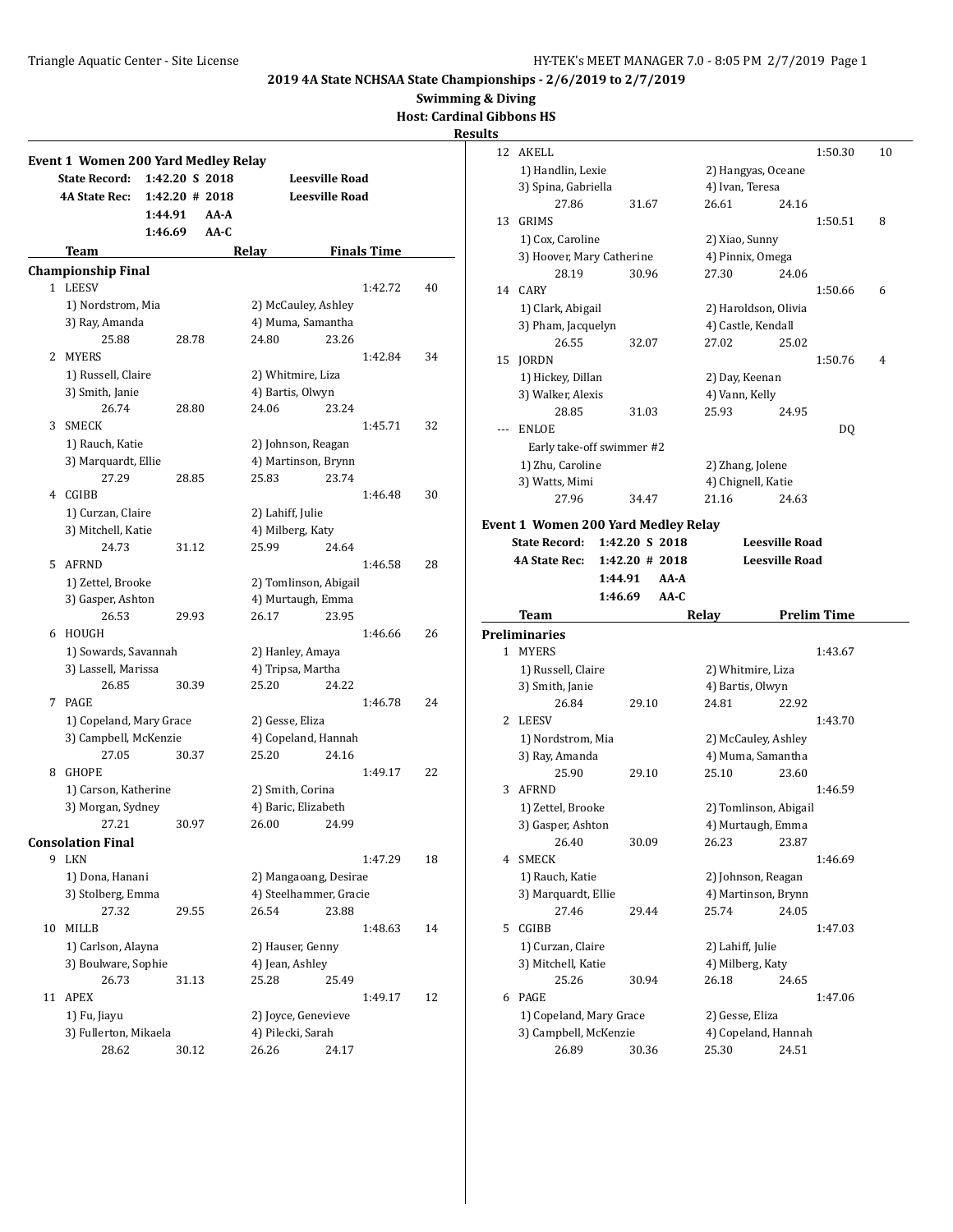**Swimming & Diving**

**Host: Cardinal Gibbons HS**

#### **Results**

|    | Preliminaries  (Event 1 Women 200 Yard Medley Relay) |       |                                            |       |                    |
|----|------------------------------------------------------|-------|--------------------------------------------|-------|--------------------|
|    | <b>Team</b>                                          |       | <b>Relay</b>                               |       | <b>Prelim Time</b> |
| 7  | <b>GHOPE</b>                                         |       |                                            |       | 1:47.83            |
|    | 1) Carson, Katherine                                 |       | 2) Smith, Corina                           |       |                    |
|    | 3) Morgan, Sydney                                    |       | 4) Baric, Elizabeth                        |       |                    |
|    | 27.04                                                | 30.75 | 25.62                                      | 24.42 |                    |
| 8  | HOUGH                                                |       |                                            |       | 1:48.09            |
|    | 1) Sowards, Savannah                                 |       | 2) Hanley, Amaya                           |       |                    |
|    | 3) Lassell, Marissa                                  |       | 4) Tripsa, Martha                          |       |                    |
|    | 27.29                                                | 32.63 | 23.79                                      | 24.38 |                    |
| 9  | LKN                                                  |       |                                            |       | 1:48.58            |
|    | 1) Dona, Hanani                                      |       | 2) Mangaoang, Desirae                      |       |                    |
|    | 3) Stolberg, Emma                                    |       | 4) Steelhammer, Gracie                     |       |                    |
|    | 27.28                                                | 30.37 | 26.35                                      | 24.58 |                    |
| 10 | ENLOE                                                |       |                                            |       | 1:49.04            |
|    | 1) Zhu, Caroline                                     |       | 2) Zhang, Jolene                           |       |                    |
|    | 3) Watts, Mimi                                       |       | 4) Chignell, Katie                         |       |                    |
|    | 28.01                                                | 30.57 | 25.53                                      | 24.93 |                    |
| 11 | AKELL                                                |       |                                            |       | 1:49.41            |
|    | 1) Handlin, Lexie                                    |       | 2) Hangyas, Oceane                         |       |                    |
|    | 3) Spina, Gabriella                                  |       | 4) Ivan, Teresa                            |       |                    |
|    | 27.55                                                | 31.49 | 26.32                                      | 24.05 |                    |
| 12 | <b>MILLB</b>                                         |       |                                            |       | 1:49.73            |
|    | 1) Carlson, Alayna                                   |       | 2) Hauser, Genny                           |       |                    |
|    | 3) Boulware, Sophie                                  |       | 4) Jean, Ashley                            |       |                    |
|    | 26.71                                                | 31.62 | 25.65                                      | 25.75 |                    |
| 13 | CARY                                                 |       |                                            |       | 1:50.03            |
|    | 1) Clark, Abigail                                    |       |                                            |       |                    |
|    | 3) Pham, Jacquelyn                                   |       | 2) Haroldson, Olivia<br>4) Castle, Kendall |       |                    |
|    | 26.67                                                | 31.85 | 26.98                                      | 24.53 |                    |
|    | 14 APEX                                              |       |                                            |       | 1:50.27            |
|    |                                                      |       |                                            |       |                    |
|    | 1) Fu, Jiayu<br>3) Fullerton, Mikaela                |       | 2) Joyce, Genevieve<br>4) Pilecki, Sarah   |       |                    |
|    | 28.99                                                | 30.51 | 26.22                                      | 24.55 |                    |
| 15 |                                                      |       |                                            |       | 1:50.40            |
|    | <b>JORDN</b><br>1) Hickey, Dillan                    |       |                                            |       |                    |
|    | 3) Walker, Alexis                                    |       | 2) Day, Keenan<br>4) Vann, Kelly           |       |                    |
|    |                                                      |       |                                            |       |                    |
| 16 | 28.61<br><b>GRIMS</b>                                | 30.75 | 25.93                                      | 25.11 | 1:50.57            |
|    |                                                      |       |                                            |       |                    |
|    | 1) Cox, Caroline<br>3) Hoover, Mary Catherine        |       | 2) Xiao, Sunny<br>4) Pinnix, Omega         |       |                    |
|    |                                                      |       |                                            |       |                    |
|    | 27.44                                                | 31.13 | 27.83                                      | 24.17 |                    |
| 17 | PROVD                                                |       |                                            |       | 1:51.36            |
|    | 1) Yang, Iris                                        |       | 2) Sanocki, Lily                           |       |                    |
|    | 3) Lyons, Claire                                     |       | 4) Siemasko, Lily                          |       |                    |
|    | 27.74                                                | 31.21 | 27.50                                      | 24.91 |                    |
| 18 | <b>REAGN</b>                                         |       |                                            |       | 1:51.40            |
|    | 1) Starnes, Aden                                     |       | 2) Bunting, Meredith                       |       |                    |
|    | 3) Alexander, Reece                                  |       | 4) Jennings, Abby                          |       |                    |
|    | 28.29                                                | 32.19 | 25.36                                      | 25.56 |                    |
| 19 | <b>HLSPG</b>                                         |       |                                            |       | 1:51.47            |
|    | 1) Williford, Caroline                               |       | 2) Galloway, Claire                        |       |                    |
|    | 3) Hurlbert, Kaherine                                |       | 4) Kondratick, Morgan                      |       |                    |
|    | 29.88                                                | 30.03 | 27.03                                      | 24.53 |                    |

| 20    | CORHD                                                              |                  |                        |       | 1:52.06                  |    |
|-------|--------------------------------------------------------------------|------------------|------------------------|-------|--------------------------|----|
|       | 1) Strickland, Rachel                                              |                  | 2) Carter, Alexis      |       |                          |    |
|       | 3) Jones, Acacia                                                   |                  | 4) Rex, Kennedy        |       |                          |    |
|       | 27.26                                                              | 33.37            | 25.99                  | 25.44 |                          |    |
| 21    | RJREY                                                              |                  |                        |       | 1:52.32                  |    |
|       | 1) Hoyle, Caroline                                                 |                  | 2) Mohr, Katie         |       |                          |    |
|       | 3) McAllister, Taylor                                              |                  | 4) Fitzgerald, Jane    |       |                          |    |
|       | 28.03                                                              | 29.99            | 28.77                  | 25.53 |                          |    |
|       | 22 WFORS                                                           |                  |                        |       |                          |    |
|       |                                                                    |                  |                        |       | 1:55.87                  |    |
|       | 1) Clevenger, Scarlett                                             |                  | 2) Frisbie, Sarah      |       |                          |    |
|       | 3) McGuinness, Madison                                             |                  | 4) Carawan, Morgan     |       |                          |    |
|       | 30.54                                                              | 30.95            | 27.88                  | 26.50 |                          |    |
| 23    | HKYRG                                                              |                  |                        |       | 2:00.73                  |    |
|       | 1) Lindsey, Victoria                                               |                  | 2) Jaynes, Allyson     |       |                          |    |
|       | 3) Poythress, Lanni                                                |                  | 4) Campany, Hannah     |       |                          |    |
|       | 31.90                                                              | 32.29            | 29.85                  | 26.69 |                          |    |
| $---$ | MLRDC                                                              |                  |                        |       | DO.                      |    |
|       | Stroke Infraction swimmer #2: Arms two strokes underwater - breast |                  |                        |       |                          |    |
|       | 1) Hackett, Lexi                                                   |                  | 2) Hollis, Sarah Beth  |       |                          |    |
|       | 3) Booker, Elan                                                    |                  | 4) Mena, Ana           |       |                          |    |
|       | 31.56                                                              | 32.69            | 28.62                  | 27.68 |                          |    |
|       | <b>Event 2 Men 200 Yard Medley Relay</b>                           |                  |                        |       |                          |    |
|       | State Record: 1:32.58 S 2016                                       |                  |                        |       | <b>South Mecklenburg</b> |    |
|       | <b>4A State Rec:</b>                                               | $1:32.58$ # 2016 |                        |       | <b>South Mecklenburg</b> |    |
|       | 1:33.53                                                            | $AA-A$           |                        |       |                          |    |
|       |                                                                    |                  |                        |       |                          |    |
|       |                                                                    |                  |                        |       |                          |    |
|       | 1:35.18                                                            | $AA-C$           |                        |       |                          |    |
|       | Team                                                               |                  | Relay                  |       | <b>Finals Time</b>       |    |
|       | <b>Championship Final</b>                                          |                  |                        |       |                          |    |
|       | 1 ATHEN                                                            |                  |                        |       | 1:32.35S                 | 40 |
|       | 1) Wahlen, David                                                   |                  | 2) Baldwin, Daniel     |       |                          |    |
|       | 3) Silver, Ryan                                                    |                  | 4) Thomas, Cameron     |       |                          |    |
|       | 22.42                                                              | 26.03            | 23.16                  | 20.74 |                          |    |
|       | 2 GHOPE                                                            |                  |                        |       | 1:32.62                  | 34 |
|       | 1) Cotter, Colin                                                   |                  | 2) Curlee, Mitch       |       |                          |    |
|       | 3) Ssengonzi, Jesse                                                |                  | 4) Ivy, Michael        |       |                          |    |
|       | 23.96                                                              | 26.45            | 22.07                  | 20.14 |                          |    |
| 3     | PANCR                                                              |                  |                        |       | 1:34.20                  | 32 |
|       | 1) Ghim, Christopher                                               |                  | 2) Tjandra, Davin      |       |                          |    |
|       | 3) Tan, Jed                                                        |                  | 4) Ockert, Jacob       |       |                          |    |
|       | 24.61                                                              | 26.56            | 22.16                  | 20.87 |                          |    |
|       | 4 AKELL                                                            |                  |                        |       | 1:35.41                  | 30 |
|       | 1) Fletcher, Josh                                                  |                  | 2) Valiquette, Jack    |       |                          |    |
|       | 3) Lee, Jason                                                      |                  | 4) Cummings, Austin    |       |                          |    |
|       | 23.66                                                              | 26.39            | 23.55                  | 21.81 |                          |    |
| 5     | REAGN                                                              |                  |                        |       | 1:35.72                  | 28 |
|       | 1) Spieler, Ellis                                                  |                  | 2) Nouchi, Noah        |       |                          |    |
|       | 3) Ross, Ben                                                       |                  | 4) Greene, Connor      |       |                          |    |
|       | 24.92                                                              | 26.31            | 23.23                  | 21.26 |                          |    |
| 6     | SMECK                                                              |                  |                        |       | 1:36.53                  | 26 |
|       | 1) Barnett, Wesley                                                 |                  | 2) McCreery, Coleman   |       |                          |    |
|       | 3) Boone, Garrett<br>24.52                                         |                  | 4) Vendal, Ty<br>22.39 | 22.10 |                          |    |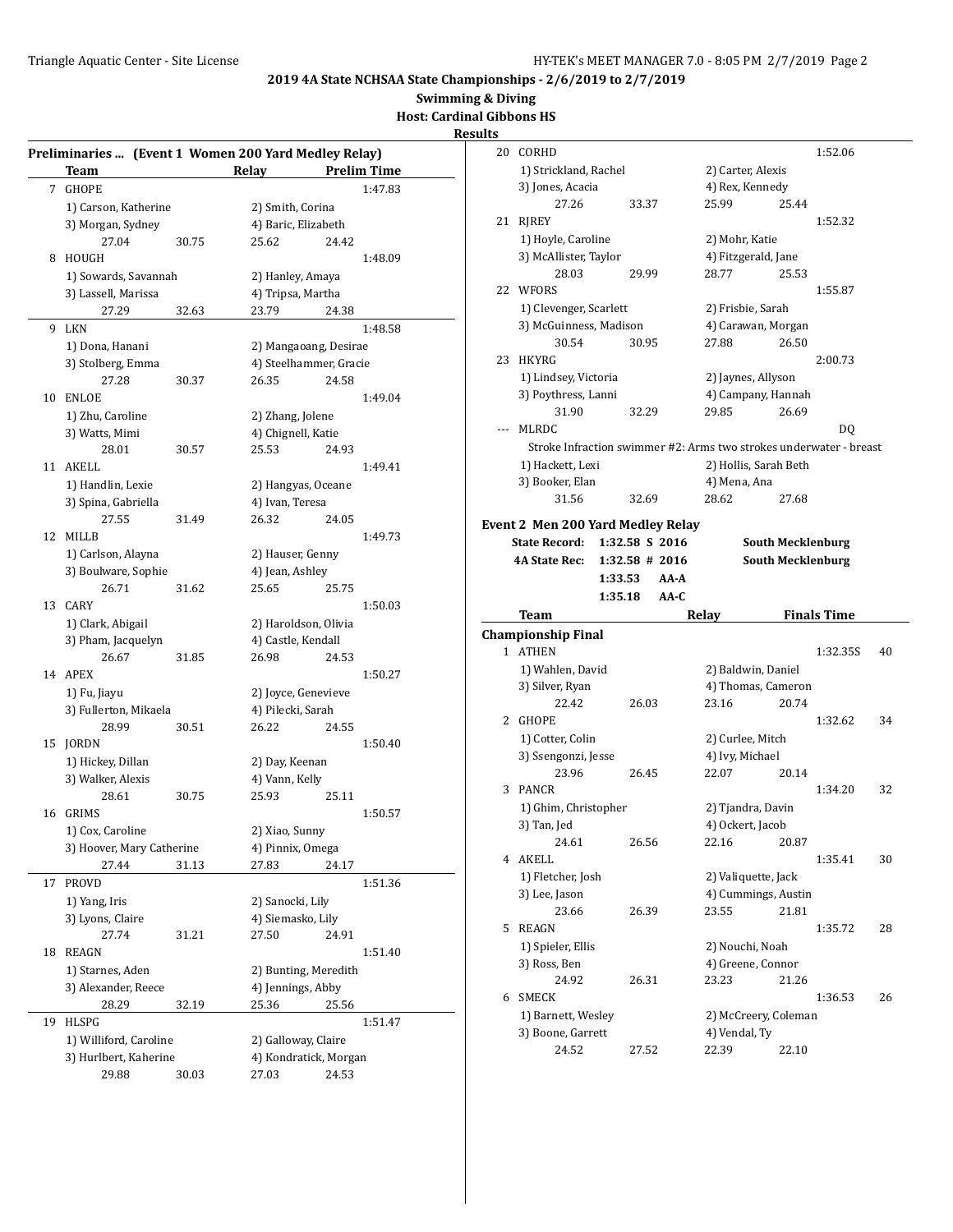**Swimming & Diving**

# **Host: Cardinal Gibbons HS**

|    | Team                              |                   |               | Championship Final  (Event 2 Men 200 Yard Medley Relay)<br>Relay Finals Time |    |
|----|-----------------------------------|-------------------|---------------|------------------------------------------------------------------------------|----|
| 7  | <b>SANDE</b>                      |                   |               | 1:36.96                                                                      | 24 |
|    | 1) Kring, Jaden                   |                   |               | 2) Becker, Perry                                                             |    |
|    | 3) Lucht, Sammy                   |                   |               | 4) Coppedge, Thomas                                                          |    |
|    | 25.13                             | 26.32             | 23.34         | 22.17                                                                        |    |
| 8  | CGIBB                             |                   |               | 1:37.52                                                                      | 22 |
|    | 1) Wombacher, Rio                 |                   |               | 2) Drake, Patrick                                                            |    |
|    | 3) Cairns, Zach                   |                   |               | 4) Lockhart, Kevon                                                           |    |
|    | 24.74                             | 27.56             | 23.71         | 21.51                                                                        |    |
|    |                                   |                   |               |                                                                              |    |
|    | Consolation Final                 |                   |               |                                                                              |    |
|    | 9 WKFLD                           |                   |               | 1:37.16                                                                      | 18 |
|    | 1) Carroll, AJ                    |                   |               | 2) Maier, Kyle                                                               |    |
|    | 3) Brown, Taye                    |                   |               | 4) Mabunga, Aidan                                                            |    |
|    | 24.36                             | 28.30             | 22.44         | 22.06                                                                        |    |
| 10 | <b>ENLOE</b>                      |                   |               | 1:37.32                                                                      | 14 |
|    | 1) Hensley, Noah                  |                   |               | 2) Fortner, Luke                                                             |    |
|    | 3) Lee, Hyoseon                   |                   |               | 4) Chignell, Connor                                                          |    |
|    | 23.52                             | 27.28             | 24.91         | 21.61                                                                        |    |
| 11 | PAGE                              |                   |               | 1:37.48                                                                      | 12 |
|    | 1) Womble, Ethan                  |                   |               | 2) Mikuta, Reid                                                              |    |
|    | 3) Hering, Flinn                  |                   |               | 4) Gatling III, LaDaniel                                                     |    |
|    | 25.31                             | 25.96             | 24.38         | 21.83                                                                        |    |
| 12 | <b>HOUGH</b>                      |                   |               | 1:38.51                                                                      | 10 |
|    | 1) Lowe, Kenneth                  |                   |               | 2) Da Mata, Eduardo                                                          |    |
|    | 3) Schneider, Ethan               |                   |               | 4) Frye, Tommy                                                               |    |
|    | 25.80                             | 28.19             | 23.08         | 21.44                                                                        |    |
| 13 | RJREY                             |                   |               | 1:38.64                                                                      | 8  |
|    | 1) Nario, Austin                  |                   |               | 2) Echols, Todd                                                              |    |
|    | 3) Echols, Jeff                   |                   | 4) Smith, Ben |                                                                              |    |
|    | 25.59                             | 26.89             | 22.97         | 23.19                                                                        |    |
| 14 | GRIMS                             |                   |               | 1:39.21                                                                      | 6  |
|    | 1) Gillispie, Jake                |                   |               | 2) Keaney, Reilly                                                            |    |
|    | 3) Cantrell, Eric                 |                   |               | 4) Kornatz, Brendan                                                          |    |
|    | 25.56                             | 27.65             | 24.35         | 21.65                                                                        |    |
|    | 15 APEX                           |                   |               |                                                                              |    |
|    |                                   |                   |               | 1:39.75                                                                      | 4  |
|    | 1) Chapman, John                  |                   |               | 2) Diacumakos, Noah                                                          |    |
|    | 3) Armbruster, Sam                |                   |               | 4) Short, Connor                                                             |    |
|    | 25.42                             | 26.85             | 24.43         | 23.05                                                                        |    |
| 16 | <b>MYERS</b>                      |                   |               | 1:40.23                                                                      | 2  |
|    | 1) Walker, Joshua                 |                   |               | 2) Primm, Rocket                                                             |    |
|    | 3) Freeman, Spencer               |                   |               | 4) Williams-Tracy, Hamlin                                                    |    |
|    | 25.18                             | 28.28             | 24.08         | 22.69                                                                        |    |
|    | Event 2 Men 200 Yard Medley Relay |                   |               |                                                                              |    |
|    | <b>State Record:</b>              | 1:32.58 S 2016    |               | <b>South Mecklenburg</b>                                                     |    |
|    | <b>4A State Rec:</b>              | $1:32.58 \# 2016$ |               | <b>South Mecklenburg</b>                                                     |    |
|    |                                   |                   |               |                                                                              |    |
|    |                                   | 1:33.53           | AA-A          |                                                                              |    |
|    |                                   | 1:35.18           | AA-C          |                                                                              |    |
|    | <b>Team</b>                       |                   | Relay         | <b>Prelim Time</b>                                                           |    |
|    | Preliminaries                     |                   |               |                                                                              |    |
|    | 1 ATHEN                           |                   |               | 1:33.21                                                                      |    |
|    | 1) Wahlen, David                  |                   |               | 2) Baldwin, Daniel                                                           |    |
|    | 3) Silver, Ryan                   |                   |               | 4) Thomas, Cameron                                                           |    |
|    | 22.60                             | 26.18             | 22.90         | 21.53                                                                        |    |
|    |                                   |                   |               |                                                                              |    |

| 2  | <b>GHOPE</b>                 |       |                           |       | 1:33.25 |
|----|------------------------------|-------|---------------------------|-------|---------|
|    | 1) Cotter, Colin             |       | 2) Curlee, Mitch          |       |         |
|    | 3) Ssengonzi, Jesse          |       | 4) Ivy, Michael           |       |         |
|    | 24.04                        | 26.34 | 22.26                     | 20.61 |         |
| 3  | PANCR                        |       |                           |       | 1:34.49 |
|    | 1) Ghim, Christopher         |       | 2) Tjandra, Davin         |       |         |
|    | 3) Tan, Jed                  |       | 4) Ockert, Jacob          |       |         |
|    | 24.68                        | 26.61 | 21.99                     | 21.21 |         |
| 4  | AKELL                        |       |                           |       | 1:35.39 |
|    | 1) Fletcher, Josh            |       | 2) Valiquette, Jack       |       |         |
|    | 3) Lee, Jason                |       | 4) Cummings, Austin       |       |         |
|    | 23.66                        | 27.00 | 23.12                     | 21.61 |         |
| 5  | <b>REAGN</b>                 |       |                           |       | 1:35.86 |
|    | 1) Spieler, Ellis            |       | 2) Nouchi, Noah           |       |         |
|    | 3) Ross, Ben                 |       | 4) Greene, Connor         |       |         |
|    | 25.06                        | 26.37 | 23.04                     | 21.39 |         |
| 6  | <b>SMECK</b>                 |       |                           |       | 1:36.20 |
|    | 1) Barnett, Wesley           |       | 2) McCreery, Coleman      |       |         |
|    | 3) Boone, Garrett            |       | 4) Vendal, Ty             |       |         |
|    | 24.41                        | 27.54 | 22.32                     | 21.93 |         |
| 7  | CGIBB                        |       |                           |       | 1:36.22 |
|    | 1) Wombacher, Rio            |       | 2) Drake, Patrick         |       |         |
|    | 3) Cairns, Zach              |       | 4) Lockhart, Kevon        |       |         |
|    | 24.36                        | 27.14 | 23.39                     | 21.33 |         |
| 8  | <b>SANDE</b>                 |       |                           |       | 1:37.07 |
|    | 1) Kring, Jaden              |       | 2) Becker, Perry          |       |         |
|    | 3) Lucht, Sammy              |       | 4) Coppedge, Thomas       |       |         |
|    | 24.95                        | 26.82 | 23.41                     | 21.89 |         |
| 9  | WKFLD                        |       |                           |       | 1:37.27 |
|    | 1) Carroll, AJ               |       | 2) Maier, Kyle            |       |         |
|    |                              |       |                           |       |         |
|    | 3) Brown, Taye               |       | 4) Mabunga, Aidan         |       |         |
|    | 24.44                        | 28.25 | 22.56                     | 22.02 |         |
| 10 | <b>ENLOE</b>                 |       |                           |       | 1:37.34 |
|    | 1) Hensley, Noah             |       | 2) Fortner, Luke          |       |         |
|    | 3) Lee, Hyoseon              |       | 4) Chignell, Connor       |       |         |
|    | 23.92                        | 27.21 | 24.47                     | 21.74 |         |
| 11 | PAGE                         |       |                           |       | 1:37.59 |
|    | 1) Womble, Ethan             |       | 2) Mikuta, Reid           |       |         |
|    | 3) Hering, Flinn             |       | 4) Gatling III, LaDaniel  |       |         |
|    | 25.37                        | 25.54 | 24.05 22.63               |       |         |
| 12 | RJREY                        |       |                           |       | 1:37.92 |
|    | 1) Nario, Austin             |       | 2) Echols, Todd           |       |         |
|    | 3) Echols, Jeff              |       | 4) Smith, Ben             |       |         |
|    | 25.50                        | 26.44 | 22.99                     | 22.99 |         |
| 13 | GRIMS                        |       |                           |       | 1:38.65 |
|    | 1) Gillispie, Jake           |       | 2) Keaney, Reilly         |       |         |
|    | 3) Cantrell, Eric            |       | 4) Kornatz, Brendan       |       |         |
| 14 | 25.17<br>HOUGH               | 27.55 | 24.25                     | 21.68 | 1:39.11 |
|    |                              |       |                           |       |         |
|    | 1) Frye, Tommy               |       | 2) Da Mata, Eduardo       |       |         |
|    | 3) Schneider, Ethan<br>25.21 | 28.29 | 4) Lowe, Kenneth<br>23.28 | 22.33 |         |
| 15 | <b>MYERS</b>                 |       |                           |       | 1:39.12 |
|    | 1) Walker, Joshua            |       | 2) Primm, Rocket          |       |         |
|    | 3) Freeman, Spencer          |       | 4) Williams-Tracy, Hamlin |       |         |
|    | 25.03                        | 27.17 | 25.61                     | 21.31 |         |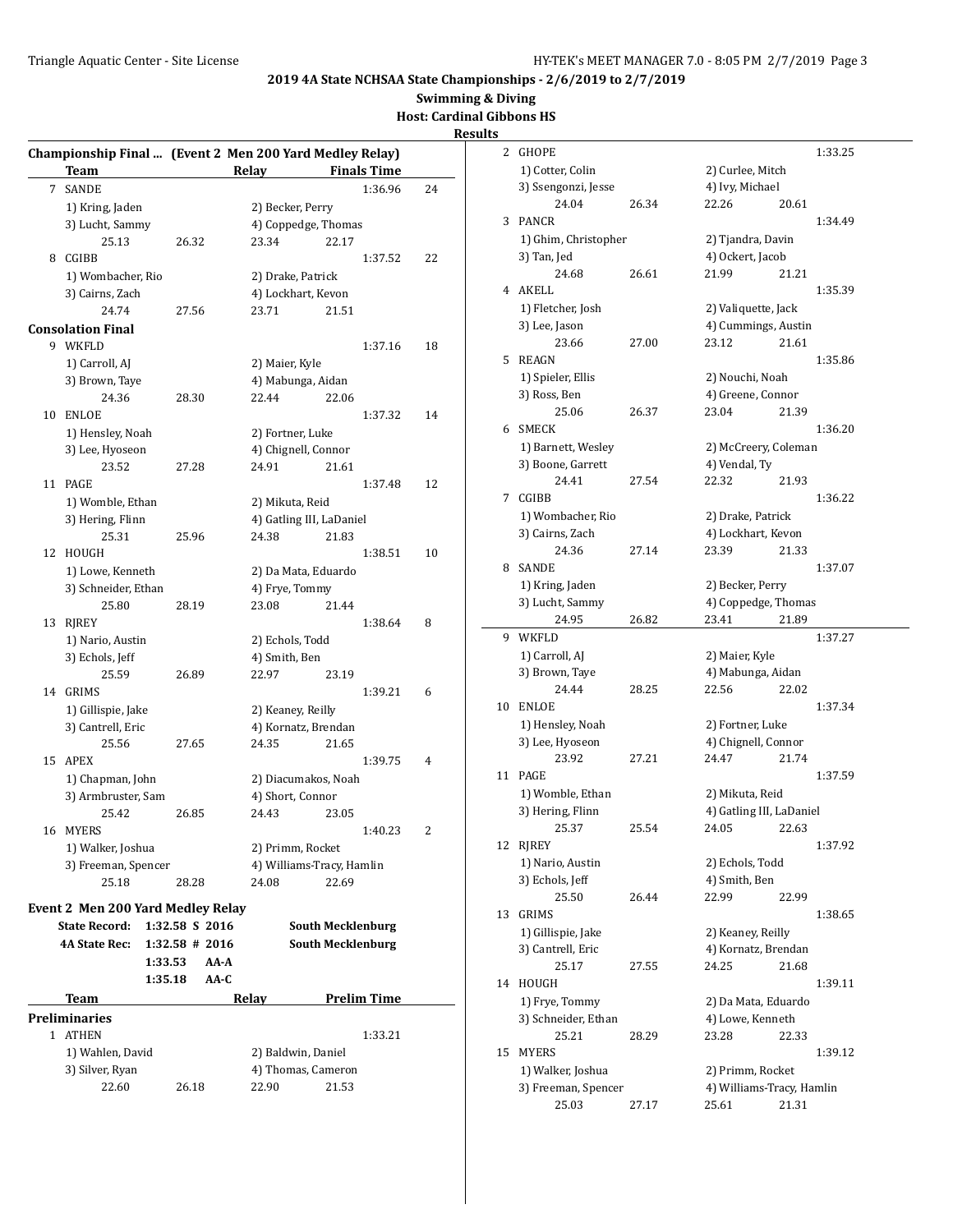8 Adams, Jennifer CARY 1:55.13 11

# **2019 4A State NCHSAA State Championships - 2/6/2019 to 2/7/2019**

# **Swimming & Diving**

**Host: Cardinal Gibbons HS**

#### **Results**

|    | Preliminaries  (Event 2 Men 200 Yard Medley Relay)<br>Team |                  | Relay              | <b>Prelim Time</b>        |    |
|----|------------------------------------------------------------|------------------|--------------------|---------------------------|----|
|    | 16 APEX                                                    |                  |                    | 1:39.83                   |    |
|    |                                                            |                  |                    |                           |    |
|    | 1) Chapman, John                                           |                  |                    | 2) Diacumakos, Noah       |    |
|    | 3) Armbruster, Sam                                         |                  | 4) Short, Connor   |                           |    |
|    | 25.39                                                      | 26.85            | 24.45              | 23.14                     |    |
| 17 | <b>RSIDE</b>                                               |                  |                    | 1:40.22                   |    |
|    | 1) Weaver, Ryan                                            |                  |                    | 2) Rigsbee, Matthew       |    |
|    | 3) Kaiser-Potter, Leo                                      |                  |                    | 4) McCullen, Andrew       |    |
|    | 23.50                                                      | 28.74            | 24.73              | 23.25                     |    |
| 18 | <b>MILLB</b>                                               |                  |                    | 1:41.03                   |    |
|    | 1) Noble, Ross                                             |                  | 2) Deming, Josh    |                           |    |
|    | 3) Donnelly, Jason                                         |                  | 4) O'Neill, Trevor |                           |    |
|    | 25.35                                                      | 28.49            | 24.73              | 22.46                     |    |
| 19 | <b>PROVD</b>                                               |                  |                    | 1:41.66                   |    |
|    | 1) Ford, Nathan                                            |                  | 2) Pounds, Peyton  |                           |    |
|    | 3) Blake, Devin                                            |                  | 4) Park, Luke      |                           |    |
|    | 26.66                                                      | 27.19            | 24.60              | 23.21                     |    |
| 20 | WFORS                                                      |                  |                    | 1:43.90                   |    |
|    | 1) McDonald, Logan                                         |                  | 2) Kranis, Justin  |                           |    |
|    | 3) Watkins, Griffin                                        |                  | 4) Valliere, Alex  |                           |    |
|    | 26.03                                                      | 29.60            | 25.11              | 23.16                     |    |
| 21 | <b>OLYMP</b>                                               |                  |                    | 1:44.69                   |    |
|    | 1) Zielinski, Zane                                         |                  | 2) Walker, Jalen   |                           |    |
|    | 3) Rzepecki, Jamison                                       |                  |                    | 4) Thomasson, Clay        |    |
|    | 27.47                                                      | 27.74            | 23.88              | 25.60                     |    |
| 22 | EMECK                                                      |                  |                    | 1:45.41                   |    |
|    | 1) Rowe, Daniel                                            |                  | 2) Scott, Andrew   |                           |    |
|    | 3) Champion, Ben                                           |                  | 4) Moore, Jacob    |                           |    |
|    | 26.01                                                      | 29.56            | 26.23              | 23.61                     |    |
| 23 | <b>SCALD</b>                                               |                  |                    | 1:47.22                   |    |
|    |                                                            |                  |                    |                           |    |
|    | 1) Tomberlin, Ben                                          |                  |                    | 2) Hutchinson, Matthew    |    |
|    | 3) Carroll, Brody                                          |                  |                    | 4) Tucker, Jonathan       |    |
|    | 28.13                                                      | 30.18            | 24.98              | 23.93                     |    |
|    | <b>Event 3 Women 200 Yard Freestyle</b>                    |                  |                    |                           |    |
|    | <b>State Record:</b>                                       | 1:46.47 S 2015   |                    | Erika Brown (Hough, W.A.) |    |
|    | 4A State Rec:                                              | $1:46.47$ # 2015 |                    | Erika Brown (Hough, W.A.) |    |
|    |                                                            | 1:48.82          | AA-A               |                           |    |
|    |                                                            | 1:50.65          | AA-C               |                           |    |
|    | Name                                                       |                  | <u>YrSchool</u>    | <b>Finals Time</b>        |    |
|    | <b>Championship Final</b>                                  |                  |                    |                           |    |
|    | 1 Merritt, Kensley                                         |                  | HOUGH              | 1:47.05                   | 20 |
|    | 25.01                                                      | 26.84            | 27.37              | 27.83                     |    |
| 2  | Rauch, Katie                                               |                  | SMECK              | 1:48.59                   | 17 |
|    | 25.46                                                      | 27.23            | 28.08              | 27.82                     |    |
| 3  | Marquardt, Ellie                                           |                  | SMECK              | 1:48.67                   | 16 |
|    | 25.19                                                      | 27.34            | 28.02              | 28.12                     |    |
| 4  | Cera, Adrianna                                             |                  | MILLB              | 1:50.49                   | 15 |
|    | 25.43                                                      | 27.52            | 28.49              | 29.05                     |    |
| 5  | Bartis, Olwyn                                              |                  | <b>MYERS</b>       | 1:51.73                   | 14 |
|    | 25.22                                                      | 28.05            | 29.18              | 29.28                     |    |
| 6  | Morgan, Sydney                                             |                  | GHOPE              | 1:51.95                   | 13 |
|    | 26.16                                                      |                  |                    |                           |    |
|    |                                                            | 28.08            | 28.71              | 29.00                     |    |
| 7  | Tart, Bethany                                              |                  | SCTRL              | 1:53.16                   | 12 |
|    | 26.14                                                      | 28.46            | 29.08              | 29.48                     |    |

|    | 26.78                    | 29.01                                   | 29.82           | 29.52              |                           |  |
|----|--------------------------|-----------------------------------------|-----------------|--------------------|---------------------------|--|
|    | <b>Consolation Final</b> |                                         |                 |                    |                           |  |
|    | 9 Handlin, Lexie         |                                         | <b>AKELL</b>    |                    | 1:52.47<br>9              |  |
|    | 26.87                    | 28.65                                   | 28.81           | 28.14              |                           |  |
|    | 10 Carson, Megan         |                                         | <b>AFRND</b>    |                    | 1:52.51<br>7              |  |
|    | 27.12                    | 28.46                                   | 28.67           | 28.26              |                           |  |
|    | 11 Hauser, Genny         |                                         | MILLB           |                    | 1:54.78<br>6              |  |
|    | 26.34                    | 28.51                                   | 29.65           | 30.28              |                           |  |
|    | 12 Frank, Jessica        |                                         | <b>LEESV</b>    |                    | 5<br>1:55.19              |  |
|    | 26.57                    | 28.95                                   | 29.80           | 29.87              |                           |  |
| 13 | Martin, Cady             |                                         | <b>APEX</b>     |                    | 1:55.31<br>4              |  |
|    | 27.08                    | 29.34                                   | 29.67           | 29.22              |                           |  |
|    | 14 Reilly, Morgan        |                                         | <b>GHOPE</b>    |                    | 3<br>1:55.63              |  |
|    | 27.47                    | 29.33                                   | 29.41           | 29.42              |                           |  |
|    | 15 Bartis, Rowan         |                                         | MYERS           |                    | 2<br>1:57.34              |  |
|    | 26.90                    | 29.45                                   | 30.36           | 30.63              |                           |  |
|    | 16 Bachand, Maddie       |                                         | CGIBB           |                    | 1<br>1:57.99              |  |
|    | 27.54                    | 29.66                                   | 30.55           | 30.24              |                           |  |
|    |                          | <b>Event 3 Women 200 Yard Freestyle</b> |                 |                    |                           |  |
|    | <b>State Record:</b>     | 1:46.47 S 2015                          |                 |                    | Erika Brown (Hough, W.A.) |  |
|    | <b>4A State Rec:</b>     | $1:46.47$ # 2015                        |                 |                    | Erika Brown (Hough, W.A.) |  |
|    |                          | 1:48.82<br>AA-A                         |                 |                    |                           |  |
|    |                          | 1:50.65<br>$AA-C$                       |                 |                    |                           |  |
|    | Name                     |                                         | <b>YrSchool</b> | <b>Prelim Time</b> |                           |  |
|    |                          |                                         |                 |                    |                           |  |
|    | <b>Preliminaries</b>     |                                         |                 |                    |                           |  |
|    | 1 Merritt, Kensley       |                                         | HOUGH           |                    | 1:47.62                   |  |
|    | 25.13                    | 27.07                                   | 27.54           | 27.88              |                           |  |
|    | 2 Marquardt, Ellie       |                                         | SMECK           |                    | 1:48.73                   |  |
|    | 25.21                    | 27.34                                   | 28.21           | 27.97              |                           |  |
| 3  | Bartis, Olwyn            |                                         | <b>MYERS</b>    |                    | 1:48.90                   |  |
|    | 25.00                    | 27.47                                   | 28.07           | 28.36              |                           |  |
|    | 4 Rauch, Katie           |                                         |                 |                    |                           |  |
|    |                          |                                         | SMECK           |                    | 1:49.10                   |  |
|    | 25.59                    | 27.50                                   | 28.09           | 27.92              |                           |  |
|    | 5 Cera, Adrianna         |                                         | MILLB           |                    | 1:49.75                   |  |
|    | 25.48                    | 27.56                                   | 28.17           | 28.54              |                           |  |
| 6  | Morgan, Sydney           |                                         | GHOPE           |                    | 1:51.60                   |  |
|    | 26.03                    | 28.12                                   | 28.63           | 28.82              |                           |  |
| 7  | Tart, Bethany            |                                         | SCTRL           |                    | 1:52.04                   |  |
|    | 26.13                    | 28.18                                   | 28.85           | 28.88              |                           |  |
| 8  | Adams, Jennifer          |                                         | CARY            |                    | 1:52.69                   |  |
|    | 26.05                    | 28.30                                   | 28.95           | 29.39              |                           |  |
| 9  | Handlin, Lexie           |                                         | AKELL           |                    | 1:53.16                   |  |
|    | 26.42                    | 28.52                                   | 29.14           | 29.08              |                           |  |
| 10 | Carson, Megan            |                                         | AFRND           |                    | 1:53.47                   |  |
|    | 27.07                    | 28.56                                   | 28.87           | 28.97              |                           |  |
| 11 | Frank, Jessica           |                                         | LEESV           |                    | 1:55.67                   |  |
|    | 26.55                    | 28.62                                   | 29.91           | 30.59              |                           |  |
| 12 | Martin, Cady             |                                         | APEX            |                    | 1:55.75                   |  |
|    | 27.08                    | 29.18                                   | 30.18           | 29.31              |                           |  |
| 13 | Bachand, Maddie          |                                         | CGIBB           |                    | 1:55.85                   |  |
| 14 | 27.11<br>Hauser, Genny   | 29.22                                   | 30.01<br>MILLB  | 29.51              | 1:56.24                   |  |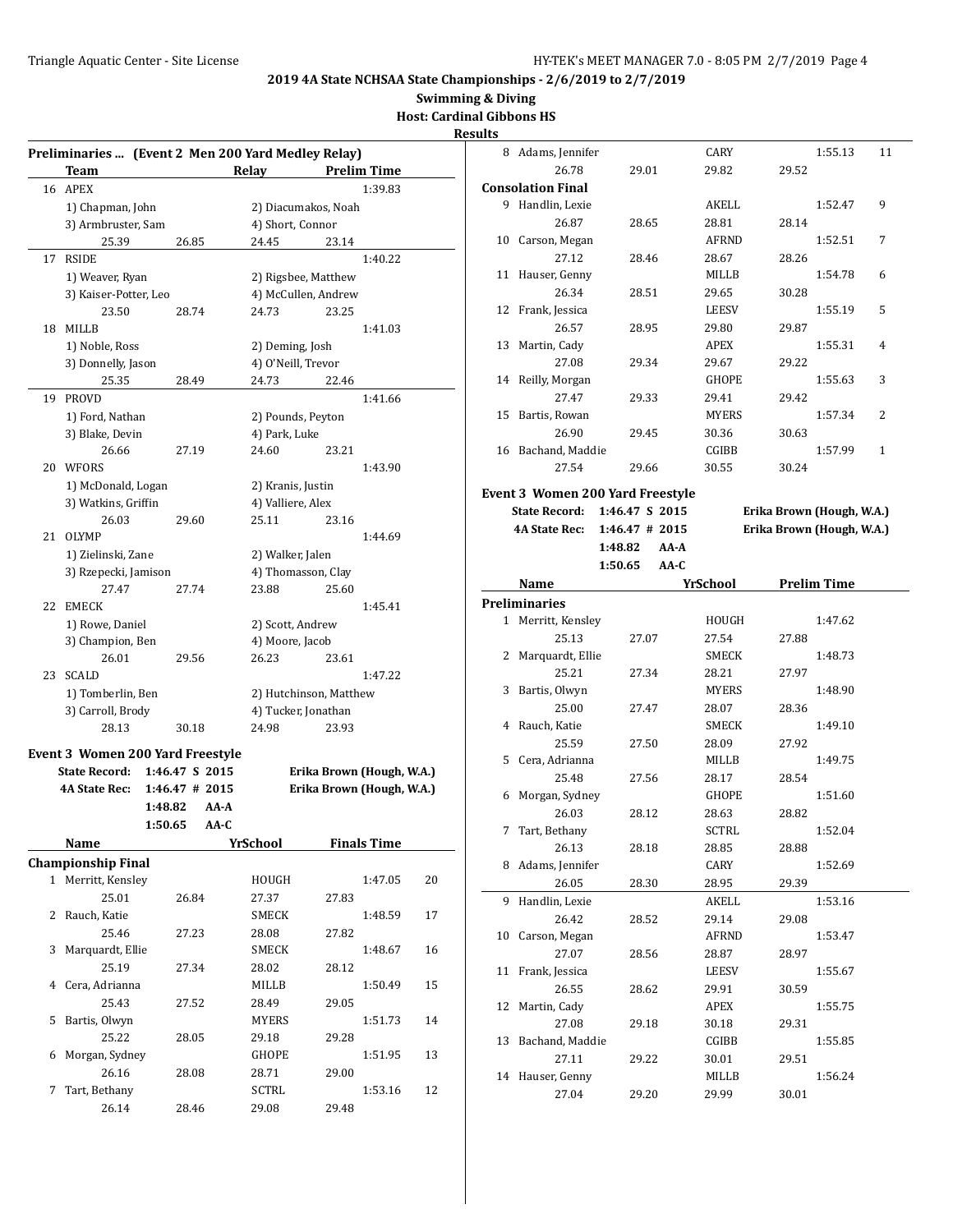**Swimming & Diving**

**Host: Cardinal Gibbons HS Results**

|    | Preliminaries  (Event 3 Women 200 Yard Freestyle) |                   |                 |       |                                  |    |
|----|---------------------------------------------------|-------------------|-----------------|-------|----------------------------------|----|
|    | Name                                              |                   | <b>YrSchool</b> |       | <b>Prelim Time</b>               |    |
| 15 | Reilly, Morgan                                    |                   | GHOPE           |       | 1:56.49                          |    |
|    | 26.83                                             | 29.37             | 30.25           | 30.04 |                                  |    |
| 16 | Bartis, Rowan                                     |                   | <b>MYERS</b>    |       | 1:56.59                          |    |
|    | 27.03                                             | 29.22             | 30.24           | 30.10 |                                  |    |
| 17 | Muma, Samantha                                    |                   | <b>LEESV</b>    |       | 1:56.73                          |    |
|    | 27.38                                             | 29.39             | 30.28           | 29.68 |                                  |    |
| 18 | Hughes, Ashley                                    |                   | PANCR           |       | 1:56.91                          |    |
|    | 28.07                                             | 28.86             | 29.80           | 30.18 |                                  |    |
| 19 | Anton, Isabella                                   |                   | <b>LKN</b>      |       | 1:57.17                          |    |
|    | 27.43                                             | 29.60             | 30.01           | 30.13 |                                  |    |
|    | 20 Alexander, Reece                               |                   | REAGN           |       | 1:57.80                          |    |
|    | 27.02                                             | 29.71             | 30.57           | 30.50 |                                  |    |
| 21 | Steelhammer, Gracie                               |                   | LKN             |       | 1:57.89                          |    |
|    | 27.80                                             | 29.60             | 30.29           | 30.20 |                                  |    |
| 22 | Cross. Caroline                                   |                   | <b>GRIMS</b>    |       | 1:58.55                          |    |
|    | 27.34                                             | 29.69             | 30.63           | 30.89 |                                  |    |
| 23 | Wolffis, Graylyn                                  |                   | REAGN           |       | 1:58.59                          |    |
|    | 27.60                                             | 29.86             | 30.48           | 30.65 |                                  |    |
| 24 | Hickey, Dillan                                    |                   | <b>JORDN</b>    |       | 2:01.83                          |    |
|    | 28.05                                             | 30.60             | 31.57           | 31.61 |                                  |    |
|    |                                                   |                   |                 |       |                                  |    |
|    | Event 4 Men 200 Yard Freestyle                    |                   |                 |       |                                  |    |
|    | <b>State Record:</b>                              | 1:36.99 S 2016    |                 |       | <b>Will Macmillan (Carrboro)</b> |    |
|    | <b>4A State Rec:</b>                              | $1:37.02$ # 2019  |                 |       | <b>Jack Walker (Myers Park)</b>  |    |
|    |                                                   | 1:38.63<br>$AA-A$ |                 |       |                                  |    |
|    |                                                   | 1:40.34<br>AA-C   |                 |       |                                  |    |
|    |                                                   |                   |                 |       |                                  |    |
|    | Name                                              |                   | <b>YrSchool</b> |       | <b>Finals Time</b>               |    |
|    | <b>Championship Final</b>                         |                   |                 |       |                                  |    |
|    | 1 Walker, Jack                                    |                   | MYERS           |       | 1:35.34S                         | 20 |
|    | 22.13                                             | 23.82             | 24.79           | 24.60 |                                  |    |
| 2  | Svendsen, Hugh                                    |                   | <b>MYERS</b>    |       | 1:39.62                          | 17 |
|    | 23.48                                             | 25.38             | 25.68           | 25.08 |                                  |    |
| 3  | Young, Hunter                                     |                   | ROLES           |       | 1:40.74                          | 16 |
|    | 23.51                                             | 25.24             | 26.10           | 25.89 |                                  |    |
| 4  | Satterfield, John                                 |                   | GHOPE           |       | 1:42.02                          | 15 |
|    | 24.10                                             | 25.53             | 26.23           | 26.16 |                                  |    |
| 5  |                                                   |                   | MIDCR           |       | 1:42.41                          | 14 |
|    | Haughey, Braeden                                  |                   |                 |       |                                  |    |
|    | 24.00                                             | 25.96             | 26.51           | 25.94 |                                  |    |
| 6  | Harding, Mason                                    |                   | PROVD           |       | 1:43.16                          | 13 |
|    | 23.89                                             | 26.32             | 26.80           | 26.15 |                                  |    |
| 7  | Marquardt, Jack                                   |                   | <b>SMECK</b>    |       | 1:43.26                          | 12 |
|    | 24.09                                             | 26.05             | 26.63           | 26.49 |                                  |    |
| 8  | Lee, Jason                                        |                   | AKELL           |       | 1:43.66                          | 11 |
|    | 24.49                                             | 26.07             | 26.68           | 26.42 |                                  |    |
|    | <b>Consolation Final</b>                          |                   |                 |       |                                  |    |
|    | 9 Rzepecki, Jamison                               |                   | OLYMP           |       | 1:42.16                          | 9  |
|    | 24.17                                             | 25.99             | 26.21           | 25.79 |                                  |    |
| 10 | Carter, Jared                                     |                   | GHOPE           |       | 1:42.26                          | 7  |
|    | 24.06                                             | 25.87             | 26.34           | 25.99 |                                  |    |
| 11 | Atherton, Alex                                    |                   | HOUGH           |       | 1:43.54                          | 6  |
|    | 24.57                                             | 26.27             | 26.33           | 26.37 |                                  |    |
| 12 | Hollett, Drew<br>24.53                            | 26.66             | ATHEN<br>26.55  | 26.30 | 1:44.04                          | 5  |

| 13   | Kring, Jaden                   |                   | SANDE        | 1:44.27<br>4                     |
|------|--------------------------------|-------------------|--------------|----------------------------------|
|      | 24.67                          | 26.51             | 26.78        | 26.31                            |
| 14   | Hughes, Connor                 |                   | PANCR        | 3<br>1:44.62                     |
|      | 24.65                          | 26.55             | 26.92        | 26.50                            |
|      | 15 Vlahos, Luke                |                   | WFORS        | 2<br>1:44.81                     |
|      | 24.16                          | 26.68             | 26.88        | 27.09                            |
|      | 16 Ockert, Jacob               |                   | PANCR        | 1:49.90<br>1                     |
|      | 25.56                          | 28.00             | 28.02        | 28.32                            |
|      |                                |                   |              |                                  |
|      | Event 4 Men 200 Yard Freestyle |                   |              |                                  |
|      | <b>State Record:</b>           | 1:36.99 S 2016    |              | <b>Will Macmillan (Carrboro)</b> |
|      | <b>4A State Rec:</b>           | $1:37.02 \# 2019$ |              | Jack Walker (Myers Park)         |
|      |                                | 1:38.63<br>AA-A   |              |                                  |
|      |                                |                   |              |                                  |
|      |                                | 1:40.34<br>AA-C   |              |                                  |
|      | Name                           |                   | YrSchool     | <b>Prelim Time</b>               |
|      | <b>Preliminaries</b>           |                   |              |                                  |
|      | 1 Walker, Jack                 |                   | <b>MYERS</b> | 1:37.02#                         |
|      | 22.22                          | 24.11             | 25.46        | 25.23                            |
|      | 2 Svendsen, Hugh               |                   | MYERS        | 1:41.52                          |
|      | 23.95                          | 26.25             | 25.84        | 25.48                            |
| 3    | Haughey, Braeden               |                   | MIDCR        | 1:41.64                          |
|      | 23.80                          | 26.39             | 26.44        | 25.01                            |
|      | 4 Young, Hunter                |                   | ROLES        | 1:42.12                          |
|      | 23.53                          | 25.61             | 26.68        | 26.30                            |
|      |                                |                   |              |                                  |
| 5    | Satterfield, John              |                   | GHOPE        | 1:42.13                          |
|      | 23.99                          | 25.83             | 25.85        | 26.46                            |
| 6    | Marquardt, Jack                |                   | SMECK        | 1:43.03                          |
|      | 24.09                          | 25.98             | 26.50        | 26.46                            |
| $*7$ | Harding, Mason                 |                   | PROVD        | 1:43.15                          |
|      | 23.89                          | 26.14             | 26.63        | 26.49                            |
| $*7$ | Lee, Jason                     |                   | AKELL        | 1:43.15                          |
|      | 24.61                          | 26.14             | 26.32        | 26.08                            |
| 9    | Atherton, Alex                 |                   | HOUGH        | 1:43.26                          |
|      | 24.39                          | 25.95             | 26.35        | 26.57                            |
| 10   | Hollett, Drew                  |                   | ATHEN        | 1:43.33                          |
|      | 24.03                          | 26.29             | 26.43        | 26.58                            |
|      | 11 Carter, Jared               |                   | GHOPE        | 1:43.38                          |
|      | 24.54                          | 26.14             | 26.72        | 25.98                            |
| 12   | Rzepecki, Jamison              |                   | <b>OLYMP</b> | 1:43.51                          |
|      |                                |                   |              |                                  |
|      | 24.29                          | 26.23             | 26.54        | 26.45                            |
| 13   | Kring, Jaden                   |                   | SANDE        | 1:43.98                          |
|      | 24.52                          | 26.44             | 26.69        | 26.33                            |
| 14   | Hughes, Connor                 |                   | PANCR        | 1:44.09                          |
|      | 24.62                          | 26.59             | 26.66        | 26.22                            |
| 15   | Vlahos, Luke                   |                   | WFORS        | 1:44.38                          |
|      | 23.92                          | 26.34             | 26.93        | 27.19                            |
| 16   | Ockert, Jacob                  |                   | PANCR        | 1:44.46                          |
|      | 24.12                          | 26.74             | 27.47        | 26.13                            |
| 17   | Benton, Jack                   |                   | AFRND        | 1:44.56                          |
|      | 24.11                          | 26.69             | 26.53        | 27.23                            |
| 18   | Frye, Tommy                    |                   | HOUGH        | 1:45.50                          |
|      | 25.06                          | 27.04             | 27.32        | 26.08                            |
|      |                                |                   |              |                                  |
| 19   | Drake, Patrick                 |                   | CGIBB        | 1:45.51                          |
|      | 24.72                          | 26.69             | 27.14        | 26.96                            |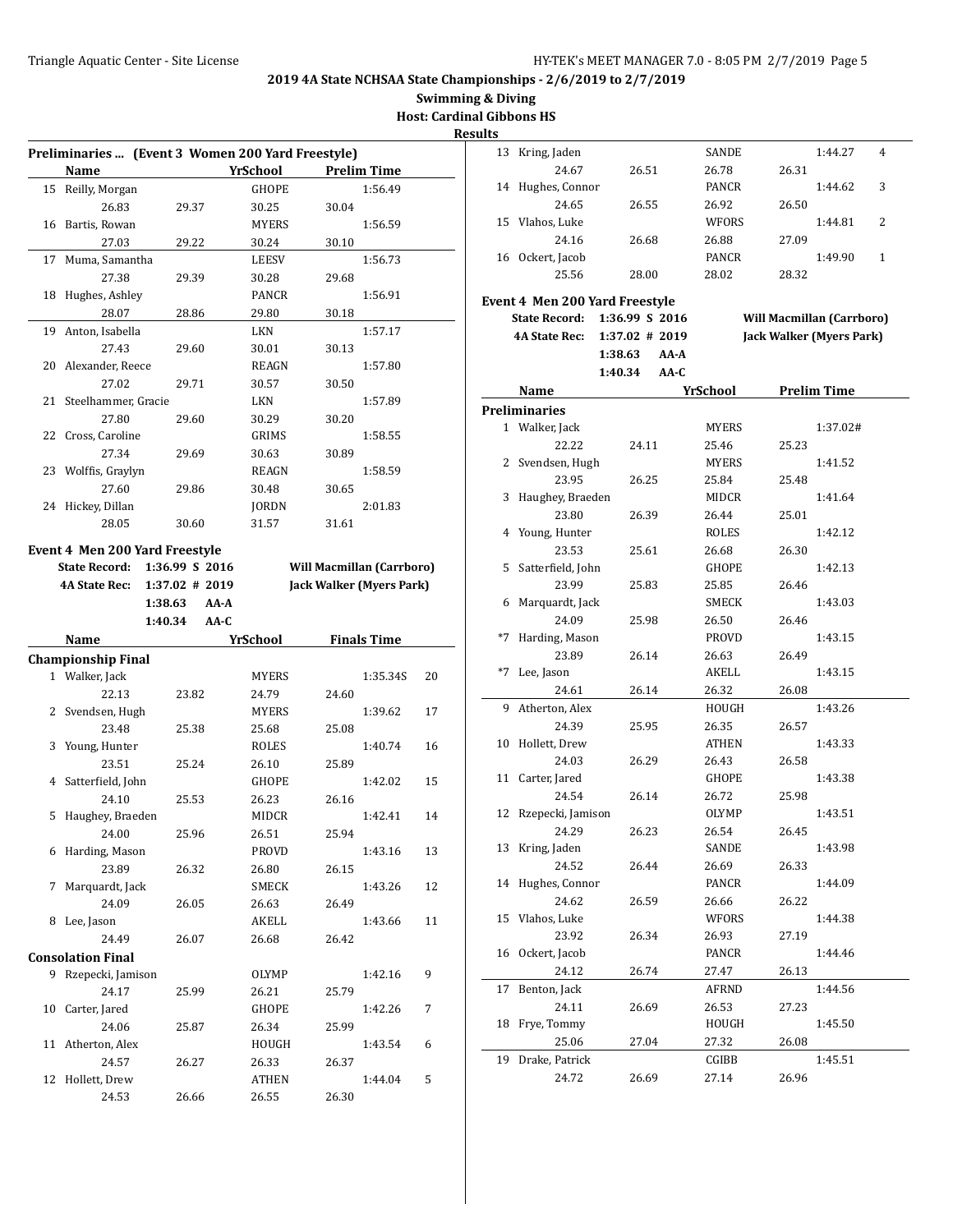**Swimming & Diving**

**Host: Cardinal Gibbons HS**

| Preliminaries  (Event 4 Men 200 Yard Freestyle) |                  |      |                 |                                    |                    |              | <b>Event 5 Women 200 Yard IM</b> |           |
|-------------------------------------------------|------------------|------|-----------------|------------------------------------|--------------------|--------------|----------------------------------|-----------|
| Name                                            |                  |      | <b>YrSchool</b> |                                    | <b>Prelim Time</b> |              | <b>State Record:</b>             | 1:58.31 S |
| 20 Hughes, Spencer                              |                  |      | PANCR           |                                    | 1:45.70            |              | <b>4A State Rec:</b>             | 1:58.31#  |
| 24.89                                           | 26.77            |      | 27.02           | 27.02                              |                    |              |                                  | 2:01.89   |
| 21 Womble, Ethan                                |                  |      | PAGE            |                                    | 1:45.87            |              |                                  | 2:04.08   |
| 25.24                                           | 26.49            |      | 26.86           | 27.28                              |                    |              | Name                             |           |
| 22 Riley, Nick                                  |                  |      | HLSPG           |                                    | 1:46.82            |              | <b>Preliminaries</b>             |           |
| 25.01                                           | 27.78            |      | 27.26           | 26.77                              |                    |              | 1 Zettel, Brooke                 |           |
| 23 Russell, Kellen                              |                  |      | CGIBB           |                                    | 1:46.97            |              | 26.05                            |           |
| 24.49                                           | 27.25            |      | 27.58           | 27.65                              |                    |              |                                  | 31.13     |
| 24 Washburn, David                              |                  |      | <b>BRGTN</b>    |                                    | 1:48.03            |              | 2 Whitmire, Liza                 |           |
| 24.73                                           | 27.31            |      | 27.92           | 28.07                              |                    |              | 27.21                            | 30.26     |
| Event 5 Women 200 Yard IM                       |                  |      |                 |                                    |                    |              | 3 McCauley, Ashley               |           |
| <b>State Record:</b>                            | 1:58.31 S 2018   |      |                 | <b>Brooke Zettel (Apex Friend)</b> |                    |              | 26.65                            | 32.09     |
| <b>4A State Rec:</b>                            | $1:58.31$ # 2018 |      |                 | <b>Brooke Zettel (Apex Friend)</b> |                    |              | 4 Campbell, McKenzie             |           |
|                                                 | 2:01.89          | AA-A |                 |                                    |                    |              | 26.82<br>5 Mangaoang, Desirae    | 32.72     |
|                                                 | 2:04.08          | AA-C |                 |                                    |                    |              |                                  |           |
|                                                 |                  |      |                 |                                    |                    |              | 27.45                            | 32.02     |
| Name                                            |                  |      | <b>YrSchool</b> |                                    | <b>Finals Time</b> |              | 6 Hanley, Amaya                  |           |
| <b>Championship Final</b>                       |                  |      |                 |                                    |                    |              | 27.12<br>7 Grotjohn, Kennedy     | 30.32     |
| 1 Zettel, Brooke                                |                  |      | <b>AFRND</b>    |                                    | 1:57.93S           | 20           |                                  |           |
| 25.86                                           | 30.16            |      | 33.93           | 27.98                              |                    |              | 27.38                            | 32.06     |
| 2 Whitmire, Liza                                |                  |      | <b>MYERS</b>    |                                    | 2:01.42            | 17           | 8 Sowards, Savannah<br>26.91     |           |
| 27.19                                           | 30.13            |      | 35.22           | 28.88                              |                    |              | 9 Mohr, Katie                    | 31.11     |
| 3 McCauley, Ashley                              |                  |      | <b>LEESV</b>    |                                    | 2:01.74            | 16           |                                  |           |
| 26.66                                           | 31.67            |      | 34.30           | 29.11                              |                    |              | 27.57                            | 33.07     |
| 4 Campbell, McKenzie                            |                  |      | PAGE            |                                    | 2:03.75            | 15           | 10 Nordstrom, Mia                |           |
| 26.77                                           | 32.29            |      | 35.97           | 28.72                              |                    |              | 27.73                            | 30.24     |
| 5 Mangaoang, Desirae                            |                  |      | LKN             |                                    | 2:04.52            | 14           | 11 Walker, Alexis                |           |
| 27.55                                           | 31.99            |      | 34.94           | 30.04                              |                    |              | 27.08                            | 31.74     |
| 6 Hanley, Amaya                                 |                  |      | HOUGH           |                                    | 2:05.15            | 13           | 12 Worden, Ashley                |           |
| 27.09                                           | 30.62            |      | 38.32           | 29.12                              |                    |              | 27.30                            | 33.00     |
| 7 Grotjohn, Kennedy                             |                  |      | CARY            |                                    | 2:05.33            | 12           | 13 Gasper, Ashton                |           |
| 27.15                                           | 31.87            |      | 36.27           | 30.04                              |                    |              | 28.44                            | 32.43     |
| 8 Sowards, Savannah                             |                  |      | HOUGH           |                                    | 2:05.87            | 11           | 14 Joyce, Genevieve              |           |
| 26.75                                           | 31.39            |      | 38.75           | 28.98                              |                    |              | 27.83                            | 33.77     |
| <b>Consolation Final</b>                        |                  |      |                 |                                    |                    |              | 15 Davis, Laura                  |           |
| 9 Mohr, Katie                                   |                  |      | RJREY           |                                    | 2:06.24            | 9            | 28.13                            | 31.90     |
| 27.63                                           | 33.30            |      | 35.41           | 29.90                              |                    |              | 16 Maloy, Jenna                  |           |
| 10 Davis, Laura                                 |                  |      | <b>PROVD</b>    |                                    | 2:07.29            | 7            | 28.01                            | 32.66     |
| 27.82                                           | 31.83            |      | 37.15           | 30.49                              |                    |              | 17 Sanocki, Lily                 |           |
| 11 Nordstrom, Mia                               |                  |      | LEESV           |                                    | 2:07.80            | 6            | 28.73                            | 33.43     |
| 28.28                                           | 31.80            |      | 38.13           | 29.59                              |                    |              | 18 Zhang, Jolene                 |           |
| 12 Joyce, Genevieve                             |                  |      | APEX            |                                    | 2:07.81            | 5            | 28.77                            | 32.33     |
| 27.53                                           | 33.59            |      | 35.48           | 31.21                              |                    |              | 19 Holian, Sinclair              |           |
| 13 Gasper, Ashton                               |                  |      | AFRND           |                                    | 2:07.89            | 4            | 28.12                            | 33.24     |
| 28.00                                           | 32.96            |      | 37.62           | 29.31                              |                    |              | 20 Guo, Vivian                   |           |
| 14 Walker, Alexis                               |                  |      | <b>JORDN</b>    |                                    | 2:08.84            | 3            | 28.33                            | 32.43     |
| 27.36                                           | 33.16            |      | 37.67           | 30.65                              |                    |              | 21 Speerschneider, Kate          |           |
| 15 Worden, Ashley                               |                  |      | CGIBB           |                                    | 2:10.77            | 2            | 27.98                            | 33.04     |
| 27.60                                           | 34.33            |      | 38.56           | 30.28                              |                    |              | 22 Johnson, Reagan               |           |
| 16 Maloy, Jenna                                 |                  |      | RSIDE           |                                    | 2:11.41            | $\mathbf{1}$ | 29.10                            | 33.97     |
| 28.32                                           | 33.16            |      | 38.54           | 31.39                              |                    |              | 23 Robinson, Haley               |           |

|    | <b>State Record:</b> | 1:58.31 S 2018    |              |                    | <b>Brooke Zettel (Apex Friend)</b> |
|----|----------------------|-------------------|--------------|--------------------|------------------------------------|
|    | <b>4A State Rec:</b> | $1:58.31$ # 2018  |              |                    | <b>Brooke Zettel (Apex Friend)</b> |
|    |                      | 2:01.89<br>AA-A   |              |                    |                                    |
|    |                      | 2:04.08<br>$AA-C$ |              |                    |                                    |
|    | Name                 |                   | YrSchool     | <b>Prelim Time</b> |                                    |
|    | Preliminaries        |                   |              |                    |                                    |
|    | 1 Zettel, Brooke     |                   | AFRND        |                    | 2:00.69                            |
|    | 26.05                | 31.13             | 34.36        | 29.15              |                                    |
|    | 2 Whitmire, Liza     |                   | <b>MYERS</b> |                    | 2:02.40                            |
|    | 27.21                | 30.26             | 35.57        | 29.36              |                                    |
| 3  | McCauley, Ashley     |                   | <b>LEESV</b> |                    | 2:02.80                            |
|    | 26.65                | 32.09             | 34.71        | 29.35              |                                    |
| 4  | Campbell, McKenzie   |                   | PAGE         |                    | 2:03.89                            |
|    | 26.82                | 32.72             | 34.92        | 29.43              |                                    |
| 5  | Mangaoang, Desirae   |                   | LKN          |                    | 2:04.91                            |
|    | 27.45                | 32.02             | 35.75        | 29.69              |                                    |
| 6  | Hanley, Amaya        |                   | HOUGH        |                    | 2:05.35                            |
|    | 27.12                | 30.32             | 37.97        | 29.94              |                                    |
| 7  | Grotjohn, Kennedy    |                   | CARY         |                    | 2:05.95                            |
|    | 27.38                | 32.06             | 36.89        | 29.62              |                                    |
| 8  | Sowards, Savannah    |                   | HOUGH        |                    | 2:06.80                            |
|    | 26.91                | 31.11             | 39.30        | 29.48              |                                    |
| 9  | Mohr, Katie          |                   | RJREY        |                    | 2:06.95                            |
|    | 27.57                | 33.07             | 35.65        | 30.66              |                                    |
| 10 | Nordstrom, Mia       |                   | LEESV        |                    | 2:07.15                            |
|    | 27.73                | 30.24             | 39.24        | 29.94              |                                    |
| 11 | Walker, Alexis       |                   | JORDN        |                    | 2:07.41                            |
|    | 27.08                | 31.74             | 38.12        | 30.47              |                                    |
|    | 12 Worden, Ashley    |                   | CGIBB        |                    | 2:08.05                            |
|    | 27.30                | 33.00             | 37.98        | 29.77              |                                    |
| 13 | Gasper, Ashton       |                   | AFRND        |                    | 2:08.49                            |
|    | 28.44                | 32.43             | 38.00        | 29.62              |                                    |
| 14 | Joyce, Genevieve     |                   | APEX         |                    | 2:08.73                            |
|    | 27.83                | 33.77             | 35.77        | 31.36              |                                    |
| 15 | Davis, Laura         |                   | PROVD        |                    | 2:09.12                            |
|    | 28.13                | 31.90             | 38.23        | 30.86              |                                    |
| 16 | Maloy, Jenna         |                   | RSIDE        |                    | 2:09.65                            |
|    | 28.01                | 32.66             | 37.53        | 31.45              |                                    |
| 17 | Sanocki, Lily        |                   | <b>PROVD</b> |                    | 2:09.67                            |
|    | 28.73                | 33.43             | 36.06        | 31.45              |                                    |
| 18 | Zhang, Jolene        |                   | <b>ENLOE</b> |                    | 2:10.70                            |
|    | 28.77                | 32.33             | 37.09        | 32.51              |                                    |
| 19 | Holian, Sinclair     |                   | PAGE         |                    | 2:10.92                            |
|    | 28.12                | 33.24             | 38.85        | 30.71              |                                    |
| 20 | Guo, Vivian          |                   | PANCR        |                    | 2:11.48                            |
|    | 28.33                | 32.43             | 40.37        | 30.35              |                                    |
| 21 | Speerschneider, Kate |                   | LEESV        |                    | 2:12.16                            |
|    | 27.98                | 33.04             | 38.53        | 32.61              |                                    |
| 22 | Johnson, Reagan      |                   | SMECK        |                    | 2:12.52                            |
|    | 29.10                | 33.97             | 37.67        | 31.78              |                                    |
| 23 | Robinson, Haley      |                   | SMECK        |                    | 2:15.39                            |
|    | 29.00                | 33.71             | 41.37        | 31.31              |                                    |
|    |                      |                   |              |                    |                                    |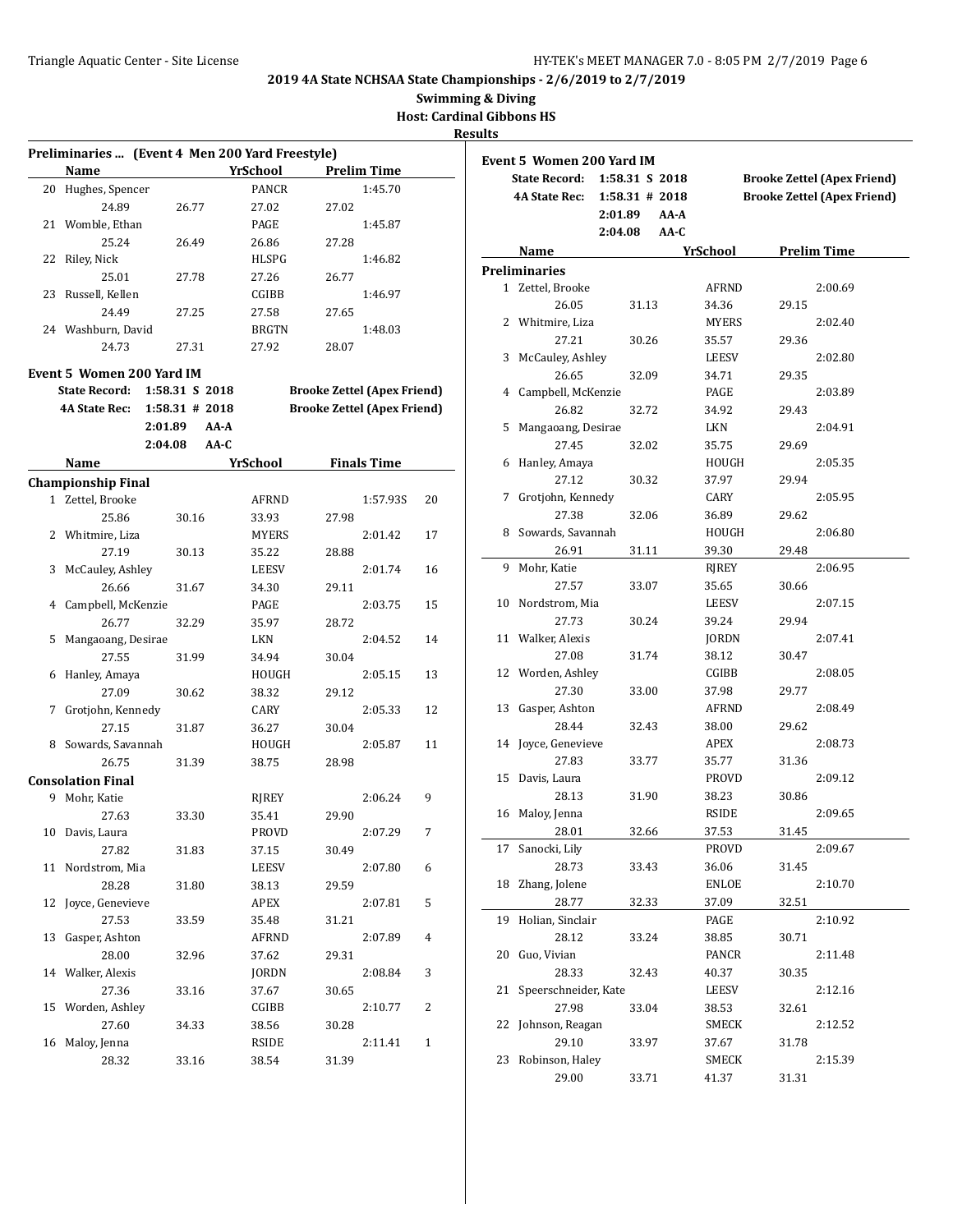**Swimming & Diving**

**Host: Cardinal Gibbons HS**

# **Results**

|    | Preliminaries  (Event 5 Women 200 Yard IM)<br>Name |                                  | YrSchool     | <b>Prelim Time</b>        |    |
|----|----------------------------------------------------|----------------------------------|--------------|---------------------------|----|
|    | --- Anderson, Sophie                               |                                  | <b>APEX</b>  | DO.                       |    |
|    |                                                    | Downward butterfly kick - breast |              |                           |    |
|    | 27.58                                              | 32.36                            | 36.04        | 30.91                     |    |
|    |                                                    |                                  |              |                           |    |
|    | Event 6 Men 200 Yard IM                            |                                  |              |                           |    |
|    | <b>State Record:</b>                               | 1:48.26 S 2009                   |              | Matt Houser (Rose, J. H.) |    |
|    | <b>4A State Rec:</b>                               | $1:48.26 \# 2009$<br>1:49.83     | AA-A         | Matt Houser (Rose, J. H.) |    |
|    |                                                    | 1:51.96                          | $AA-C$       |                           |    |
|    |                                                    |                                  | YrSchool     | <b>Finals Time</b>        |    |
|    | Name                                               |                                  |              |                           |    |
|    | <b>Championship Final</b><br>1 Wennborg, Markus    |                                  | HOPWL        | 1:49.54                   | 20 |
|    | 23.99                                              | 28.45                            | 30.59        | 26.51                     |    |
|    | 2 Allison, Chase                                   |                                  | HOPWL        | 1:49.71                   | 17 |
|    | 23.89                                              | 27.14                            | 32.03        | 26.65                     |    |
| 3  | Boone, Garrett                                     |                                  | <b>SMECK</b> | 1:49.91                   | 16 |
|    | 23.99                                              | 26.62                            | 32.95        | 26.35                     |    |
| 4  | Moore, Michael                                     |                                  | GHOPE        | 1:51.69                   | 15 |
|    | 24.63                                              | 27.45                            | 33.71        | 25.90                     |    |
| 5  | Monahan, Conall                                    |                                  | PROVD        | 1:51.88                   | 14 |
|    | 24.98                                              | 27.70                            | 32.18        | 27.02                     |    |
| 6  | Valiquette, Jack                                   |                                  | AKELL        | 1:52.54                   | 13 |
|    | 24.76                                              | 28.19                            | 31.77        | 27.82                     |    |
| 7  | Curlee, Mitch                                      |                                  | GHOPE        | 1:56.02                   | 12 |
|    | 25.28                                              | 28.55                            | 34.14        | 28.05                     |    |
|    | 8 Keaney, Reilly                                   |                                  | GRIMS        | 1:56.53                   | 11 |
|    | 25.28                                              | 30.36                            | 32.02        | 28.87                     |    |
|    | <b>Consolation Final</b>                           |                                  |              |                           |    |
| 9  | Barnett, Wesley                                    |                                  | SMECK        | 1:52.27                   | 9  |
|    | 25.07                                              | 27.75                            | 32.91        | 26.54                     |    |
| 10 | Baldwin, Daniel                                    |                                  | ATHEN        | 1:52.99                   | 7  |
|    | 25.38                                              | 29.32                            | 32.15        | 26.14                     |    |
| 11 | Diacumakos, Noah                                   |                                  | APEX         | 1:53.15                   | 6  |
|    | 24.26                                              | 28.88                            | 32.94        | 27.07                     |    |
| 12 | Carroll, AJ                                        |                                  | WKFLD        | 1:53.48                   | 5  |
|    | 25.66                                              | 28.65                            | 32.46        | 26.71                     |    |
| 13 | Dyke, Thor                                         |                                  | ATHEN        | 1:54.55                   | 4  |
|    | 24.40                                              | 28.91                            | 34.40        | 26.84                     |    |
|    | 14 Cairns, Zach                                    |                                  | CGIBB        | 1:55.20                   | 3  |
|    | 25.34                                              | 28.68                            | 34.25        | 26.93                     |    |
| 15 | Lucht, Sammy                                       |                                  | SANDE        | 1:55.39                   | 2  |
|    | 25.24                                              | 30.03                            | 32.75        | 27.37                     |    |
|    | 16 Thompson, Brian                                 |                                  | PANCR        | 1:55.55                   | 1  |
|    | 25.30                                              | 30.25                            | 32.39        | 27.61                     |    |
|    |                                                    |                                  |              |                           |    |
|    | Event 6 Men 200 Yard IM                            |                                  |              |                           |    |
|    | <b>State Record:</b>                               | 1:48.26 S 2009                   |              | Matt Houser (Rose, J. H.) |    |
|    | <b>4A State Rec:</b>                               | $1:48.26 \# 2009$                |              | Matt Houser (Rose, J. H.) |    |
|    |                                                    | 1:49.83                          | AA-A         |                           |    |
|    |                                                    | 1:51.96                          | AA-C         |                           |    |
|    | Name                                               |                                  | YrSchool     | <b>Prelim Time</b>        |    |
|    | <b>Preliminaries</b>                               |                                  |              |                           |    |
|    | 1 Wennborg, Markus                                 |                                  | HOPWL        | 1:49.02                   |    |
|    | 23.90                                              | 27.74                            | 30.65        | 26.73                     |    |

|    | 1 Baric, Maria                  |              | GHOPE           |                                       | 22.99              | 20 |
|----|---------------------------------|--------------|-----------------|---------------------------------------|--------------------|----|
|    | <b>Championship Final</b>       |              |                 |                                       |                    |    |
|    | <b>Name</b>                     |              | <b>YrSchool</b> |                                       | <b>Finals Time</b> |    |
|    |                                 | 23.63        | AA-C            |                                       |                    |    |
|    |                                 | 23.24        | AA-A            |                                       |                    |    |
|    | <b>4A State Rec:</b>            | 22.54 # 2018 |                 | <b>Grace Countie (Leesville Road)</b> |                    |    |
|    | <b>State Record:</b>            | 22.54 S 2018 |                 | <b>Grace Countie (Leesville Road)</b> |                    |    |
|    | Event 7 Women 50 Yard Freestyle |              |                 |                                       |                    |    |
|    | 25.58                           | 29.58        | 38.00           | 29.94                                 |                    |    |
|    | 24 Bunger, Joe                  |              | HLSPG           |                                       | 2:03.10            |    |
|    | 26.11                           | 31.05        | 35.17           | 29.41                                 |                    |    |
| 23 | Hering, Flinn                   |              | PAGE            |                                       | 2:01.74            |    |
|    | 25.15                           | 29.51        | 35.25           | 28.50                                 |                    |    |
|    | 22 Freeman, Spencer             |              | MYERS           |                                       | 1:58.41            |    |
|    | 24.52                           | 29.29        | 35.60           | 27.97                                 |                    |    |
|    |                                 |              |                 |                                       |                    |    |
| 21 | Silver, Ryan                    |              | <b>ATHEN</b>    |                                       | 1:57.38            |    |
|    | 24.63                           | 30.57        | 33.76           | 28.11                                 |                    |    |
| 20 | Echols, Todd                    |              | RJREY           |                                       | 1:57.07            |    |
|    | 25.50                           | 29.44        | 34.59           | 27.53                                 |                    |    |
| 19 | Ghim, Christopher               |              | PANCR           |                                       | 1:57.06            |    |
|    | 25.28                           | 28.84        | 34.17           | 27.99                                 |                    |    |
|    | 18 Wilhelm, Alexander           |              | MYERS           |                                       | 1:56.28            |    |
|    | 25.34                           | 29.72        | 33.25           | 27.38                                 |                    |    |
| 17 | Lucht, Sammy                    |              | SANDE           |                                       | 1:55.69            |    |
|    | 24.92                           | 30.96        | 31.95           | 27.82                                 |                    |    |
| 16 | Thompson, Brian                 |              | PANCR           |                                       | 1:55.65            |    |
|    | 25.35                           | 28.89        | 33.92           | 27.31                                 |                    |    |
|    | 15 Carroll, AJ                  |              | WKFLD           |                                       | 1:55.47            |    |
|    | 25.07                           | 28.79        | 34.30           | 27.00                                 |                    |    |
|    | 14 Cairns, Zach                 |              | CGIBB           |                                       | 1:55.16            |    |
|    | 25.49                           | 29.67        | 32.09           | 27.64                                 |                    |    |
|    | 13 Baldwin, Daniel              |              | ATHEN           |                                       | 1:54.89            |    |
|    | 24.38                           | 28.86        | 34.59           | 26.96                                 |                    |    |
|    | 12 Dyke, Thor                   |              | <b>ATHEN</b>    |                                       | 1:54.79            |    |
|    | 25.32                           | 28.03        | 33.65           | 27.38                                 |                    |    |
| 11 | Barnett, Wesley                 |              | SMECK           |                                       | 1:54.38            |    |
|    | 24.81                           | 28.68        | 33.09           | 27.14                                 |                    |    |
| 10 | Diacumakos, Noah                |              | APEX            |                                       | 1:53.72            |    |
|    | 24.91                           | 28.40        | 33.42           | 26.85                                 |                    |    |
| 9  | Curlee, Mitch                   |              | GHOPE           |                                       | 1:53.58            |    |
|    | 25.13                           | 29.41        | 31.94           | 27.04                                 |                    |    |
| 8  | Keaney, Reilly                  |              | GRIMS           |                                       | 1:53.52            |    |
|    | 24.89                           | 26.84        | 34.51           | 26.80                                 |                    |    |
| 7  | Moore, Michael                  |              | <b>GHOPE</b>    |                                       | 1:53.04            |    |
|    | 24.94                           | 27.94        | 32.10           | 27.82                                 |                    |    |
| 6  | Valiquette, Jack                |              | AKELL           |                                       | 1:52.80            |    |
|    | 24.48                           | 27.15        | 32.71           | 27.92                                 |                    |    |
| 5  | Monahan, Conall                 |              | PROVD           |                                       | 1:52.26            |    |
|    | 25.45                           | 29.17        | 30.58           | 27.00                                 |                    |    |
| 4  | Mikuta, Reid                    |              | PAGE            |                                       | 1:52.20            |    |
|    | 24.52                           | 28.02        | 31.97           | 26.64                                 |                    |    |
| 3  | Allison, Chase                  |              | <b>HOPWL</b>    |                                       | 1:51.15            |    |
|    | 23.99                           | 26.56        | 33.38           | 26.97                                 |                    |    |
|    | 2 Boone, Garrett                |              | SMECK           |                                       | 1:50.90            |    |
|    |                                 |              |                 |                                       |                    |    |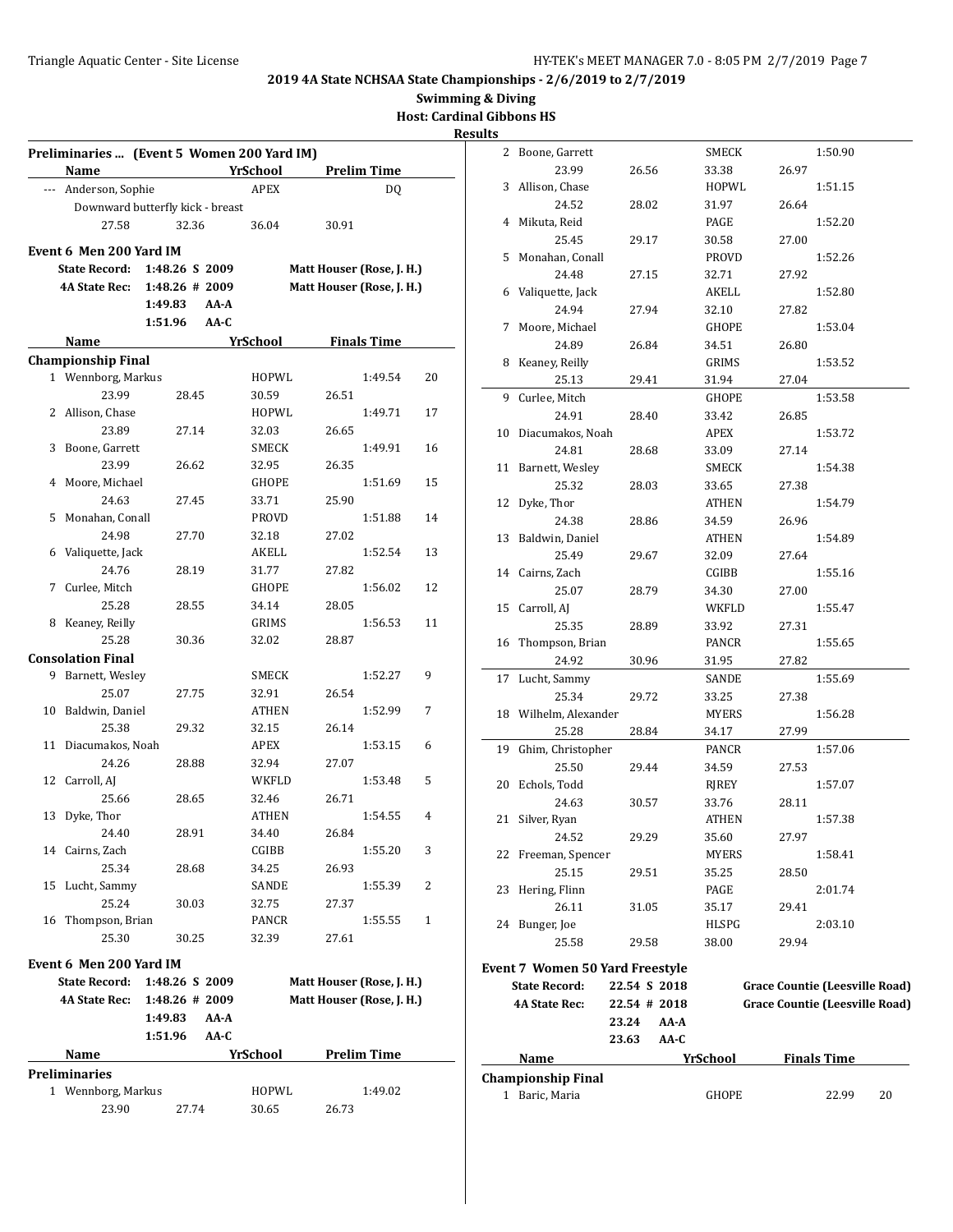**Swimming & Diving**

**Host: Cardinal Gibbons HS**

|                | Championship Final  (Event 7 Women 50 Yard Freestyle) |              |        |                 |                                       |     |
|----------------|-------------------------------------------------------|--------------|--------|-----------------|---------------------------------------|-----|
|                | <b>Name</b>                                           |              |        | <u>YrSchool</u> | <b>Finals Time</b>                    |     |
| $\overline{2}$ | Sowards, Elizabeth                                    |              |        | HOUGH           | 23.06                                 | 17  |
|                | 3 Smith, Janie                                        |              |        | MYERS           | 23.34                                 | 16  |
|                | 4 Hicks, Hailey                                       |              |        | <b>SANDE</b>    | 23.55                                 | 15  |
|                | 5 Medlin, Lauren                                      |              |        | <b>GHOPE</b>    | 23.58                                 | 14  |
|                | 6 Morgan, Brooke                                      |              |        | LEESV           | 23.71                                 | 13  |
|                | 7 Gschwind, Olivia                                    |              |        | <b>BRGTN</b>    | 23.87                                 | 12  |
|                | 8 Frisbie, Sarah                                      |              |        | <b>WFORS</b>    | 23.88                                 | 11  |
|                | <b>Consolation Final</b>                              |              |        |                 |                                       |     |
|                | 9 Kondratick, Morgan                                  |              |        | HLSPG           | 24.01                                 | 9   |
|                | 10 Parkes, Callie                                     |              |        | HOGRD           | 24.09                                 | 7   |
|                | 11 Ally, Emily                                        |              |        | PAGE            | 24.18                                 | 6   |
|                | 12 Hohm, Anneliese                                    |              |        | EMECK           | 24.20                                 | 5   |
|                | *13 Ivan, Teresa                                      |              |        | AKELL           | 24.23                                 | 3.5 |
|                | *13 Martinson, Brynn                                  |              |        | SMECK           | 24.23                                 | 3.5 |
|                | 15 Myhrvold, Mathea                                   |              |        | WKFLD           | 24.26                                 | 2   |
|                | 16 Grill, Jenna                                       |              |        | LANEY           | 24.29                                 | 1   |
|                | <b>Event 7 Women 50 Yard Freestyle</b>                |              |        |                 |                                       |     |
|                | <b>State Record:</b>                                  | 22.54 S 2018 |        |                 | <b>Grace Countie (Leesville Road)</b> |     |
|                | <b>4A State Rec:</b>                                  | 22.54 # 2018 |        |                 | <b>Grace Countie (Leesville Road)</b> |     |
|                |                                                       | 23.24        | AA-A   |                 |                                       |     |
|                |                                                       | 23.63        | $AA-C$ |                 |                                       |     |
|                | Name                                                  |              |        | YrSchool        | <b>Prelim Time</b>                    |     |
|                | Preliminaries                                         |              |        |                 |                                       |     |
| 1              | Sowards, Elizabeth                                    |              |        | HOUGH           | 23.05                                 |     |
|                | 2 Baric, Maria                                        |              |        | GHOPE           | 23.16                                 |     |
| 3              | Smith, Janie                                          |              |        | <b>MYERS</b>    | 23.22                                 |     |
|                | 4 Morgan, Brooke                                      |              |        | LEESV           | 23.53                                 |     |
|                | 5 Gschwind, Olivia                                    |              |        | <b>BRGTN</b>    | 23.62                                 |     |
| 6              | Hicks, Hailey                                         |              |        | SANDE           | 23.70                                 |     |
| 7              | Medlin, Lauren                                        |              |        | GHOPE           | 23.87                                 |     |
| 8              | Frisbie, Sarah                                        |              |        | WFORS           | 23.90                                 |     |
| 9              | Kondratick, Morgan                                    |              |        | HLSPG           | 24.00                                 |     |
| 10             | Hohm. Anneliese                                       |              |        | EMECK           | 24.08                                 |     |
|                | 11 Ally, Emily                                        |              |        | PAGE            | 24.12                                 |     |
| 12             | Parkes, Callie                                        |              |        | <b>HOGRD</b>    | 24.15                                 |     |
| 13             | Ivan, Teresa                                          |              |        | AKELL           | 24.17                                 |     |
| 14             | Martinson, Brynn                                      |              |        | SMECK           | 24.28                                 |     |
| 15             | Grill, Jenna                                          |              |        | LANEY           | 24.30                                 |     |
| 16             | Myhrvold, Mathea                                      |              |        | WKFLD           | 24.33                                 |     |
| 17             | Gendzel, Maya                                         |              |        | MYERS           | 24.34                                 |     |
| 18             | Dona, Hanani                                          |              |        | LKN             | 24.46                                 |     |
| 19             | Copeland, Hannah                                      |              |        | PAGE            | 24.66                                 |     |
| 20             | Candelaria, Bianca                                    |              |        | PANCR           | 24.86                                 |     |
| 21             | Siemasko, Lily                                        |              |        | PROVD           | 24.96                                 |     |
| *22            | Pinnix, Omega                                         |              |        | GRIMS           | 24.99                                 |     |
| *22            | Parks, Lizzie                                         |              |        | WFORS           | 24.99                                 |     |
| 24             | Carlson, Alayna                                       |              |        | MILLB           | 25.06                                 |     |
|                |                                                       |              |        |                 |                                       |     |

|              | <b>Event 8 Men 50 Yard Freestyle</b>                         |              |              |                                     |                                  |  |
|--------------|--------------------------------------------------------------|--------------|--------------|-------------------------------------|----------------------------------|--|
|              | <b>State Record:</b>                                         | 20.44 S 1990 |              | <b>Chris Compton (T.W. Andrews)</b> |                                  |  |
|              | <b>4A State Rec:</b>                                         | 20.49 # 2013 |              | <b>Kyle Darmody (Providence)</b>    |                                  |  |
|              |                                                              | 20.65        | AA-A         |                                     |                                  |  |
|              |                                                              | 20.97        | AA-C         |                                     |                                  |  |
|              | Name                                                         |              | YrSchool     | <b>Finals Time</b>                  |                                  |  |
|              | <b>Championship Final</b>                                    |              |              |                                     |                                  |  |
| $\mathbf{1}$ | Edwards, Max                                                 |              | REAGN        |                                     | 20<br>20.33S                     |  |
| 2            | Ivy, Michael                                                 |              | <b>GHOPE</b> |                                     | 20.87<br>17                      |  |
|              | 3 Herndon, Craig                                             |              | <b>PAGE</b>  |                                     | 21.11<br>16                      |  |
|              | 4 Teague, Sean                                               |              | AKELL        |                                     | 21.18<br>15                      |  |
|              | 5 Brown, Taye                                                |              | WKFLD        |                                     | 21.20<br>14                      |  |
|              | 6 Howard, Finn                                               |              | HOGRD        |                                     | 13<br>21.21                      |  |
| 7            | Tan, Jed                                                     |              | <b>PANCR</b> |                                     | 21.42<br>12                      |  |
|              | 8 Foulkes, T'Lez                                             |              | CGIBB        |                                     | 21.54<br>11                      |  |
|              | <b>Consolation Final</b>                                     |              |              |                                     |                                  |  |
|              | 9 Weaver, Ryan                                               |              | <b>RSIDE</b> |                                     | 9<br>21.32                       |  |
|              | 10 Smyre, Alex                                               |              | <b>LEESV</b> |                                     | 21.46<br>7                       |  |
|              | 11 Williams, Cooper                                          |              | AFRND        |                                     | 21.61<br>6                       |  |
|              | 12 Greeley, David                                            |              | CGIBB        |                                     | 21.64<br>5                       |  |
|              | *13 Lowe, Kenneth                                            |              | HOUGH        |                                     | 3.5<br>21.80                     |  |
|              | *13 Tutovani, Leo                                            |              | AKELL        |                                     | 3.5<br>21.80                     |  |
|              | 15 Greene, Connor                                            |              | <b>REAGN</b> |                                     | 2<br>21.89                       |  |
|              | 16 Johnson, Bryson                                           |              | <b>ENLOE</b> |                                     | $\mathbf{1}$<br>21.97            |  |
|              |                                                              |              |              |                                     |                                  |  |
|              | <b>Event 8 Men 50 Yard Freestyle</b><br><b>State Record:</b> | 20.44 S 1990 |              | <b>Chris Compton (T.W. Andrews)</b> |                                  |  |
|              | <b>4A State Rec:</b>                                         | 20.49 # 2013 |              |                                     |                                  |  |
|              |                                                              |              |              |                                     |                                  |  |
|              |                                                              |              |              |                                     | <b>Kyle Darmody (Providence)</b> |  |
|              |                                                              | 20.65        | AA-A         |                                     |                                  |  |
|              | Name                                                         | 20.97        | $AA-C$       |                                     |                                  |  |
|              |                                                              |              | YrSchool     | <b>Prelim Time</b>                  |                                  |  |
| 1            | <b>Preliminaries</b><br>Edwards, Max                         |              | REAGN        |                                     | 20.52                            |  |
|              |                                                              |              | <b>GHOPE</b> |                                     | 20.97                            |  |
|              | 2 Ivy, Michael<br>3 Herndon, Craig                           |              | PAGE         |                                     | 21.12                            |  |
|              | 4 Howard, Finn                                               |              | HOGRD        |                                     | 21.19                            |  |
| 5            |                                                              |              | <b>WKFLD</b> |                                     | 21.31                            |  |
| 6            | Brown, Taye<br>Teague, Sean                                  |              | AKELL        |                                     | 21.32                            |  |
| 7            | Tan, Jed                                                     |              | <b>PANCR</b> |                                     | 21.34                            |  |
| 8            | Foulkes, T'Lez                                               |              | CGIBB        |                                     | 21.36                            |  |
| 9            | Weaver, Ryan                                                 |              | RSIDE        |                                     | 21.40                            |  |
| 10           | Williams, Cooper                                             |              | AFRND        |                                     | 21.47                            |  |
| 11           | Smyre, Alex                                                  |              | LEESV        |                                     | 21.51                            |  |
| 12           | Lowe, Kenneth                                                |              | HOUGH        |                                     | 21.53                            |  |
| 13           | Greeley, David                                               |              | CGIBB        |                                     | 21.55                            |  |
| 14           | Johnson, Bryson                                              |              | ENLOE        |                                     | 21.84                            |  |
| 15           | Greene, Connor                                               |              | REAGN        |                                     | 21.97                            |  |
| 16           | Tutovani, Leo                                                |              | AKELL        |                                     | 22.00                            |  |
| 17           | Adkins, Trey                                                 |              | LANEY        |                                     | ]22.00                           |  |
| 18           | Rowe, Daniel                                                 |              | EMECK        |                                     | 22.12                            |  |
| 19           | Muire, Eric                                                  |              | NWGUI        |                                     | 22.22                            |  |
| 20           | Vendal, Ty                                                   |              | SMECK        |                                     | 22.50                            |  |
| 21           | Cummings, Austin                                             |              | AKELL        |                                     | 22.60                            |  |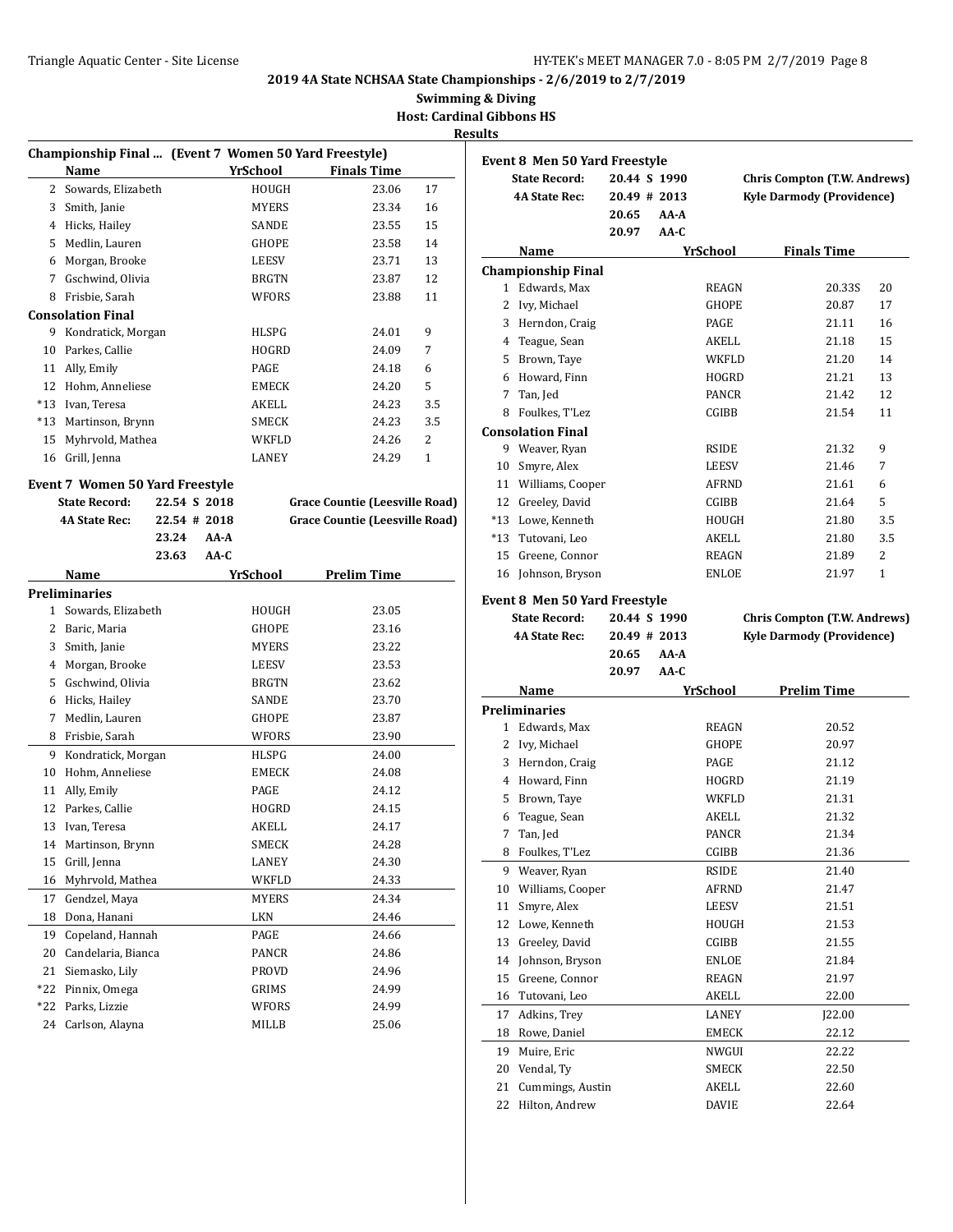| <b>Swimming &amp; Diving</b> |
|------------------------------|
|------------------------------|

**Host: Cardinal Gibbons HS**

#### **Results**

| Preliminaries  (Event 8 Men 50 Yard Freestyle) |                                         |               |        |                 |                                     |              |
|------------------------------------------------|-----------------------------------------|---------------|--------|-----------------|-------------------------------------|--------------|
|                                                | Name                                    |               |        | <b>YrSchool</b> | <b>Prelim Time</b>                  |              |
| 23                                             | Harris, Luke                            |               |        | <b>BUTLR</b>    | 22.88                               |              |
|                                                | Event 8S Men 50 Yard Freestyle Swim-off |               |        |                 |                                     |              |
|                                                | <b>State Record:</b>                    | 20.44 S 1990  |        |                 | <b>Chris Compton (T.W. Andrews)</b> |              |
|                                                | <b>4A State Rec:</b>                    | 20.49 # 2013  |        |                 | <b>Kyle Darmody (Providence)</b>    |              |
|                                                |                                         | 20.65         | AA-A   |                 |                                     |              |
|                                                |                                         | 20.97         | $AA-C$ |                 |                                     |              |
|                                                | Name                                    |               |        | YrSchool        | <b>Finals Time</b>                  |              |
|                                                | - Swim-off                              |               |        |                 |                                     |              |
|                                                | 1 Tutovani, Leo                         |               |        | AKELL           | 21.72                               |              |
| 2                                              | Adkins, Trey                            |               |        | LANEY           | 21.76                               |              |
|                                                | <b>Event 9 Women 1 mtr Diving</b>       |               |        |                 |                                     |              |
|                                                | <b>State Record:</b>                    | 511.60 S 2015 |        |                 | Nikki Canale (Marvin Ridge)         |              |
|                                                | <b>4A State Rec:</b>                    | 507.55 # 2015 |        |                 | Kristen Hayden (Panther Creel       |              |
|                                                |                                         | 375.00        | AA-C   |                 |                                     |              |
|                                                | Name                                    |               |        | <b>YrSchool</b> | <b>Finals Score</b>                 |              |
| 1                                              | Zuburg, Ashton                          |               |        | LEESV           | 440.50                              | 20           |
|                                                | 2 Gillis, Samantha                      |               |        | NWGUI           | 404.10                              | 17           |
|                                                | 3 Wegh, Asia                            |               |        | HOUGH           | 388.70                              | 16           |
|                                                | 4 Iannon, Megan                         |               |        | MILLB           | 386.95                              | 15           |
|                                                | 5 Mastrantoni, Abby                     |               |        | AKELL           | 385.45                              | 14           |
|                                                | 6 Smith, Zoe                            |               |        | SANDE           | 372.90                              | 13           |
|                                                | 7 Buchan, Andra                         |               |        | HOUGH           | 364.20                              | 12           |
|                                                | 8 Gray, Abigail                         |               |        | PAGE            | 351.15                              | 11           |
| 9                                              | Gilroy, Ava                             |               |        | HOUGH           | 341.05                              | 9            |
| 10                                             | Skalsky, Morgan                         |               |        | LKN             | 339.50                              | 7            |
| 11                                             | Malec, Madison                          |               |        | LKN             | 336.05                              | 6            |
| 12                                             | Fanjoy, Daisy                           |               |        | SANDE           | 311.95                              | 5            |
| 13                                             | Rozansky, Rachel                        |               |        | ENLOE           | 306.30                              | 4            |
|                                                | 14 Church, Tatum                        |               |        | GRIMS           | 302.05                              | 3            |
|                                                | 15 Salcido, Julie                       |               |        | CGIBB           | 290.45                              | 2            |
|                                                | 16 Proctor, Berkley                     |               |        | PROVD           | 285.10                              | $\mathbf{1}$ |
|                                                | 17 Zuraf, Nadia                         |               |        | HOUGH           | 202.15                              |              |
|                                                | 18 Overholt, Hannah                     |               |        | HLSPG           | 195.40                              |              |
|                                                | 19 Quinlivan, Colleen                   |               |        | CARY            | 193.40                              |              |
| 20                                             | Ehlin, Sophia                           |               |        | GHOPE           | 187.05                              |              |
| 21                                             | Sprinkle, Sylvia                        |               |        | REAGN           | 117.40                              |              |
| 22                                             | Pierce, Lexi                            |               |        | REAGN           | 108.40                              |              |
| 23                                             | Conroy, Megan                           |               |        | AFRND           | 106.65                              |              |
| 24                                             | Rhoades, Rachel                         |               |        | REAGN           | 97.70                               |              |
|                                                | Event 10 Men 1 mtr Diving               |               |        |                 |                                     |              |
|                                                | <b>State Record:</b>                    | 637.30 S 2008 |        |                 | Nick McCroy(East Chapel Hill)       |              |
|                                                | 4A State Rec:                           | 637.30 # 2008 |        |                 | Nick McCroy(East Chapel Hill)       |              |
|                                                |                                         | 375.00        | AA-C   |                 |                                     |              |
|                                                | Name                                    |               |        | YrSchool        | <b>Finals Score</b>                 |              |
| $\mathbf{1}$                                   | Foster, Luke                            |               |        | SMECK           | 516.75                              | 20           |
| 2                                              | Foster, Ethan                           |               |        | SMECK           | 472.85                              | 17           |
| 3                                              | Tibbs, Devin                            |               |        | LEESV           | 424.30                              | 16           |
| 4                                              | Edin, Peter                             |               |        | PANCR           | 400.70                              | 15           |
| 5                                              | Andrus, Whit                            |               |        | RJREY           | 342.55                              | 14           |
| 6<br>7                                         | Kissell, Sergei<br>Robinson, Bryce      |               |        | SANDE<br>GHOPE  | 334.60<br>327.95                    | 13<br>12     |
| 8                                              | Graff, Ethan                            |               |        | GRIMS           | 314.10                              | 11           |
|                                                |                                         |               |        |                 |                                     |              |

| ວ  |                     |              |        |                |
|----|---------------------|--------------|--------|----------------|
| 9  | Wood, Jaxxyn        | <b>BRGTN</b> | 300.75 | 9              |
| 10 | Greene, Connor      | <b>REAGN</b> | 296.25 | 7              |
| 11 | Joram, Jack         | WFORS        | 288.40 | 6              |
| 12 | Babayev, Konstantin | <b>INDEP</b> | 280.55 | 5              |
| 13 | Biggs, Jack         | <b>LEESV</b> | 280.15 | 4              |
| 14 | Butler, Bennett     | <b>BRGTN</b> | 276.25 | 3              |
| 15 | Allen, Conner       | <b>REAGN</b> | 271.50 | $\overline{2}$ |
| 16 | Anderson, Zeph      | <b>PROVD</b> | 249.70 | 1              |
| 17 | Rogers, Charlie     | <b>GHOPE</b> | 197.75 |                |
| 18 | Kinney, Martin      | <b>BRGTN</b> | 186.10 |                |
| 19 | Messenger, Hank     | <b>BRGTN</b> | 185.50 |                |
| 20 | Schuster, David     | AKELL        | 173.10 |                |
| 21 | Scott, Andrew       | <b>EMECK</b> | 113.70 |                |
| 22 | Bradshaw, Colton    | <b>PROVD</b> | 104.25 |                |
| 23 | Schroeder, Henning  | <b>ENLOE</b> | 92.75  |                |
| 24 | Walker, Lee         | <b>MYERS</b> | 87.30  |                |
|    |                     |              |        |                |

# **Event 11 Women 100 Yard Butterfly**

| <b>State Record:</b> | 52.94 S 2019     | Claire Curzan (Cardinal Gibbon)        |
|----------------------|------------------|----------------------------------------|
| <b>4A State Rec:</b> | $52.94 \pm 2019$ | <b>Claire Curzan (Cardinal Gibbon)</b> |
|                      | 54.56 AA-A       |                                        |
|                      | 55.75 AA-C       |                                        |

| Claire Curzan(Cardinal Gibbon)        |  |
|---------------------------------------|--|
| <b>Claire Curzan</b> (Cardinal Gibbon |  |

|    | <b>Name</b>               |       | YrSchool     | <b>Finals Time</b> |                |
|----|---------------------------|-------|--------------|--------------------|----------------|
|    | <b>Championship Final</b> |       |              |                    |                |
|    | 1 Curzan, Claire          |       | CGIBB        | 51.60S             | 20             |
|    | 23.90                     | 27.70 |              |                    |                |
| 2  | Ray, Amanda               |       | <b>LEESV</b> | 54.97              | 17             |
|    | 25.47                     | 29.50 |              |                    |                |
| 3  | Smith, Janie              |       | <b>MYERS</b> | 55.13              | 16             |
|    | 25.52                     | 29.61 |              |                    |                |
|    | 4 Campbell, McKenzie      |       | PAGE         | 55.58              | 15             |
|    | 26.20                     | 29.38 |              |                    |                |
|    | 5 Worden, Ashley          |       | CGIBB        | 56.15              | 14             |
|    | 26.68                     | 29.47 |              |                    |                |
|    | 6 Sowards, Savannah       |       | HOUGH        | 56.16              | 13             |
|    | 26.62                     | 29.54 |              |                    |                |
| 7  | Lassell, Marissa          |       | HOUGH        | 56.84              | 12             |
|    | 26.74                     | 30.10 |              |                    |                |
|    | 8 Boulware, Sophie        |       | MILLB        | 57.00              | 11             |
|    | 26.68                     | 30.32 |              |                    |                |
|    | <b>Consolation Final</b>  |       |              |                    |                |
|    | 9 Steffens, Amelia        |       | <b>MYERS</b> | 56.25              | 9              |
|    | 27.13                     | 29.12 |              |                    |                |
| 10 | Zhu, Caroline             |       | <b>ENLOE</b> | 56.43              | 7              |
|    | 26.28                     | 30.15 |              |                    |                |
|    | 11 Watts, Mimi            |       | <b>ENLOE</b> | 56.46              | 6              |
|    | 26.73                     | 29.73 |              |                    |                |
| 12 | Jones, Acacia             |       | CORHD        | 57.47              | 5              |
|    | 26.88                     | 30.59 |              |                    |                |
|    | 13 Alexander, Reece       |       | <b>REAGN</b> | 57.51              | 4              |
|    | 26.24                     | 31.27 |              |                    |                |
|    | 14 Fullerton, Mikaela     |       | APEX         | 57.87              | 3              |
|    | 26.94                     | 30.93 |              |                    |                |
|    | 15 Stolberg, Emma         |       | <b>LKN</b>   | 58.70              | $\overline{2}$ |
|    | 27.61                     | 31.09 |              |                    |                |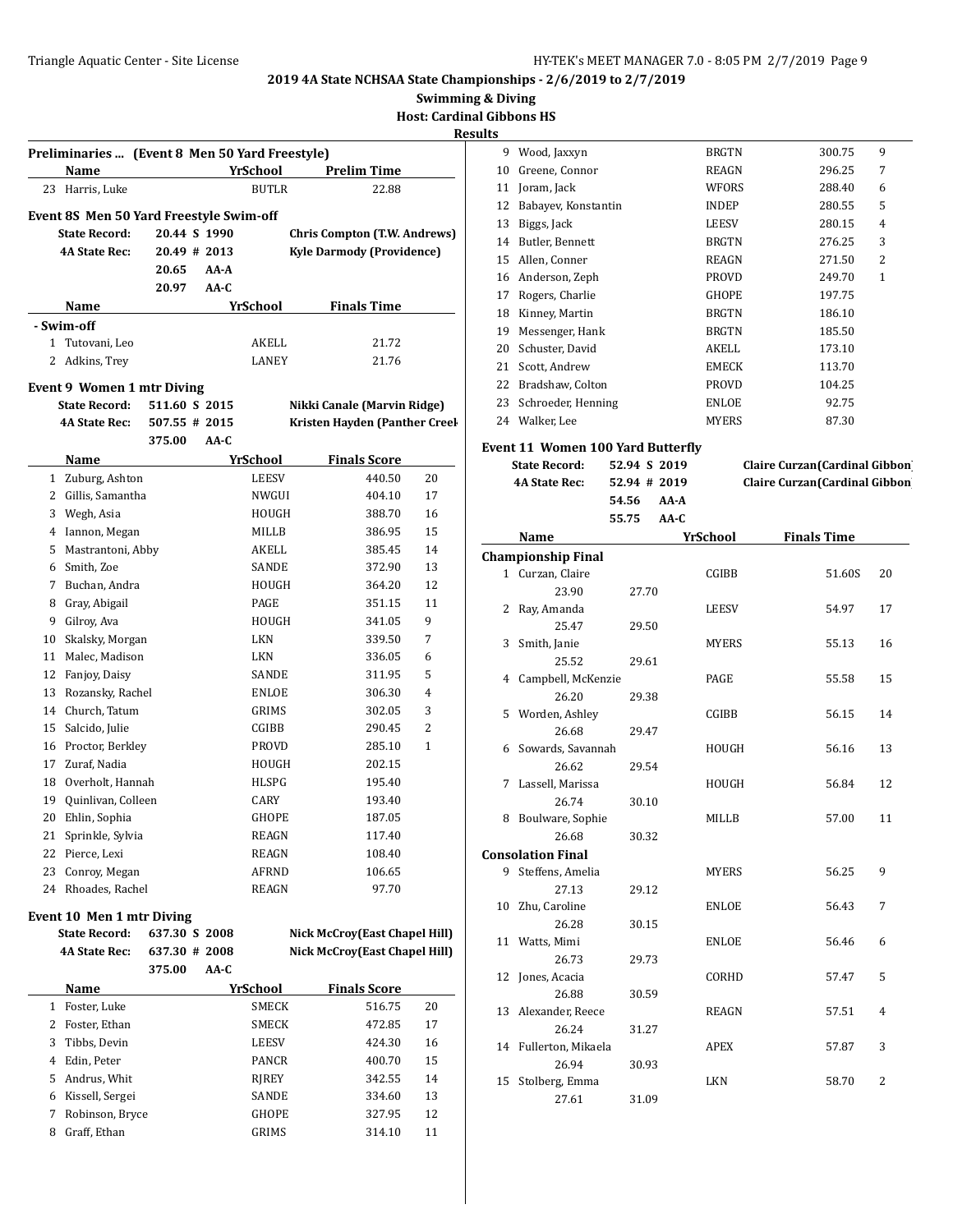**Swimming & Diving**

# **Host: Cardinal Gibbons HS**

|    | Consolation Final  (Event 11 Women 100 Yard Butterfly)<br>Name |              |        | YrSchool     | <b>Finals Time</b>              |
|----|----------------------------------------------------------------|--------------|--------|--------------|---------------------------------|
|    | 16 Xerras, Alexandra                                           |              |        | <b>MYERS</b> | 59.29<br>1                      |
|    | 27.37                                                          | 31.92        |        |              |                                 |
|    |                                                                |              |        |              |                                 |
|    | <b>Event 11 Women 100 Yard Butterfly</b>                       |              |        |              |                                 |
|    | <b>State Record:</b>                                           | 52.94 S 2019 |        |              | Claire Curzan (Cardinal Gibbon) |
|    | <b>4A State Rec:</b>                                           | 52.94 # 2019 |        |              | Claire Curzan (Cardinal Gibbon  |
|    |                                                                | 54.56        | AA-A   |              |                                 |
|    |                                                                | 55.75        | $AA-C$ |              |                                 |
|    | Name                                                           |              |        | YrSchool     | <b>Prelim Time</b>              |
|    | <b>Preliminaries</b>                                           |              |        |              |                                 |
|    | 1 Curzan, Claire                                               |              |        | CGIBB        | 52.94S                          |
|    | 24.64                                                          | 28.30        |        |              |                                 |
|    | 2 Ray, Amanda                                                  |              |        | LEESV        | 54.73                           |
|    | 25.73                                                          | 29.00        |        |              |                                 |
|    | 3 Smith, Janie                                                 |              |        | MYERS        | 54.98                           |
|    | 25.81                                                          | 29.17        |        |              |                                 |
|    | 4 Campbell, McKenzie                                           |              |        | PAGE         | 55.72                           |
|    | 26.42                                                          | 29.30        |        |              |                                 |
| 5  | Lassell, Marissa                                               |              |        | HOUGH        | 55.92                           |
|    | 26.32                                                          | 29.60        |        |              |                                 |
|    | 6 Worden, Ashley                                               |              |        | CGIBB        | 56.41                           |
|    | 27.10                                                          | 29.31        |        |              |                                 |
|    | 7 Sowards, Savannah                                            |              |        | HOUGH        | 56.65                           |
|    | 26.92                                                          | 29.73        |        |              |                                 |
|    | 8 Boulware, Sophie                                             |              |        | MILLB        | 56.83                           |
|    | 26.60                                                          | 30.23        |        |              |                                 |
| 9  | Fullerton, Mikaela                                             |              |        | APEX         | 57.11                           |
|    | 26.85                                                          | 30.26        |        |              |                                 |
|    | 10 Steffens, Amelia                                            |              |        | MYERS        | 57.12                           |
|    | 27.04                                                          | 30.08        |        |              |                                 |
|    | 11 Watts, Mimi                                                 |              |        | ENLOE        | 57.27                           |
|    | 26.85                                                          | 30.42        |        |              |                                 |
|    | 12 Zhu, Caroline                                               |              |        | ENLOE        | 57.31                           |
|    | 26.72                                                          | 30.59        |        |              |                                 |
|    | 13 Alexander, Reece                                            |              |        | <b>REAGN</b> | 57.34                           |
|    | 26.23                                                          | 31.11        |        |              |                                 |
|    | 14 Jones, Acacia                                               |              |        | CORHD        | 57.45                           |
|    | 26.99<br>15 Stolberg, Emma                                     | 30.46        |        |              |                                 |
|    |                                                                |              |        | LKN          | 57.94                           |
|    | 27.26                                                          | 30.68        |        |              |                                 |
| 16 | Xerras, Alexandra<br>26.69                                     |              |        | MYERS        | 58.41                           |
|    |                                                                | 31.72        |        |              |                                 |
| 17 | DiPangrazio, Sarah                                             |              |        | PROVD        | 59.16                           |
|    | 27.14                                                          | 32.02        |        |              |                                 |
| 18 | Walker, Alexis                                                 |              |        | JORDN        | 59.32                           |
|    | 27.32                                                          | 32.00        |        |              |                                 |
| 19 | Holian, Sinclair                                               |              |        | PAGE         | 59.52                           |
|    | 28.45                                                          | 31.07        |        |              |                                 |
| 20 | Hangyas, Oceane                                                |              |        | AKELL        | 59.65                           |
|    | 27.77                                                          | 31.88        |        |              |                                 |
| 21 | Allred, Samantha                                               |              |        | GHOPE        | 59.78                           |
|    | 27.74                                                          | 32.04        |        |              |                                 |

| 22 | Hoover, Mary Catherine          |               | GRIMS        | 1:00.01                             |              |
|----|---------------------------------|---------------|--------------|-------------------------------------|--------------|
|    | 28.54                           | 31.47         |              |                                     |              |
| 23 | Stevenson, Izzy                 |               | AFRND        | 1:01.00                             |              |
|    | 28.86                           | 32.14         |              |                                     |              |
|    | 24 Parks, Lizzie                |               | WFORS        | 1:01.03                             |              |
|    | 28.46                           | 32.57         |              |                                     |              |
|    | Event 12 Men 100 Yard Butterfly |               |              |                                     |              |
|    | <b>State Record:</b>            | 47.33 S 2006  |              | <b>Ricky Berens (S Mecklenburg)</b> |              |
|    | <b>4A State Rec:</b>            | 47.33 # 2006  |              | <b>Ricky Berens (S Mecklenburg)</b> |              |
|    |                                 | 49.06<br>AA-A |              |                                     |              |
|    |                                 | 50.07<br>AA-C |              |                                     |              |
|    | Name                            |               | YrSchool     | <b>Finals Time</b>                  |              |
|    | <b>Championship Final</b>       |               |              |                                     |              |
|    | 1 Edwards, Max                  |               | REAGN        | 47.01S                              | 20           |
|    | 22.08                           | 24.93         |              |                                     |              |
|    | 2 Ssengonzi, Jesse              |               | <b>GHOPE</b> | 49.83                               | 17           |
|    | 23.38                           | 26.45         |              |                                     |              |
| 3  | Schneider, Ethan                |               | HOUGH        | 49.84                               | 16           |
|    | 23.20                           | 26.64         |              |                                     |              |
| 4  | Tan, Jed                        |               | PANCR        | 50.38                               | 15           |
|    | 23.75                           | 26.63         |              |                                     |              |
| 5  | Kring, Jaden                    |               | SANDE        | 50.56                               | 14           |
|    | 23.76                           | 26.80         |              |                                     |              |
| 6  | Echols, Jeff                    |               | RJREY        | 50.58                               | 13           |
|    | 23.90                           | 26.68         |              |                                     |              |
| 7  | Frye, Tommy                     |               | HOUGH        | 51.22                               | 12           |
|    | 24.36                           | 26.86         |              |                                     |              |
| 8  | Harding, Mason                  |               | <b>PROVD</b> | 51.42                               | 11           |
|    | 23.99                           | 27.43         |              |                                     |              |
|    | <b>Consolation Final</b>        |               |              |                                     |              |
|    | 9 Lee, Jason                    |               | AKELL        | 51.20                               | 9            |
|    | 23.77                           | 27.43         |              |                                     |              |
| 10 | Smyre, Alex                     |               | <b>LEESV</b> | 51.45                               | 7            |
|    | 24.05                           | 27.40         |              |                                     |              |
| 11 | Fletcher, Josh                  |               | AKELL        | 51.71                               | 6            |
|    | 24.47<br>Vlahos, Luke           | 27.24         |              |                                     |              |
| 12 | 24.27                           | 27.57         | WFORS        | 51.84                               | 5            |
|    | 13 Wombacher, Rio               |               | CGIBB        | 52.13                               | 4            |
|    | 24.30                           | 27.83         |              |                                     |              |
|    | 14 Freeman, Spencer             |               | MYERS        | 52.45                               | 3            |
|    | 24.90                           | 27.55         |              |                                     |              |
| 15 | Auderer, Michael                |               | BRITT        | 52.47                               | 2            |
|    | 24.15                           | 28.32         |              |                                     |              |
|    | 16 Silver, Ryan                 |               | ATHEN        | 52.70                               | $\mathbf{1}$ |
|    | 24.39                           | 28.31         |              |                                     |              |
|    |                                 |               |              |                                     |              |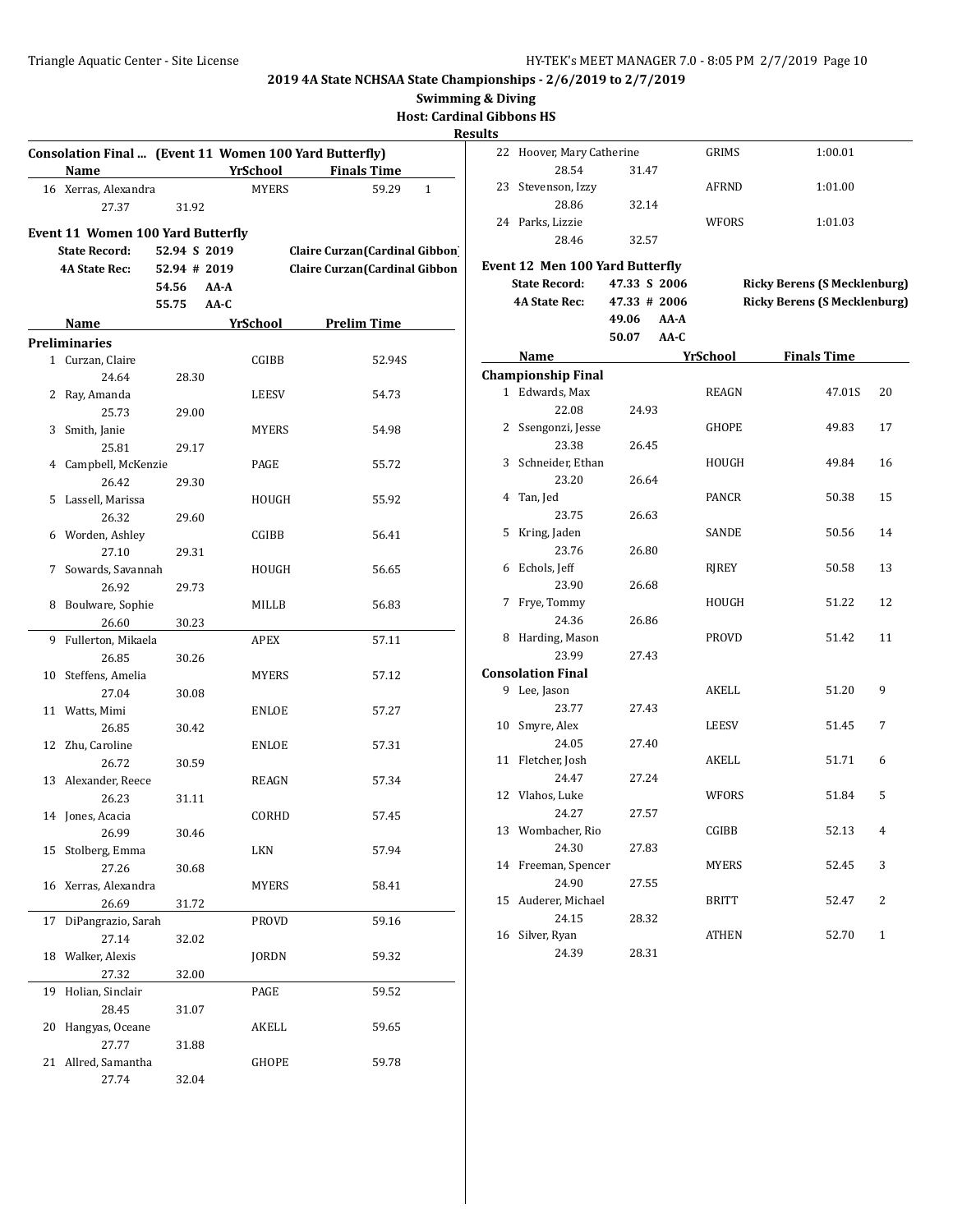**Swimming & Diving**

**Host: Cardinal Gibbons HS**

|    | Event 12 Men 100 Yard Butterfly<br><b>State Record:</b><br><b>4A State Rec:</b> | 47.33 S 2006<br>47.33 # 2006<br>49.06<br>AA-A<br>50.07<br>AA-C |              | <b>Ricky Berens (S Mecklenburg)</b><br><b>Ricky Berens (S Mecklenburg)</b> |
|----|---------------------------------------------------------------------------------|----------------------------------------------------------------|--------------|----------------------------------------------------------------------------|
|    | Name                                                                            |                                                                | YrSchool     | <b>Prelim Time</b>                                                         |
|    | <b>Preliminaries</b>                                                            |                                                                |              |                                                                            |
|    | 1 Edwards, Max                                                                  |                                                                | REAGN        | 47.51                                                                      |
|    | 22.31                                                                           | 25.20                                                          |              |                                                                            |
|    | 2 Ssengonzi, Jesse                                                              |                                                                | GHOPE        | 49.98                                                                      |
|    | 23.24                                                                           | 26.74                                                          |              |                                                                            |
|    | 3 Schneider, Ethan                                                              |                                                                | HOUGH        | 50.24                                                                      |
|    | 23.79                                                                           | 26.45                                                          |              |                                                                            |
|    | 4 Kring, Jaden                                                                  |                                                                | SANDE        | 50.63                                                                      |
|    | 23.78                                                                           | 26.85                                                          |              |                                                                            |
| 5  | Tan, Jed                                                                        |                                                                | PANCR        | 50.77                                                                      |
|    | 23.76                                                                           | 27.01                                                          |              |                                                                            |
|    | 6 Echols, Jeff                                                                  |                                                                | RJREY        | 50.98                                                                      |
|    | 24.13                                                                           | 26.85                                                          |              |                                                                            |
|    | 7 Harding, Mason                                                                |                                                                | PROVD        | 51.14                                                                      |
|    | 23.89                                                                           | 27.25                                                          |              |                                                                            |
|    | 8 Frye, Tommy                                                                   |                                                                | HOUGH        | 51.28                                                                      |
|    | 24.12                                                                           | 27.16                                                          |              |                                                                            |
|    | 9 Lee, Jason                                                                    |                                                                | AKELL        | 51.32                                                                      |
|    | 23.89                                                                           | 27.43                                                          |              |                                                                            |
| 10 | Smyre, Alex                                                                     |                                                                | LEESV        | 51.53                                                                      |
|    | 23.85                                                                           | 27.68                                                          |              |                                                                            |
|    | 11 Fletcher, Josh                                                               |                                                                | AKELL        | 51.54                                                                      |
|    | 24.20                                                                           | 27.34                                                          |              |                                                                            |
|    | 12 Vlahos, Luke                                                                 |                                                                | WFORS        | 51.55                                                                      |
|    | 24.05                                                                           | 27.50                                                          |              |                                                                            |
| 13 | Silver, Ryan                                                                    |                                                                | ATHEN        | 51.62                                                                      |
|    | 24.16                                                                           | 27.46                                                          |              |                                                                            |
|    | 14 Wombacher, Rio                                                               |                                                                | CGIBB        | 51.74                                                                      |
|    | 24.27                                                                           | 27.47                                                          |              |                                                                            |
|    | 15 Freeman, Spencer                                                             |                                                                | <b>MYERS</b> | 52.14                                                                      |
|    | 24.74                                                                           | 27.40                                                          |              |                                                                            |
|    | 16 Auderer, Michael                                                             |                                                                | BRITT        | 52.21                                                                      |
|    | 23.82                                                                           | 28.39                                                          |              |                                                                            |
|    | 17 Warner, Gabriel                                                              |                                                                | MOORS        | 52.23                                                                      |
|    | 24.38                                                                           | 27.85                                                          |              |                                                                            |
| 18 | Pollard, Jackson                                                                |                                                                | GHOPE        | 52.65                                                                      |
|    | 24.38                                                                           | 28.27                                                          |              |                                                                            |
| 19 | Bacon, Tate                                                                     |                                                                | <b>WFRST</b> | 52.92                                                                      |
|    | 24.90                                                                           | 28.02                                                          |              |                                                                            |
| 20 | Tobul, Tommy                                                                    |                                                                | HLSPG        | 53.07                                                                      |
|    | 24.41                                                                           | 28.66                                                          |              |                                                                            |
| 21 | Settlemyre, Jeffrey                                                             |                                                                | HOGRD        | 53.14                                                                      |
|    | 24.50                                                                           | 28.64                                                          |              |                                                                            |
| 22 | Prucha, John                                                                    |                                                                | GHOPE        | 53.95                                                                      |
|    | 25.31                                                                           | 28.64                                                          |              |                                                                            |
| 23 | Bunger, Joe                                                                     |                                                                | HLSPG        | 54.50                                                                      |
|    | 25.58                                                                           | 28.92                                                          |              |                                                                            |

| lts |                                   |              |      |                 |                           |                |
|-----|-----------------------------------|--------------|------|-----------------|---------------------------|----------------|
| 24  | Carroll, Brody<br>25.20           | 29.90        |      | SCALD           | 55.10                     |                |
|     | Event 13 Women 100 Yard Freestyle |              |      |                 |                           |                |
|     | <b>State Record:</b>              | 49.68 S 2014 |      |                 | Emily Allen (Hough, W.A.) |                |
|     | <b>4A State Rec:</b>              | 49.68 # 2014 |      |                 | Emily Allen (Hough, W.A.) |                |
|     |                                   | 50.41        | AA-A |                 |                           |                |
|     |                                   | 51.17        | AA-C |                 |                           |                |
|     | Name                              |              |      | <b>YrSchool</b> | <b>Finals Time</b>        |                |
|     | <b>Championship Final</b>         |              |      |                 |                           |                |
|     | 1 Bartis, Olwyn                   |              |      | <b>MYERS</b>    | 50.60                     | 20             |
|     | 24.08                             | 26.52        |      |                 |                           |                |
| 2   | Sowards, Elizabeth                |              |      | HOUGH           | 50.77                     | 17             |
|     | 24.54                             | 26.23        |      |                 |                           |                |
| 3   | Medlin, Lauren                    |              |      | GHOPE           | 51.19                     | 16             |
|     | 24.52                             | 26.67        |      |                 |                           |                |
| 4   | Hicks, Hailey                     |              |      | SANDE           | 51.74                     | 15             |
|     | 25.16                             | 26.58        |      |                 |                           |                |
| 5   | Tart, Bethany                     |              |      | SCTRL           | 51.83                     | 14             |
|     | 24.87                             | 26.96        |      |                 |                           |                |
| 6   | Morgan, Brooke                    |              |      | LEESV           | 51.98                     | 13             |
|     | 25.34                             | 26.64        |      |                 |                           |                |
| 7   | Cera, Adrianna                    |              |      | MILLB           | 52.23                     | 12             |
|     | 25.23                             | 27.00        |      |                 |                           |                |
| 8   | Gschwind, Olivia                  |              |      | <b>BRGTN</b>    | 52.44                     | 11             |
|     | 25.25                             | 27.19        |      |                 |                           |                |
|     | <b>Consolation Final</b>          |              |      |                 |                           |                |
|     | 9 Gendzel, Maya                   |              |      | MYERS           | 52.17                     | 9              |
|     | 25.07                             | 27.10        |      |                 |                           |                |
| 10  | Myhrvold, Mathea                  |              |      | WKFLD           | 52.67                     | 7              |
|     | 25.31                             | 27.36        |      |                 |                           |                |
| 11  | Carson, Katherine                 |              |      | GHOPE           | 52.69                     | 6              |
|     | 25.13                             | 27.56        |      |                 |                           |                |
|     | *12 Murtaugh, Emma                |              |      | AFRND           | 52.70                     | 4.5            |
|     | 25.55                             | 27.15        |      |                 |                           |                |
|     | *12 Ivan, Teresa                  |              |      | AKELL           | 52.70                     | 4.5            |
|     | 25.48                             | 27.22        |      |                 |                           |                |
|     | 14 Copeland, Hannah               |              |      | PAGE            | 53.14                     | 3              |
|     | 25.33                             | 27.81        |      |                 |                           |                |
|     | 15 Martinson, Brynn               |              |      | SMECK           | 53.85                     | $\overline{c}$ |
|     | 25.89                             | 27.96        |      |                 |                           |                |
|     | 16 Adams, Jennifer                |              |      | CARY            | 54.47                     | 1              |
|     | 26.10                             | 28.37        |      |                 |                           |                |
|     | Event 13 Women 100 Yard Freestyle |              |      |                 |                           |                |
|     | <b>State Record:</b>              | 49.68 S 2014 |      |                 | Emily Allen (Hough, W.A.) |                |
|     | <b>4A State Rec:</b>              | 49.68 # 2014 |      |                 | Emily Allen (Hough, W.A.) |                |
|     |                                   | 50.41        | AA-A |                 |                           |                |
|     |                                   | 51.17        | AA-C |                 |                           |                |
|     | Name                              |              |      | YrSchool        | <b>Prelim Time</b>        |                |
|     | Preliminaries                     |              |      |                 |                           |                |

| 1 Bartis, Olwyn      |       | <b>MYERS</b> | 50.20 |
|----------------------|-------|--------------|-------|
| 23.88                | 26.32 |              |       |
| 2 Sowards, Elizabeth |       | HOUGH        | 50.91 |
| 24.80                | 26.11 |              |       |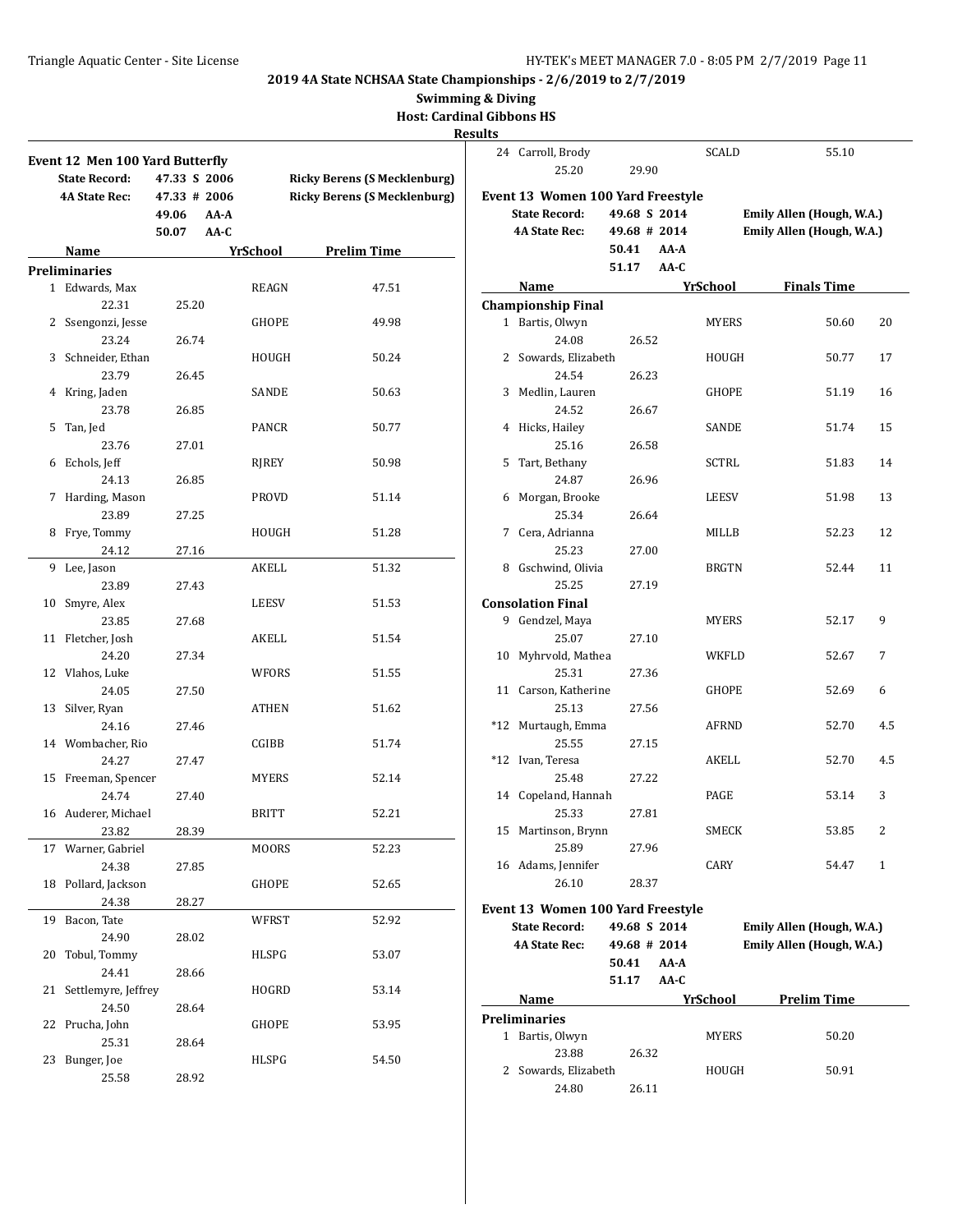**Swimming & Diving**

**Host: Cardinal Gibbons HS Results**

|    | Preliminaries  (Event 13 Women 100 Yard Freestyle) |       |                 |                    |  |  |  |  |  |
|----|----------------------------------------------------|-------|-----------------|--------------------|--|--|--|--|--|
|    | Name                                               |       | <b>YrSchool</b> | <b>Prelim Time</b> |  |  |  |  |  |
|    | 3 Medlin, Lauren                                   |       | GHOPE           | 51.11              |  |  |  |  |  |
|    | 24.75                                              | 26.36 |                 |                    |  |  |  |  |  |
|    | 4 Cera, Adrianna                                   |       | MILLB           | 51.60              |  |  |  |  |  |
|    | 24.91                                              | 26.69 |                 |                    |  |  |  |  |  |
|    | 5 Gschwind, Olivia                                 |       | <b>BRGTN</b>    | 51.77              |  |  |  |  |  |
|    | 24.82                                              | 26.95 |                 |                    |  |  |  |  |  |
| 6  | Morgan, Brooke                                     |       | LEESV           | 51.83              |  |  |  |  |  |
|    | 24.95                                              | 26.88 |                 |                    |  |  |  |  |  |
| 7  | Hicks, Hailey                                      |       | SANDE           | 51.84              |  |  |  |  |  |
|    | 25.16                                              | 26.68 |                 |                    |  |  |  |  |  |
| 8  | Tart, Bethany                                      |       | SCTRL           | 51.92              |  |  |  |  |  |
|    | 25.04                                              | 26.88 |                 |                    |  |  |  |  |  |
| 9  | Ivan, Teresa                                       |       | AKELL           | 52.68              |  |  |  |  |  |
|    | 25.08                                              | 27.60 |                 |                    |  |  |  |  |  |
| 10 | Copeland, Hannah                                   |       | PAGE            | 52.71              |  |  |  |  |  |
|    | 25.43                                              | 27.28 |                 |                    |  |  |  |  |  |
| 11 | Myhrvold, Mathea                                   |       | WKFLD           | 52.78              |  |  |  |  |  |
|    | 25.30                                              | 27.48 |                 |                    |  |  |  |  |  |
|    | 12 Gendzel, Maya                                   |       | MYERS           | 52.94              |  |  |  |  |  |
|    | 25.53                                              | 27.41 |                 |                    |  |  |  |  |  |
|    | 13 Carson, Katherine                               |       | GHOPE           | 53.05              |  |  |  |  |  |
|    | 25.42                                              | 27.63 |                 |                    |  |  |  |  |  |
| 14 | Murtaugh, Emma                                     |       | AFRND           | 53.19              |  |  |  |  |  |
|    | 25.65                                              | 27.54 |                 |                    |  |  |  |  |  |
|    | 15 Adams, Jennifer                                 |       | CARY            | 53.20              |  |  |  |  |  |
|    | 25.86                                              | 27.34 |                 |                    |  |  |  |  |  |
|    | 16 Martinson, Brynn                                |       | SMECK           | 53.41              |  |  |  |  |  |
|    | 25.91                                              | 27.50 |                 |                    |  |  |  |  |  |
|    | 17 Ally, Emily                                     |       | PAGE            | 53.55              |  |  |  |  |  |
|    | 25.71                                              | 27.84 |                 |                    |  |  |  |  |  |
| 18 | Calhoun, Sadie                                     |       | NMECK           | 53.59              |  |  |  |  |  |
|    | 25.76                                              | 27.83 |                 |                    |  |  |  |  |  |
|    | 19 Neal, Maddie                                    |       | REAGN           | 53.61              |  |  |  |  |  |
|    | 25.83                                              | 27.78 |                 |                    |  |  |  |  |  |
| 20 | Muma, Samantha                                     |       | LEESV           | 53.68              |  |  |  |  |  |
|    | 25.76                                              | 27.92 |                 |                    |  |  |  |  |  |
| 21 | Zagora, Anna                                       |       | AKELL           | 54.18              |  |  |  |  |  |
|    | 25.93                                              | 28.25 |                 |                    |  |  |  |  |  |
| 22 | Wolffis, Graylyn                                   |       | REAGN           | 54.46              |  |  |  |  |  |
|    | 26.29                                              | 28.17 |                 |                    |  |  |  |  |  |
| 23 | Tripsa, Martha                                     |       | HOUGH           | 55.31              |  |  |  |  |  |
|    | 25.96                                              | 29.35 |                 |                    |  |  |  |  |  |
| 24 | McChesney, Shelby                                  |       | WFORS           | 55.38              |  |  |  |  |  |
|    | 26.49                                              | 28.89 |                 |                    |  |  |  |  |  |

|       | Event 14  Men 100 Yard Freestyle |              |      |                                   |                                   |     |  |  |
|-------|----------------------------------|--------------|------|-----------------------------------|-----------------------------------|-----|--|--|
|       | <b>State Record:</b>             | 44.64 S 2017 |      | <b>Jack Messenger (Broughton)</b> |                                   |     |  |  |
|       | <b>4A State Rec:</b>             | 44.64 # 2017 |      |                                   | <b>Jack Messenger (Broughton)</b> |     |  |  |
|       |                                  | 45.06        | AA-A |                                   |                                   |     |  |  |
|       |                                  | 45.80        | AA-C |                                   |                                   |     |  |  |
|       | Name                             |              |      | YrSchool                          | <b>Finals Time</b>                |     |  |  |
|       | <b>Championship Final</b>        |              |      |                                   |                                   |     |  |  |
|       | 1 Boone, Garrett                 |              |      | SMECK                             | 45.51                             | 20  |  |  |
|       | 21.93                            | 23.58        |      |                                   |                                   |     |  |  |
| 2     | Ivy, Michael                     |              |      | <b>GHOPE</b>                      | 45.52                             | 17  |  |  |
|       | 21.75                            | 23.77        |      |                                   |                                   |     |  |  |
| 3     | Wahlen, David                    |              |      | ATHEN                             | 45.92                             | 16  |  |  |
|       | 21.85                            | 24.07        |      |                                   |                                   |     |  |  |
| 4     | Brown, Taye                      |              |      | WKFLD                             | 46.10                             | 15  |  |  |
|       | 22.48                            | 23.62        |      |                                   |                                   |     |  |  |
| 5     | Lowe, Kenneth                    |              |      | HOUGH                             | 46.39                             | 14  |  |  |
|       | 22.23                            | 24.16        |      |                                   |                                   |     |  |  |
| 6     | Lockhart, Kevon                  |              |      | CGIBB                             | 46.79                             | 13  |  |  |
|       | 22.69                            | 24.10        |      |                                   |                                   |     |  |  |
| 7     | Ockert, Jacob                    |              |      | PANCR                             | 46.82                             | 12  |  |  |
|       | 22.67                            | 24.15        |      |                                   |                                   |     |  |  |
|       | 8 Satterfield, John              |              |      | GHOPE                             | 47.30                             | 11  |  |  |
|       | 22.54                            | 24.76        |      |                                   |                                   |     |  |  |
|       | <b>Consolation Final</b>         |              |      |                                   |                                   |     |  |  |
|       | 9 Greeley, David                 |              |      | CGIBB                             | 47.43                             | 9   |  |  |
|       | 22.78                            | 24.65        |      |                                   |                                   |     |  |  |
| 10    | Hollett, Drew                    |              |      | ATHEN                             | 47.88                             | 7   |  |  |
|       | 23.34                            | 24.54        |      |                                   |                                   |     |  |  |
| 11    | Marquardt, Jack                  |              |      | SMECK                             | 47.95                             | 6   |  |  |
|       | 23.22                            | 24.73        |      |                                   |                                   |     |  |  |
| $*12$ | Ross, Ben                        |              |      | REAGN                             | 47.98                             | 4.5 |  |  |
|       | 22.96                            | 25.02        |      |                                   |                                   |     |  |  |
| $*12$ | Tutovani, Leo                    |              |      | AKELL                             | 47.98                             | 4.5 |  |  |
|       | 22.97                            | 25.01        |      |                                   |                                   |     |  |  |
| 14    | Adkins, Trey                     |              |      | LANEY                             | 48.08                             | 3   |  |  |
|       | 22.76                            | 25.32        |      |                                   |                                   |     |  |  |
| 15    | Thomas, Cameron                  |              |      | ATHEN                             | 48.19                             | 2   |  |  |
|       | 23.06                            | 25.13        |      |                                   |                                   |     |  |  |
|       | 16 Kornatz, Brendan              |              |      | GRIMS                             | 48.84                             | 1   |  |  |
|       | 23.53                            | 25.31        |      |                                   |                                   |     |  |  |
|       | Event 14 Men 100 Yard Freestyle  |              |      |                                   |                                   |     |  |  |
|       | <b>State Record:</b>             | 44.64 S 2017 |      |                                   | <b>Jack Messenger (Broughton)</b> |     |  |  |
|       | <b>4A State Rec:</b>             | 44.64 # 2017 |      |                                   | <b>Jack Messenger (Broughton)</b> |     |  |  |
|       |                                  | 45.06        | AA-A |                                   |                                   |     |  |  |
|       |                                  | 45.80        | AA-C |                                   |                                   |     |  |  |
|       | Name                             |              |      | YrSchool                          | <b>Prelim Time</b>                |     |  |  |
|       | Preliminaries                    |              |      |                                   |                                   |     |  |  |
|       | 1 Wahlen, David                  |              |      | ATHEN                             | 45.82                             |     |  |  |
|       |                                  |              |      |                                   |                                   |     |  |  |

22.03 23.79 2 Ivy, Michael GHOPE 46.13 22.10 24.03 3 Boone, Garrett SMECK 46.27 22.14 24.13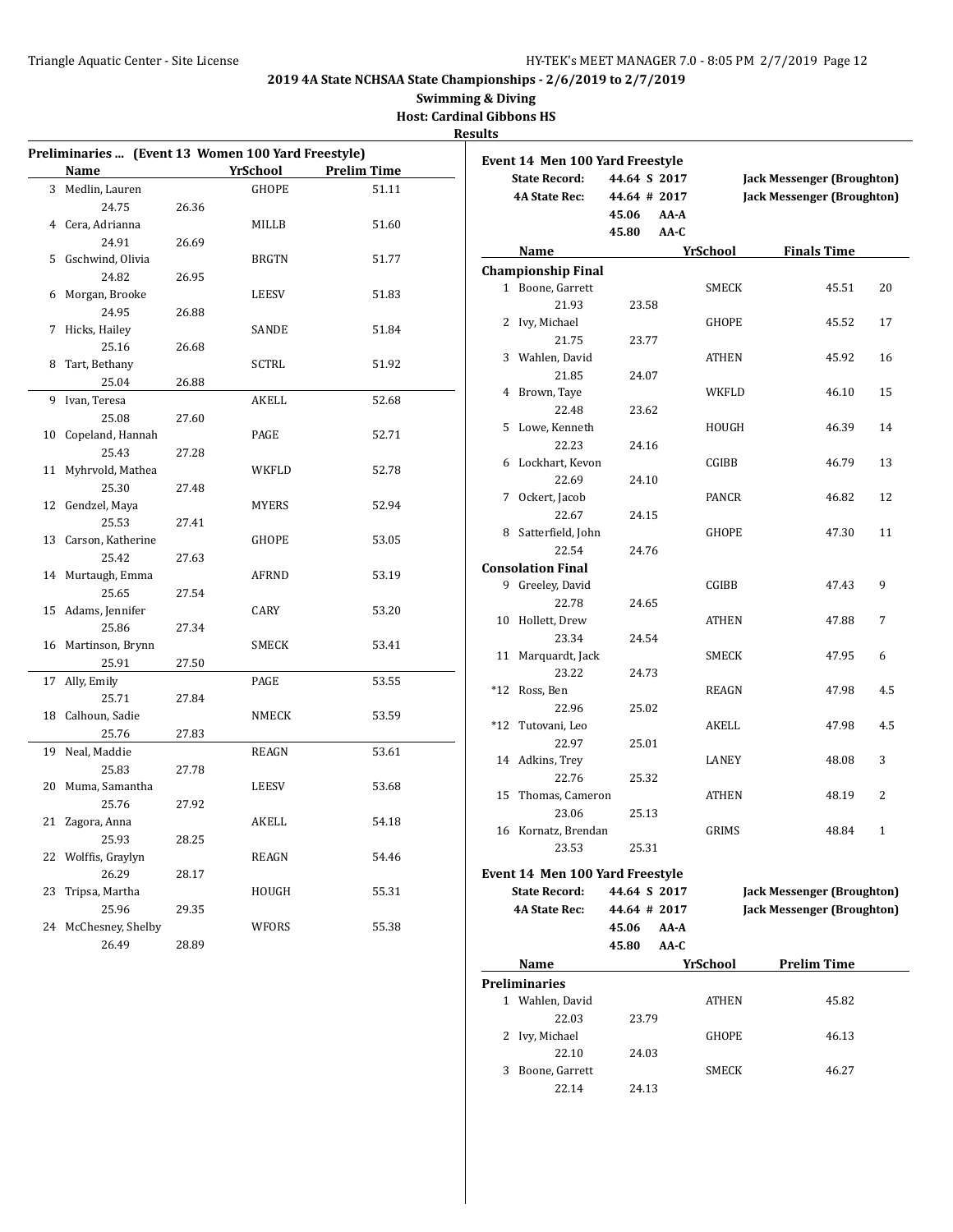# **Swimming & Diving Host: Cardinal Gibbons HS**

|                                                  |                   |                 |                                  | <b>Results</b> |                        |                |              |       |         |    |
|--------------------------------------------------|-------------------|-----------------|----------------------------------|----------------|------------------------|----------------|--------------|-------|---------|----|
| Preliminaries  (Event 14 Men 100 Yard Freestyle) |                   |                 |                                  |                | 2 Rauch, Katie         |                | SMECK        |       | 4:48.95 | 17 |
| Name                                             |                   | <b>YrSchool</b> | <b>Prelim Time</b>               |                | 26.77                  | 28.94          | 29.08        | 29.00 |         |    |
| 4 Lowe, Kenneth                                  |                   | HOUGH           | 46.45                            |                | 29.02                  | 29.33          | 29.09        | 29.34 |         |    |
| 22.40                                            | 24.05             |                 |                                  |                | 29.60                  | 28.78          |              |       |         |    |
| 5 Brown, Taye                                    |                   | WKFLD           | 46.49                            |                | 3 Ray, Amanda          |                | <b>LEESV</b> |       | 4:50.44 | 16 |
| 22.77                                            | 23.72             |                 |                                  |                | 26.06                  | 28.53          | 29.41        | 29.76 |         |    |
| 6 Lockhart, Kevon                                |                   | CGIBB           | 46.95                            |                | 29.54                  | 29.71          | 29.73        | 29.99 |         |    |
| 22.48                                            | 24.47             |                 |                                  |                | 29.17                  | 28.54          |              |       |         |    |
| 7 Ockert, Jacob                                  |                   | PANCR           | 47.29                            |                | 4 Morgan, Sydney       |                | <b>GHOPE</b> |       | 4:58.78 | 15 |
| 22.81                                            | 24.48             |                 |                                  |                | 26.78                  | 29.26          | 29.88        | 30.40 |         |    |
| 8 Satterfield, John                              |                   | GHOPE           | 47.40                            |                | 30.40                  | 30.42          | 30.54        | 30.91 |         |    |
| 23.03                                            | 24.37             |                 |                                  |                | 30.69                  | 29.50          |              |       |         |    |
| 9 Hollett, Drew                                  |                   | ATHEN           | 47.52                            |                | 5 Bachand, Maddie      |                | CGIBB        |       | 5:01.29 | 14 |
| 23.03                                            | 24.49             |                 |                                  |                | 27.34                  | 29.45          | 30.30        | 30.47 |         |    |
| 10 Adkins, Trey                                  |                   | LANEY           | 47.56                            |                | 30.69                  | 30.72          | 30.93        | 31.12 |         |    |
| 22.53                                            | 25.03             |                 |                                  |                | 30.81                  | 29.46          |              |       |         |    |
| 11 Greeley, David                                |                   | CGIBB           | 47.67                            |                | 6 Pilecki, Sarah       |                | APEX         |       | 5:01.48 | 13 |
| 22.84                                            | 24.83             |                 |                                  |                | 27.50                  | 30.07          | 30.67        | 30.65 |         |    |
| 12 Herndon, Craig                                |                   | PAGE            | 47.71                            |                | 30.95                  | 31.10          | 30.57        | 30.94 |         |    |
| 22.33                                            | 25.38             |                 |                                  |                | 30.43                  | 28.60          |              |       |         |    |
| 13 Marquardt, Jack                               |                   | SMECK           | 47.95                            |                | 7 Boulware, Sophie     |                | MILLB        |       | 5:03.15 | 12 |
| 23.25                                            | 24.70             |                 |                                  |                | 27.92                  | 30.32          | 30.83        | 31.26 |         |    |
| 14 Thomas, Cameron                               |                   | ATHEN           | 47.98                            |                | 30.96                  | 30.96          | 30.86        | 30.38 |         |    |
| 22.71                                            | 25.27             |                 |                                  |                | 30.09                  | 29.57          |              |       |         |    |
| 15 Tutovani, Leo                                 |                   | AKELL           | 48.13                            |                | 8 Davis, Laura         |                | PROVD        |       | 5:05.01 | 11 |
| 22.95                                            | 25.18             |                 |                                  |                | 27.24                  | 29.87          | 30.15        | 30.80 |         |    |
| 16 Kornatz, Brendan                              |                   | GRIMS           | 48.14                            |                | 31.05                  | 31.43          | 30.91        | 31.38 |         |    |
| 23.02                                            | 25.12             |                 |                                  |                | 31.42                  | 30.76          |              |       |         |    |
| 17 Ross, Ben                                     |                   | <b>REAGN</b>    | 48.27                            |                | 9 Carson, Megan        |                | <b>AFRND</b> |       | 5:05.17 | 9  |
| 23.12                                            | 25.15             |                 |                                  |                | 28.25                  | 30.25          | 30.81        | 30.94 |         |    |
| 18 Spieler, Ellis                                |                   | REAGN           | 48.34                            |                | 31.12                  | 30.76          | 31.03        | 31.02 |         |    |
| 23.35                                            | 24.99             |                 |                                  |                | 30.81                  | 30.18          |              |       |         |    |
| 19 Womble, Ethan                                 |                   | PAGE            | 48.40                            |                | 10 Steelhammer, Gracie |                | LKN          |       | 5:06.57 | 7  |
| 23.70                                            | 24.70             |                 |                                  |                | 27.71                  | 30.45          | 31.33        | 31.57 |         |    |
| 20 Becker, Perry                                 |                   | SANDE           | 48.45                            |                | 31.63                  | 31.34          | 31.58        | 31.45 |         |    |
| 23.32                                            | 25.13             |                 |                                  |                | 30.32                  | 29.19          |              |       |         |    |
| 21 Walker, Joshua                                |                   | <b>MYERS</b>    | 48.97                            |                | 11 Grotjohn, Kennedy   |                | CARY         |       | 5:07.03 | 6  |
| 23.66                                            | 25.31             |                 |                                  |                |                        | 29.71          | 30.34        | 30.91 |         |    |
| 22 Ryan, Gaige                                   |                   | AKELL           | 49.20                            |                | 26.82                  |                |              |       |         |    |
| 23.56                                            | 25.64             |                 |                                  |                | 31.45<br>31.21         | 32.07<br>30.92 | 31.73        | 31.87 |         |    |
| 23 Cummings, Austin                              |                   | AKELL           | 50.03                            |                | 12 Stolberg, Emma      |                | LKN          |       | 5:07.10 | 5  |
| 23.87                                            | 26.16             |                 |                                  |                | 27.74                  |                |              |       |         |    |
| 24 Harris, Luke                                  |                   | BUTLR           | 51.26                            |                |                        | 30.29          | 31.32        | 31.61 |         |    |
| 24.73                                            | 26.53             |                 |                                  |                | 31.16                  | 31.38          | 31.36        | 31.46 |         |    |
|                                                  |                   |                 |                                  |                | 31.15                  | 29.63          |              |       |         |    |
| Event 15 Women 500 Yard Freestyle                |                   |                 |                                  |                | 13 Walton, Ashlyn      |                | <b>LEESV</b> |       | 5:09.53 | 4  |
| State Record: 4:40.98 S 2014                     |                   |                 | Hannah Moore (Green Hope)        |                | 28.34                  | 30.17          | 30.89        | 31.40 |         |    |
| <b>4A State Rec:</b>                             | $4:40.98 \# 2014$ |                 | <b>Hannah Moore (Green Hope)</b> |                | 31.42                  | 31.39          | 31.77        | 31.80 |         |    |
|                                                  | 4:52.12<br>AA-A   |                 |                                  |                | 31.73                  | 30.62          |              |       |         |    |
|                                                  | 4:57.09<br>AA-C   |                 |                                  |                | 14 Reilly, Morgan      |                | <b>GHOPE</b> |       | 5:09.54 | 3  |
| Name                                             |                   | <b>YrSchool</b> | <b>Finals Time</b>               |                | 28.47                  | 30.46          | 30.82        | 31.35 |         |    |
| 1 Marquardt, Ellie                               |                   | <b>SMECK</b>    | 4:48.18<br>20                    |                | 31.42                  | 31.61          | 31.62        | 32.22 |         |    |
| 26.15                                            | 28.04             | 28.66           | 28.91                            |                | 31.93                  | 29.64          |              |       |         |    |
| 28.98                                            | 29.51             | 29.78           | 29.90                            |                | 15 Hughes, Ashley      |                | PANCR        |       | 5:09.69 | 2  |
| 29.29                                            | 28.96             |                 |                                  |                | 28.54                  | 30.31          | 30.68        | 31.58 |         |    |
|                                                  |                   |                 |                                  |                | 31.55                  | 31.57          | 31.53        | 31.95 |         |    |
|                                                  |                   |                 |                                  |                | 31.07                  | 30.91          |              |       |         |    |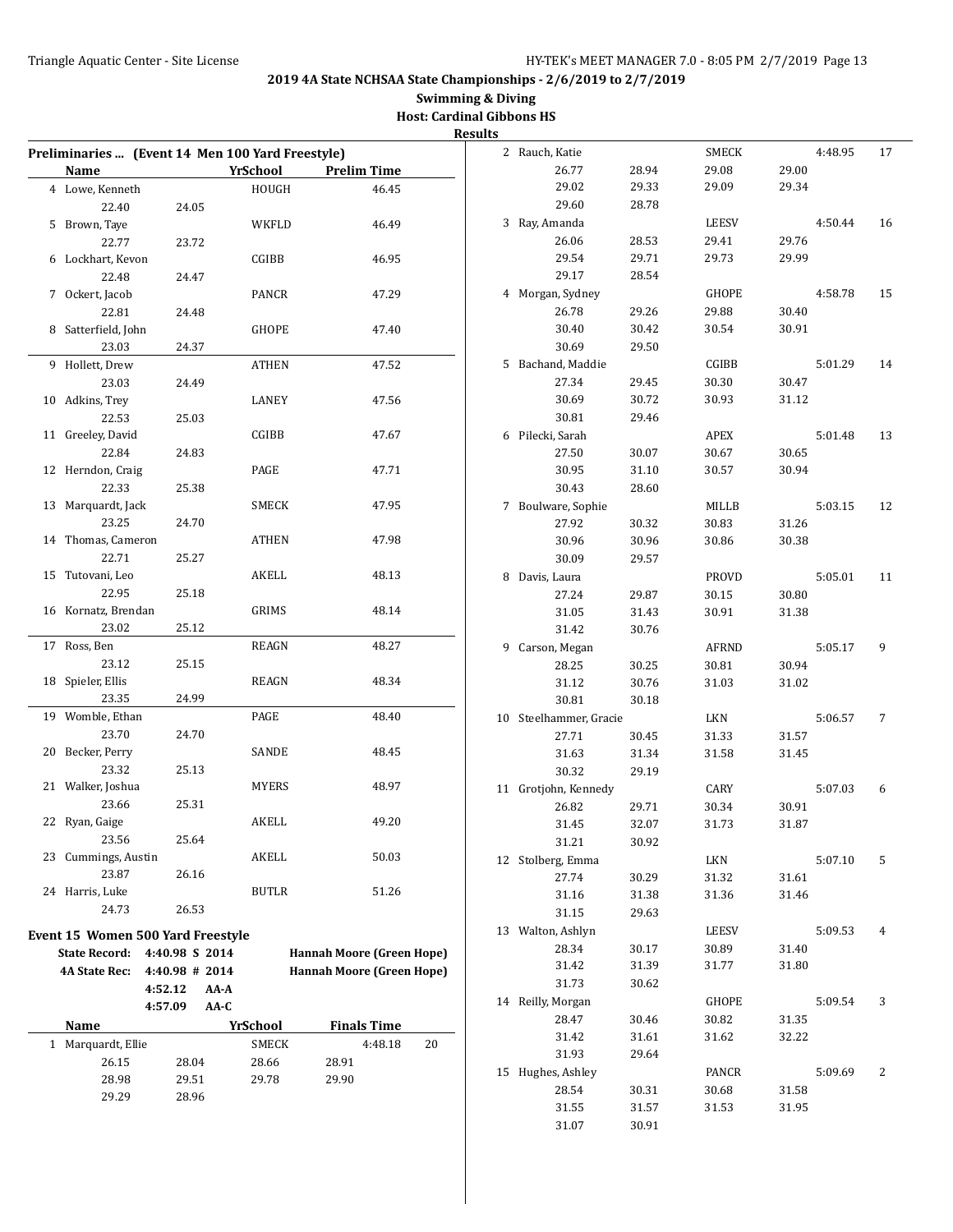# **Swimming & Diving**

| <b>Host: Cardinal Gibbons HS</b> |  |
|----------------------------------|--|
|                                  |  |

|                                     |                   |      |                 |       |                                |              | <b>Results</b> |                     |       |              |       |         |     |
|-------------------------------------|-------------------|------|-----------------|-------|--------------------------------|--------------|----------------|---------------------|-------|--------------|-------|---------|-----|
| (Event 15 Women 500 Yard Freestyle) |                   |      |                 |       |                                |              |                | 3 Rzepecki, Jamison |       | <b>OLYMP</b> |       | 4:34.64 | 16  |
| Name                                |                   |      | YrSchool        |       | <b>Finals Time</b>             |              |                | 24.48               | 26.98 | 27.80        | 27.95 |         |     |
| 16 Bardsley, Helena                 |                   |      | <b>LKN</b>      |       | 5:12.44                        | $\mathbf{1}$ |                | 28.30               | 28.27 | 28.30        | 28.06 |         |     |
| 29.26                               | 30.98             |      | 31.40           | 31.71 |                                |              |                | 27.65               | 26.85 |              |       |         |     |
| 31.67                               | 31.77             |      | 31.80           | 31.62 |                                |              |                | 4 Atherton, Alex    |       | HOUGH        |       | 4:35.12 | 15  |
| 31.44                               | 30.79             |      |                 |       |                                |              |                | 25.07               | 27.17 | 27.43        | 28.00 |         |     |
| 17 Rydzewski, Amber                 |                   |      | <b>MIDCR</b>    |       | 5:12.92                        |              |                | 28.11               | 27.93 | 28.05        | 28.20 |         |     |
| 28.15                               | 30.58             |      | 31.48           | 31.51 |                                |              |                | 28.07               | 27.09 |              |       |         |     |
| 31.78                               | 31.76             |      | 31.87           | 31.82 |                                |              |                | 5 Hughes, Connor    |       | PANCR        |       | 4:35.25 | 14  |
| 32.09                               | 31.88             |      |                 |       |                                |              |                | 25.39               | 27.00 | 27.73        | 28.00 |         |     |
| 18 Bartis, Rowan                    |                   |      | <b>MYERS</b>    |       | 5:13.39                        |              |                | 28.01               | 27.83 | 27.91        | 28.27 |         |     |
| 27.75                               | 30.42             |      | 31.17           | 31.87 |                                |              |                | 27.97               | 27.14 |              |       |         |     |
| 31.96                               | 32.02             |      | 32.12           | 32.33 |                                |              |                | 6 Dyke, Thor        |       | ATHEN        |       | 4:36.15 | 13  |
| 32.43                               | 31.32             |      |                 |       |                                |              |                | 24.50               | 27.39 | 28.17        | 28.16 |         |     |
| 19 Lahiff, Julie                    |                   |      | CGIBB           |       | 5:13.43                        |              |                | 28.20               | 28.26 | 28.15        | 28.46 |         |     |
| 28.30                               | 30.50             |      | 31.39           | 31.64 |                                |              |                | 28.06               | 26.80 |              |       |         |     |
| 31.99                               | 31.90             |      | 31.87           | 32.01 |                                |              |                | 7 Carter, Jared     |       | <b>GHOPE</b> |       | 4:38.03 | 12  |
| 32.33                               | 31.50             |      |                 |       |                                |              |                | 25.17               | 27.11 | 27.01        | 27.66 |         |     |
| 20 Smith, Corina                    |                   |      | <b>GHOPE</b>    |       | 5:14.54                        |              |                | 27.80               | 28.36 | 28.92        | 29.29 |         |     |
| 28.87                               | 31.53             |      | 32.21           | 32.15 |                                |              |                | 28.93               | 27.78 |              |       |         |     |
| 31.94                               | 31.81             |      | 32.19           | 31.93 |                                |              |                | 8 Cantrell, Eric    |       | GRIMS        |       | 4:39.52 | 11  |
| 31.38                               | 30.53             |      |                 |       |                                |              |                | 25.48               | 27.49 | 27.68        | 28.00 |         |     |
| 21 Dalbo, Kyra                      |                   |      | GHOPE           |       | 5:15.26                        |              |                | 28.25               | 28.48 | 28.67        | 28.59 |         |     |
| 28.09                               | 31.54             |      | 31.79           | 32.11 |                                |              |                | 28.88               | 28.00 |              |       |         |     |
| 32.40                               | 32.14             |      | 32.22           | 32.40 |                                |              |                | 9 Moore, Michael    |       | GHOPE        |       | 4:40.72 | 9   |
| 32.07                               | 30.50             |      |                 |       |                                |              |                | 25.25               | 27.80 | 28.07        | 28.56 |         |     |
| 22 Cross, Caroline                  |                   |      | GRIMS           |       | 5:16.28                        |              |                | 28.58               | 28.64 | 28.66        | 29.01 |         |     |
| 28.03                               | 30.90             |      | 31.89           | 31.98 |                                |              |                | 28.70               | 27.45 |              |       |         |     |
| 32.16                               | 32.20             |      | 32.67           | 32.22 |                                |              |                | 10 Cairns, Zach     |       | CGIBB        |       | 4:41.10 | 7   |
| 32.41                               | 31.82             |      |                 |       |                                |              |                | 25.16               | 27.64 | 28.29        | 28.29 |         |     |
| 23 Qualls, Stephanie                |                   |      | HOUGH           |       | 5:16.90                        |              |                | 28.21               | 28.51 | 28.64        | 28.75 |         |     |
| 28.36                               | 31.14             |      | 32.17           | 31.89 |                                |              |                | 28.89               | 28.72 |              |       |         |     |
| 32.14                               | 32.59             |      | 32.48           | 32.66 |                                |              |                | 11 Hughes, Spencer  |       | PANCR        |       | 4:43.61 | 6   |
| 32.52                               | 30.95             |      |                 |       |                                |              |                | 25.91               | 27.51 | 28.13        | 28.56 |         |     |
| --- Banks, Madeline                 |                   |      | PANCR           |       | DQ                             |              |                | 28.78               | 28.87 | 29.17        | 29.14 |         |     |
| False start                         |                   |      |                 |       |                                |              |                | 29.23               | 28.31 |              |       |         |     |
| 28.46                               | 30.69             |      | 31.15           | 31.51 |                                |              |                | 12 Soleo, Will      |       | PANCR        |       | 4:43.89 | 5   |
| 31.31                               | 31.50             |      | 31.49           | 31.60 |                                |              |                | 25.16               | 27.05 | 27.78        | 28.21 |         |     |
| $31.60\,$                           | 30.38             |      |                 |       |                                |              |                | 28.83               | 28.70 | 29.42        | 29.63 |         |     |
| Event 16 Men 500 Yard Freestyle     |                   |      |                 |       |                                |              |                | 29.96               | 29.15 |              |       |         |     |
|                                     |                   |      |                 |       | <b>Charlie Houchin (Enloe)</b> |              |                | *13 Martinez, Roman |       | <b>FUVAR</b> |       | 4:45.09 | 3.5 |
| State Record: 4:25.52 S 2006        |                   |      |                 |       |                                |              |                | 25.62               | 27.82 | 28.44        | 28.96 |         |     |
| <b>4A State Rec:</b>                | $4:25.52 \# 2006$ |      |                 |       | <b>Charlie Houchin (Enloe)</b> |              |                | 29.05               | 28.82 | 29.15        | 29.30 |         |     |
|                                     | 4:29.04           | AA-A |                 |       |                                |              |                | 29.52               | 28.41 |              |       |         |     |
|                                     | 4:33.61           | AA-C |                 |       |                                |              |                | *13 Riley, Nick     |       | HLSPG        |       | 4:45.09 | 3.5 |
| <b>Name</b>                         |                   |      | <b>YrSchool</b> |       | <b>Finals Time</b>             |              |                | 25.61               | 27.83 | 28.62        | 29.09 |         |     |
| 1 Walker, Jack                      |                   |      | <b>MYERS</b>    |       | 4:20.67S                       | 20           |                | 29.26               | 29.58 | 29.29        | 29.97 |         |     |
| 23.63                               | 25.84             |      | 26.25           | 26.62 |                                |              |                | 28.95               | 26.89 |              |       |         |     |
| 26.13                               | 26.40             |      | 26.78           | 26.57 |                                |              |                | 15 Russell, Kellen  |       | CGIBB        |       | 4:46.99 | 2   |
| 26.46                               | 25.99             |      |                 |       |                                |              |                | 25.55               | 28.64 | 28.88        | 29.06 |         |     |
| 2 Haughey, Braeden                  |                   |      | MIDCR           |       | 4:29.98                        | 17           |                | 29.65               | 29.55 | 29.53        | 29.19 |         |     |
| 24.31                               | 26.91             |      | 27.66           | 27.70 |                                |              |                | 29.26               | 27.68 |              |       |         |     |
| 27.36                               | 27.65             |      | 28.02           | 27.98 |                                |              |                | 16 Johnson, Gavin   |       | SMECK        |       | 4:47.64 | 1   |
| 27.24                               | 25.15             |      |                 |       |                                |              |                | 24.75               | 27.62 | 28.56        | 28.88 |         |     |
|                                     |                   |      |                 |       |                                |              |                | 29.29               | 29.40 | 29.87        | 30.27 |         |     |
|                                     |                   |      |                 |       |                                |              |                | 30.08               | 28.92 |              |       |         |     |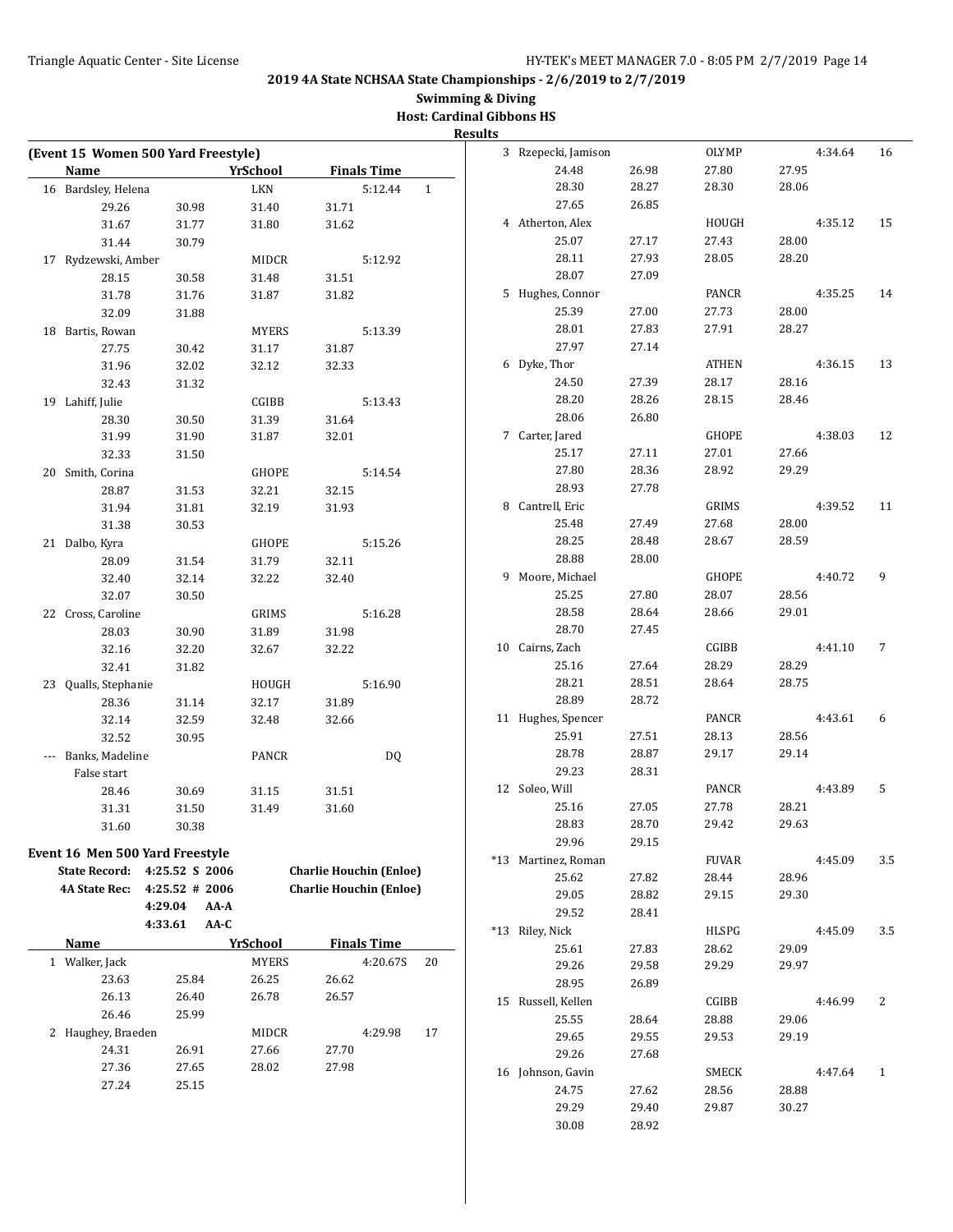**Swimming & Diving**

**Host: Cardinal Gibbons HS Results**

|    | (Event 16 Men 500 Yard Freestyle)<br>Name |                  | <b>YrSchool</b>     | <b>Finals Time</b>        |    |
|----|-------------------------------------------|------------------|---------------------|---------------------------|----|
| 17 | Partrick, Michael                         |                  | CORHD               | 4:48.02                   |    |
|    | 25.46                                     | 28.45            | 28.80               | 29.26                     |    |
|    | 29.49                                     | 29.64            | 29.70               | 29.51                     |    |
|    | 29.29                                     | 28.42            |                     |                           |    |
| 18 | Harris, Dax                               |                  | GRIMS               | 4:48.93                   |    |
|    | 25.71                                     | 29.03            | 29.39               | 29.70                     |    |
|    | 29.47                                     | 29.83            | 29.57               | 29.64                     |    |
|    | 28.78                                     | 27.81            |                     |                           |    |
|    | 19 Washburn, David                        |                  | <b>BRGTN</b>        | 4:49.27                   |    |
|    | 26.29                                     | 28.49            | 29.19               | 29.27                     |    |
|    | 29.65                                     | 29.55            | 29.46               | 29.66                     |    |
|    | 29.16                                     | 28.55            |                     |                           |    |
|    | 20 Williams-Tracy, Hamlin                 |                  | <b>MYERS</b>        | 4:49.81                   |    |
|    | 25.95                                     | 28.18            | 28.96               | 29.75                     |    |
|    | 29.46                                     | 30.15            | 29.82               | 30.03                     |    |
|    | 29.43                                     | 28.08            |                     |                           |    |
| 21 | Collins, Joshua                           |                  | JORDN               | 4:53.55                   |    |
|    | 25.24                                     | 28.01            | 29.17               | 30.07                     |    |
|    | 30.35                                     | 30.80            | 30.47               | 30.91                     |    |
|    | 30.53                                     | 28.00            |                     |                           |    |
| 22 | Stillman, Beckett                         |                  | SMECK               | 4:53.89                   |    |
|    | 25.36                                     | 28.63            | 29.12               | 29.47                     |    |
|    | 29.80                                     | 30.14            | 30.38               | 30.50                     |    |
|    | 30.48                                     | 30.01            |                     |                           |    |
| 23 | Carroll, Brody                            |                  | SCALD               | 4:58.88                   |    |
|    |                                           |                  |                     |                           |    |
|    | 26.65<br>30.22                            | 29.37            | 29.82<br>30.76      | 30.07                     |    |
|    |                                           | 30.01            |                     | 30.84                     |    |
|    | 31.04                                     | 30.10            |                     | 5:14.90                   |    |
|    | 24 Hohnbaum, Graham                       |                  | MYERS               |                           |    |
|    | 26.66<br>32.12                            | 29.89            | 31.55<br>32.40      | 31.98                     |    |
|    |                                           | 32.36            |                     | 33.07                     |    |
|    | 32.82                                     | 32.05            |                     |                           |    |
|    | Event 17 Women 200 Yard Freestyle Relay   |                  |                     |                           |    |
|    | <b>State Record:</b>                      | 1:33.22 S 2014   |                     | <b>Charlotte Catholic</b> |    |
|    | <b>4A State Rec:</b>                      | $1:33.22$ # 2014 |                     | <b>Charlotte Catholic</b> |    |
|    |                                           | 1:35.67<br>AA-A  |                     |                           |    |
|    |                                           | 1:37.32<br>AA-C  |                     |                           |    |
|    | Team                                      |                  | Relay               | <b>Finals Time</b>        |    |
|    | <b>Championship Final</b>                 |                  |                     |                           |    |
|    |                                           |                  |                     | 1:33.87                   | 40 |
|    | 1 MYERS                                   |                  | 2) Whitmire, Liza   |                           |    |
|    | 1) Smith, Janie                           |                  |                     |                           |    |
|    | 3) Gendzel, Maya                          |                  | 4) Bartis, Olwyn    |                           |    |
|    | 23.33                                     | 23.20            | 24.08               | 23.26                     |    |
| 2  | <b>GHOPE</b>                              |                  |                     | 1:34.33                   |    |
|    | 1) Medlin, Lauren                         |                  | 2) Baric, Elizabeth |                           |    |
|    | 3) Carson, Katherine                      |                  | 4) Baric, Maria     |                           | 34 |
|    | 23.93                                     | 24.35            | 23.46               | 22.59                     |    |
| 3  | HOUGH                                     |                  |                     | 1:34.84                   |    |
|    | 1) Merritt, Kensley                       |                  | 2) Davis, Mary      |                           |    |
|    | 3) Tripsa, Martha                         |                  |                     | 4) Sowards, Elizabeth     | 32 |

| ults |                          |       |                       |       |         |    |
|------|--------------------------|-------|-----------------------|-------|---------|----|
| 4    | <b>LEESV</b>             |       |                       |       | 1:36.10 | 30 |
|      | 1) Newton, Grace         |       | 2) Muma, Samantha     |       |         |    |
|      | 3) Frank, Jessica        |       | 4) Morgan, Brooke     |       |         |    |
|      | 24.91                    | 24.01 | 24.40                 | 22.78 |         |    |
| 5    | LKN                      |       |                       |       | 1:37.68 | 28 |
|      | 1) Dona, Hanani          |       | 2) Stolberg, Emma     |       |         |    |
|      | 3) Steelhammer, Gracie   |       | 4) Mangaoang, Desirae |       |         |    |
|      | 24.74                    | 24.55 | 24.24                 | 24.15 |         |    |
|      | 6 PAGE                   |       |                       |       | 1:38.38 | 26 |
|      | 1) Copeland, Mary Grace  |       | 2) Copeland, Hannah   |       |         |    |
|      | 3) Gesse, Eliza          |       | 4) Ally, Emily        |       |         |    |
|      | 24.81                    | 24.85 | 24.81                 | 23.91 |         |    |
| 7    | <b>MILLB</b>             |       |                       |       | 1:40.06 | 24 |
|      | 1) Cera, Adrianna        |       | 2) Jean, Ashley       |       |         |    |
|      | 3) Hauser, Genny         |       | 4) Hartis, Sydney     |       |         |    |
|      | 24.85                    |       |                       | 24.65 |         |    |
| 8    | CGIBB                    |       |                       |       | 1:40.78 | 22 |
|      | 1) Milberg, Katy         |       | 2) Burgess, Stefanie  |       |         |    |
|      | 3) Pennisi, Molly        |       | 4) Mitchell, Katie    |       |         |    |
|      | 25.25                    | 24.69 | 25.17                 | 25.67 |         |    |
|      | <b>Consolation Final</b> |       |                       |       |         |    |
|      | 9 APEX                   |       |                       |       | 1:38.80 | 18 |
|      | 1) Martin, Cady          |       | 2) Fu, Jiayu          |       |         |    |
|      | 3) Joyce, Genevieve      |       | 4) Anderson, Sophie   |       |         |    |
|      | 25.06                    | 24.68 | 24.77                 | 24.29 |         |    |
| 10   | WFORS                    |       |                       |       | 1:39.20 | 14 |
|      | 1) Frisbie, Sarah        |       | 2) Davis, Claire      |       |         |    |
|      | 3) McChesney, Shelby     |       | 4) Parks, Lizzie      |       |         |    |
|      | 24.11                    | 25.66 | 24.76                 | 24.67 |         |    |
| 11   | <b>PROVD</b>             |       |                       |       | 1:40.13 | 12 |
|      | 1) Siemasko, Lily        |       | 2) DiPangrazio, Sarah |       |         |    |
|      | 3) Thomas, Caroline      |       | 4) Wozny, Rhiannon    |       |         |    |
|      | 25.06                    | 24.82 | 26.05                 | 24.20 |         |    |
| 12   | <b>GRIMS</b>             |       |                       |       | 1:40.14 | 10 |
|      | 1) Sullivan, Claire      |       | 2) Goetz, Sidney      |       |         |    |
|      | 3) Xiao, Sunny           |       | 4) Pinnix, Omega      |       |         |    |
|      | 25.47                    | 25.12 | 25.54                 | 24.01 |         |    |
| 13   | <b>AFRND</b>             |       |                       |       | 1:40.43 | 8  |
|      | 1) Carson, Megan         |       | 2) Gasper, Ashton     |       |         |    |
|      | 3) Legarth, Megan        |       | 4) Tomlinson, Abigail |       |         |    |
|      | 25.82                    | 24.80 | 25.34                 | 24.47 |         |    |
| 14   | <b>ENLOE</b>             |       |                       |       | 1:40.63 | 6  |
|      | 1) Watts, Mimi           |       | 2) Pluska, Olivia     |       |         |    |
|      | 3) Chignell, Katie       |       | 4) Baldwin, LeighAnne |       |         |    |
|      | 24.51                    | 25.95 | 25.19                 | 24.98 |         |    |
| 15   | <b>SMECK</b>             |       |                       |       | 1:40.88 | 4  |
|      | 1) Vendal, Ella          |       | 2) Brashear, Grace    |       |         |    |
|      | 3) Robinson, Haley       |       | 4) Johnson, Reagan    |       |         |    |
|      | 25.90                    | 25.48 | 25.43                 | 24.07 |         |    |
| 16   | CARY                     |       |                       |       | 1:43.07 | 2  |
|      | 1) Castle, Kendall       |       | 2) Haroldson, Olivia  |       |         |    |
|      | 3) Pham, Jacquelyn       |       | 4) Adams, Jennifer    |       |         |    |
|      | 26.28                    | 25.59 | 25.67                 | 25.53 |         |    |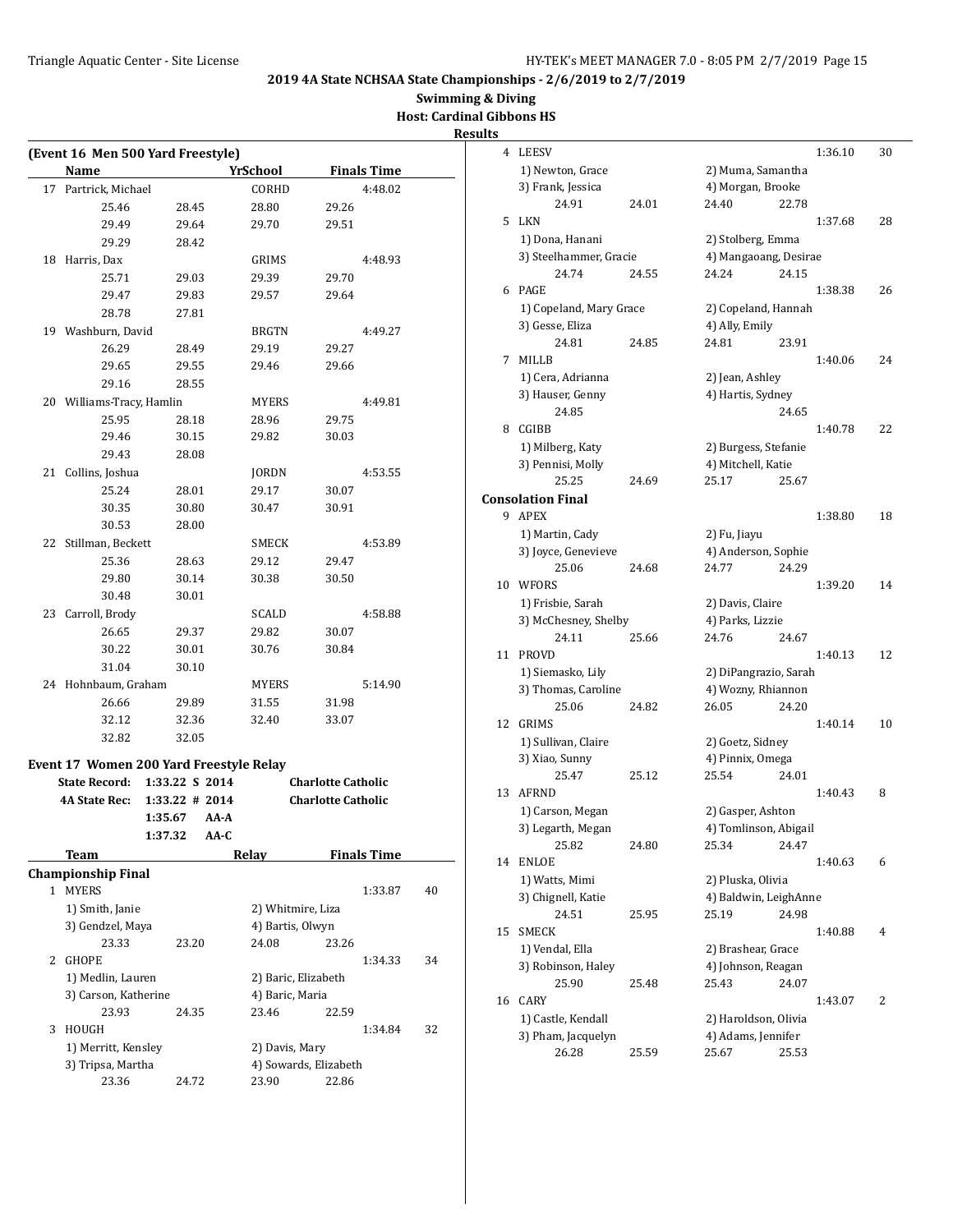**Swimming & Diving**

**Host: Cardinal Gibbons HS**

**Results**

#### **Event 17 Women 200 Yard Freestyle Relay State Record: 1:33.22 S 2014 Charlotte Catholic 4A State Rec: 1:33.22 # 2014 Charlotte Catholic 1:35.67 AA-A 1:37.32 AA-C Team Relay Prelim Time Preliminaries** 1 MYERS 1:33.70 1) Smith, Janie 2) Whitmire, Liza 3) Gendzel, Maya (4) Bartis, Olwyn 23.37 23.48 23.97 22.88 2 GHOPE 1:34.69 1) Medlin, Lauren 2) Baric, Elizabeth 3) Carson, Katherine 4) Baric, Maria 23.95 24.49 23.80 22.45 3 HOUGH 1:34.80 1) Merritt, Kensley 2) Davis, Mary 3) Lassell, Marissa (4) Sowards, Elizabeth 23.26 24.37 24.46 22.71 4 LEESV 1:36.49 1) Newton, Grace 2) Muma, Samantha 3) Frank, Jessica (4) Morgan, Brooke 25.19 23.87 24.39 23.04 5 LKN 1:37.92 1) Steelhammer, Gracie 2) Stolberg, Emma 3) Dona, Hanani 4) Mangaoang, Desirae 24.91 25.15 23.95 23.91 6 PAGE 1:38.94 1) Copeland, Mary Grace 2) Ally, Emily 3) Gesse, Eliza (4) Copeland, Hannah 24.77 24.09 24.98 25.10 7 MILLB 1:39.41 1) Cera, Adrianna 2) Jean, Ashley 3) Hauser, Genny (4) Hartis, Sydney 24.49 25.62 24.96 24.34 8 CGIBB 1:39.53 1) Milberg, Katy 2) Burgess, Stefanie 3) Pennisi, Molly 4) Mitchell, Katie 25.30 24.69 24.62 24.92 9 WFORS 1:39.64 1) Frisbie, Sarah 2) Davis, Claire 3) McChesney, Shelby 4) Parks, Lizzie 24.39 25.58 24.79 24.88 10 APEX 1:39.97 1) Martin, Cady 2) Fu, Jiayu 3) Joyce, Genevieve 4) Anderson, Sophie 25.12 24.61 25.57 24.67 11 PROVD 1:40.12 1) Siemasko, Lily 2) DiPangrazio, Sarah 3) Garrison, Lene 4) Wozny, Rhiannon 25.04 25.12 25.42 24.54 12 SMECK 1:40.15 1) Vendal, Ella 2) Brashear, Grace 3) Robinson, Haley 4) Johnson, Reagan 25.56 25.15 25.24 24.20

| S  |                                           |       |                                        |       |         |
|----|-------------------------------------------|-------|----------------------------------------|-------|---------|
| 13 | <b>AFRND</b>                              |       |                                        |       | 1:40.28 |
|    | 1) Carson, Megan                          |       | 2) Gasper, Ashton                      |       |         |
|    | 3) Tomlinson, Abigail                     |       | 4) Legarth, Megan                      |       |         |
|    | 25.35                                     | 24.81 | 24.71                                  | 25.41 |         |
| 14 | <b>GRIMS</b>                              |       |                                        |       | 1:40.98 |
|    | 1) Sullivan, Claire                       |       | 2) Goetz, Sidney                       |       |         |
|    | 3) Xiao, Sunny                            |       | 4) Pinnix, Omega                       |       |         |
|    | 25.42                                     | 25.41 | 25.65                                  | 24.50 |         |
| 15 | <b>ENLOE</b>                              |       |                                        |       | 1:41.03 |
|    | 1) Watts, Mimi                            |       | 2) Pluska, Olivia                      |       |         |
|    | 3) Chignell, Katie                        |       | 4) Baldwin, LeighAnne                  |       |         |
|    | 24.95                                     | 25.95 | 25.22                                  | 24.91 |         |
| 16 | <b>CARY</b>                               |       |                                        |       | 1:41.04 |
|    | 1) Castle, Kendall                        |       | 2) Haroldson, Olivia                   |       |         |
|    | 3) Pham, Jacquelyn                        |       | 4) Adams, Jennifer                     |       |         |
|    | 24.87                                     | 25.88 | 25.26                                  | 25.03 |         |
| 17 | HOGRD                                     |       |                                        |       | 1:41.08 |
|    | 1) Wells, Mary                            |       | 2) Bazinet, Laurie-Anne                |       |         |
|    | 3) Phillips, Paige                        |       | 4) Parkes, Callie                      |       |         |
|    | 25.69                                     | 25.23 | 25.95                                  | 24.21 |         |
| 18 | AKELL                                     |       |                                        |       | 1:41.22 |
|    | 1) Zagora, Anna                           |       | 2) Hangyas, Oceane                     |       |         |
|    | 3) Cole, Kali                             |       | 4) Spina, Gabriella                    |       |         |
|    | 25.61                                     | 25.40 | 25.96                                  | 24.25 |         |
| 19 | <b>SANDE</b>                              |       |                                        |       | 1:41.69 |
|    | 1) Hicks, Hailey                          |       | 2) Zalkind, Grace                      |       |         |
|    | 3) Moore, Cameron                         |       | 4) Campbell, Emily                     |       |         |
|    | 24.27                                     | 26.30 | 25.90                                  | 25.22 |         |
| 20 | <b>REAGN</b>                              |       |                                        |       | 1:42.25 |
|    | 1) Jennings, Abby                         |       | 2) Driscoll, Leanne                    |       |         |
|    | 3) Wolffis, Graylyn<br>25.78              |       | 4) Neal, Maddie                        |       |         |
| 21 | <b>PANCR</b>                              | 25.38 | 25.47                                  | 25.62 | 1:42.64 |
|    |                                           |       |                                        |       |         |
|    | 1) Candelaria, Bianca<br>3) Link, Madison |       | 2) Montanus, Abby<br>4) Hughes, Ashley |       |         |
|    | 25.68                                     | 25.39 | 25.47                                  | 26.10 |         |
| 22 | RJREY                                     |       |                                        |       | 1:44.17 |
|    | 1) Hoyle, Caroline                        |       | 2) Mohr, Katie                         |       |         |
|    | 3) Mohr, Maribeth                         |       | 4) Fitzgerald, Jane                    |       |         |
|    | 25.92                                     | 25.92 | 26.98                                  | 25.35 |         |
| 23 | <b>BUTLR</b>                              |       |                                        |       | 1:44.97 |
|    | 1) Koelz, Shelby                          |       | 2) Youngblood, Reagan                  |       |         |
|    | 3) Jordan, Veronika                       |       | 4) Stowe, Caroline                     |       |         |
|    | 27.47                                     | 26.12 | 26.23                                  | 25.15 |         |
| 24 | MLRDC                                     |       |                                        |       | 1:48.19 |
|    | 1) Szeghy, Rachel                         |       | 2) Mena, Ana                           |       |         |
|    | 3) Wheaton, Jaden                         |       | 4) Booker, Elan                        |       |         |
|    | 26.69                                     | 27.94 | 27.01                                  | 26.55 |         |
|    |                                           |       |                                        |       |         |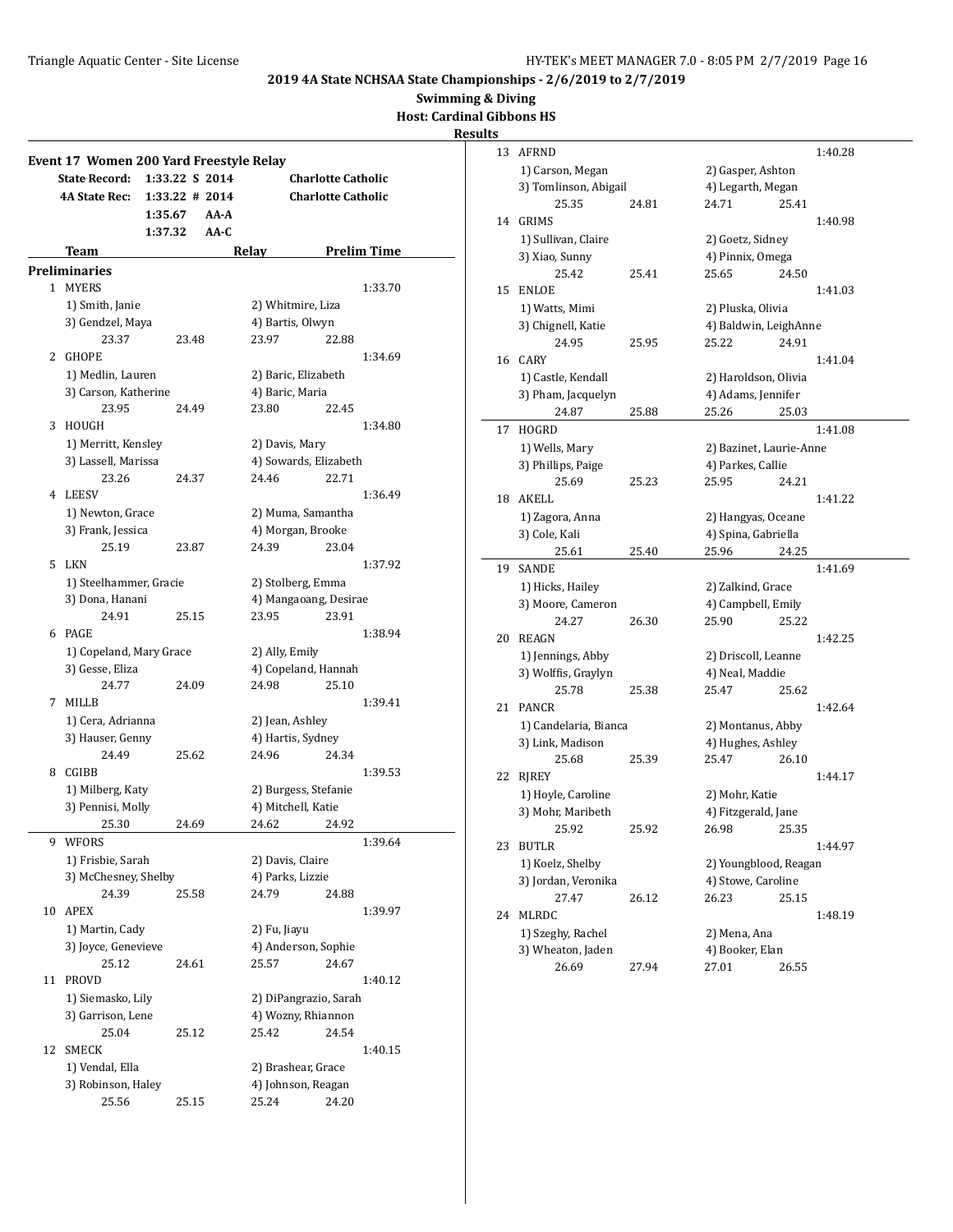**Swimming & Diving**

**Cardinal Gibbons HS** 

**Results**

|    | Event 18 Men 200 Yard Freestyle Relay |                   |                          |                              |    |
|----|---------------------------------------|-------------------|--------------------------|------------------------------|----|
|    | <b>State Record:</b>                  | 1:23.66 S 2014    |                          | Rose, J. H.                  |    |
|    | <b>4A State Rec:</b>                  | $1:23.66$ # 2014  |                          | Rose, J. H.                  |    |
|    |                                       | 1:24.94<br>AA-A   |                          |                              |    |
|    |                                       | $AA-C$<br>1:26.18 |                          |                              |    |
|    | Team                                  |                   | Relay                    | <b>Finals Time</b>           |    |
|    | <b>Championship Final</b>             |                   |                          |                              |    |
|    | 1 GHOPE                               |                   |                          | 1:25.34                      | 40 |
|    | 1) Prucha, Ben                        |                   | 2) Curlee, Mitch         |                              |    |
|    | 3) Cotter, Michael                    |                   |                          | 4) Satterfield, John         |    |
|    | 21.76                                 | 21.42             | 21.37                    | 20.79                        |    |
| 2  | CGIBB                                 |                   |                          | 1:25.37                      | 34 |
|    | 1) Lockhart, Kevon                    |                   | 2) Greeley, David        |                              |    |
|    | 3) Wombacher, Rio                     |                   | 4) Foulkes, T'Lez        |                              |    |
|    | 21.69                                 | 21.05             | 21.76                    | 20.87                        |    |
| 3  | PAGE                                  |                   |                          | 1:26.27                      | 32 |
|    | 1) Womble, Ethan                      |                   | 2) Mikuta, Reid          |                              |    |
|    | 3) Smelzer, Baxter                    |                   | 4) Herndon, Craig        |                              |    |
|    | 22.04                                 | 21.38             | 22.00                    | 20.85                        |    |
| 4  | MYERS                                 |                   |                          | 1:26.30                      | 30 |
|    | 1) Svendsen, Hugh                     |                   | 2) Walker, Joshua        |                              |    |
|    | 3) Williams-Tracy, Hamlin<br>21.33    | 22.40             | 4) Walker, Jack<br>22.55 | 20.02                        |    |
|    | 5 ATHEN                               |                   |                          | 1:26.32                      | 28 |
|    | 1) Thomas, Cameron                    |                   |                          | 2) Baldwin, Daniel           |    |
|    | 3) Hollett, Drew                      |                   | 4) Wahlen, David         |                              |    |
|    | 21.71                                 | 21.91             | 22.18                    | 20.52                        |    |
|    | 6 AKELL                               |                   |                          | 1:26.33                      | 26 |
|    | 1) Tutovani, Leo                      |                   |                          | 2) Cummings, Austin          |    |
|    | 3) Lee, Jason                         |                   | 4) Teague, Sean          |                              |    |
|    | 21.79                                 | 21.86             | 21.48                    | 21.20                        |    |
| 7  | HOGRD                                 |                   |                          | 1:28.50                      | 24 |
|    | 1) Settlemyre, Jeffrey                |                   | 2) Langtry, Bobby        |                              |    |
|    | 3) Parker, Will                       |                   | 4) Howard, Finn          |                              |    |
|    | 22.64                                 | 22.91             | 21.67                    | 21.28                        |    |
| 8  | <b>SMECK</b>                          |                   |                          | 1:29.20                      | 22 |
|    | 1) Wait, Daniel                       |                   |                          | 2) McCreery, Coleman         |    |
|    | 3) Marquardt, Jack                    |                   | 4) Vendal, Ty            |                              |    |
|    | 23.12                                 | 22.40             | 21.90                    | 21.78                        |    |
|    | <b>Consolation Final</b>              |                   |                          |                              |    |
|    | 9 LEESV                               |                   |                          | 1:29.04                      | 18 |
|    | 1) Speerschneider, Zach               |                   | 2) Brodnick, Seth        |                              |    |
|    | 3) Blackburn, Conner                  |                   | 4) Smyre, Alex           |                              |    |
|    | 21.99                                 | 23.05             | 22.63                    | 21.37                        |    |
| 10 | SANDE                                 |                   |                          | 1:29.12                      | 14 |
|    | 1) Wall, Josh                         |                   |                          | 2) Roberts, Grayson          |    |
|    | 3) Becker, Perry<br>22.36             |                   | 21.88                    | 4) Coppedge, Thomas<br>22.07 |    |
| 11 | HOPWL                                 | 22.81             |                          | 1:29.41                      | 12 |
|    | 1) Dixon, Riley                       |                   | 2) Dixon, Dylan          |                              |    |
|    | 3) Allison, Chase                     |                   |                          | 4) Wennborg, Markus          |    |
|    | 24.20                                 | 22.69             | 21.29                    | 21.23                        |    |
| 12 | PROVD                                 |                   |                          | 1:29.47                      | 10 |
|    | 1) Kirkpatrick, Owen                  |                   | 2) Park, Luke            |                              |    |
|    | 3) Monahan, Conall                    |                   |                          | 4) Harding, Mason            |    |
|    | 22.62                                 | 24.22             | 20.98                    | 21.65                        |    |
|    |                                       |                   |                          |                              |    |

| 13 | EMECK                                                                 |       |                   |                      |       | 1:30.75            | 8 |
|----|-----------------------------------------------------------------------|-------|-------------------|----------------------|-------|--------------------|---|
|    | 1) Champion, Ben                                                      |       |                   | 2) Moore, Jacob      |       |                    |   |
|    | 3) Scott, Andrew                                                      |       |                   | 4) Rowe, Daniel      |       |                    |   |
|    | 23.24                                                                 | 23.34 |                   | 22.79                | 21.38 |                    |   |
|    | 14 RSIDE                                                              |       |                   |                      |       |                    |   |
|    |                                                                       |       |                   |                      |       | 1:30.89            | 6 |
|    | 1) Douglass, Braden                                                   |       |                   | 2) Rigsbee, Matthew  |       |                    |   |
|    | 3) McCullen, Andrew                                                   |       |                   | 4) Weaver, Ryan      |       |                    |   |
|    | 23.55                                                                 | 22.50 |                   | 23.51                | 21.33 |                    |   |
|    | 15 WFORS                                                              |       |                   |                      |       | 1:30.97            | 4 |
|    | 1) McDonald, Logan                                                    |       |                   | 2) Watkins, Griffin  |       |                    |   |
|    | 3) Valliere, Alex                                                     |       |                   | 4) Vlahos, Luke      |       |                    |   |
|    | 23.50                                                                 | 22.71 |                   | 23.05                | 21.71 |                    |   |
|    | 16 WFRST                                                              |       |                   |                      |       | 1:31.03            | 2 |
|    | 1) Bacon, Tate                                                        |       |                   | 2) Walton, Ben       |       |                    |   |
|    | 3) Bezuidenhout, Gideon                                               |       |                   | 4) McLawhorn, Melvin |       |                    |   |
|    | 22.30                                                                 | 23.74 |                   | 22.21                | 22.78 |                    |   |
|    |                                                                       |       |                   |                      |       |                    |   |
|    | Event 18 Men 200 Yard Freestyle Relay<br>State Record: 1:23.66 S 2014 |       |                   |                      |       |                    |   |
|    |                                                                       |       |                   | Rose, J. H.          |       |                    |   |
|    | <b>4A State Rec:</b>                                                  |       | $1:23.66 \# 2014$ | Rose, J. H.          |       |                    |   |
|    | 1:24.94                                                               |       | AA-A              |                      |       |                    |   |
|    | 1:26.18                                                               |       | $AA-C$            |                      |       |                    |   |
|    | Team                                                                  |       |                   | Relay                |       | <b>Prelim Time</b> |   |
|    | <b>Preliminaries</b><br>1 CGIBB                                       |       |                   |                      |       |                    |   |
|    | 1) Lockhart, Kevon                                                    |       |                   | 2) Greeley, David    |       | 1:25.32            |   |
|    |                                                                       |       |                   |                      |       |                    |   |
|    | 3) Wombacher, Rio                                                     |       |                   | 4) Foulkes, T'Lez    |       |                    |   |
|    | 21.78<br>2 ATHEN                                                      | 21.35 |                   | 21.53                | 20.66 | 1:26.35            |   |
|    |                                                                       |       |                   |                      |       |                    |   |
|    | 1) Thomas, Cameron                                                    |       |                   | 2) Baldwin, Daniel   |       |                    |   |
|    | 3) Hollett, Drew                                                      |       |                   | 4) Wahlen, David     |       |                    |   |
|    | 22.02                                                                 | 22.02 |                   | 21.94                | 20.37 |                    |   |
| 3  | <b>GHOPE</b>                                                          |       |                   |                      |       | 1:26.56            |   |
|    | 1) Prucha, Ben                                                        |       |                   | 2) Curlee, Mitch     |       |                    |   |
|    | 3) Cotter, Michael                                                    |       |                   | 4) Satterfield, John |       |                    |   |
|    | 22.32                                                                 | 21.26 |                   | 21.83                | 21.15 |                    |   |
| 4  | MYERS                                                                 |       |                   |                      |       | 1:26.88            |   |
|    | 1) Svendsen, Hugh                                                     |       |                   | 2) Walker, Joshua    |       |                    |   |
|    | 3) Williams-Tracy, Hamlin                                             |       |                   | 4) Walker, Jack      |       |                    |   |
|    | 21.45                                                                 | 22.37 |                   | 22.92                | 20.14 |                    |   |
| 5  | AKELL                                                                 |       |                   |                      |       | 1:27.14            |   |
|    | 1) Lee, Jason                                                         |       |                   | 2) Cummings, Austin  |       |                    |   |
|    | 3) Tutovani, Leo                                                      |       |                   | 4) Teague, Sean      |       |                    |   |
|    | 22.16                                                                 | 22.27 |                   | 21.78                | 20.93 |                    |   |
|    | 6 PAGE                                                                |       |                   |                      |       | 1:27.42            |   |
|    | 1) Womble, Ethan                                                      |       |                   | 2) Mikuta, Reid      |       |                    |   |
|    | 3) Smelzer, Baxter                                                    |       |                   | 4) Herndon, Craig    |       |                    |   |
|    | 22.54                                                                 | 21.70 |                   | 21.80                | 21.38 |                    |   |
| 7  | HOGRD                                                                 |       |                   |                      |       | 1:28.68            |   |
|    | 1) Settlemyre, Jeffrey                                                |       |                   | 2) Langtry, Bobby    |       |                    |   |
|    | 3) Parker, Will                                                       |       |                   | 4) Howard, Finn      |       |                    |   |
|    | 22.79                                                                 | 23.23 |                   | 21.70                | 20.96 |                    |   |
|    | 8 SMECK                                                               |       |                   |                      |       | 1:28.78            |   |
|    | 1) Wait, Daniel                                                       |       |                   | 2) McCreery, Coleman |       |                    |   |
|    | 3) Marquardt, Jack                                                    |       |                   | 4) Vendal, Ty        |       |                    |   |
|    | 23.02                                                                 | 22.32 |                   | 21.64                | 21.80 |                    |   |
|    |                                                                       |       |                   |                      |       |                    |   |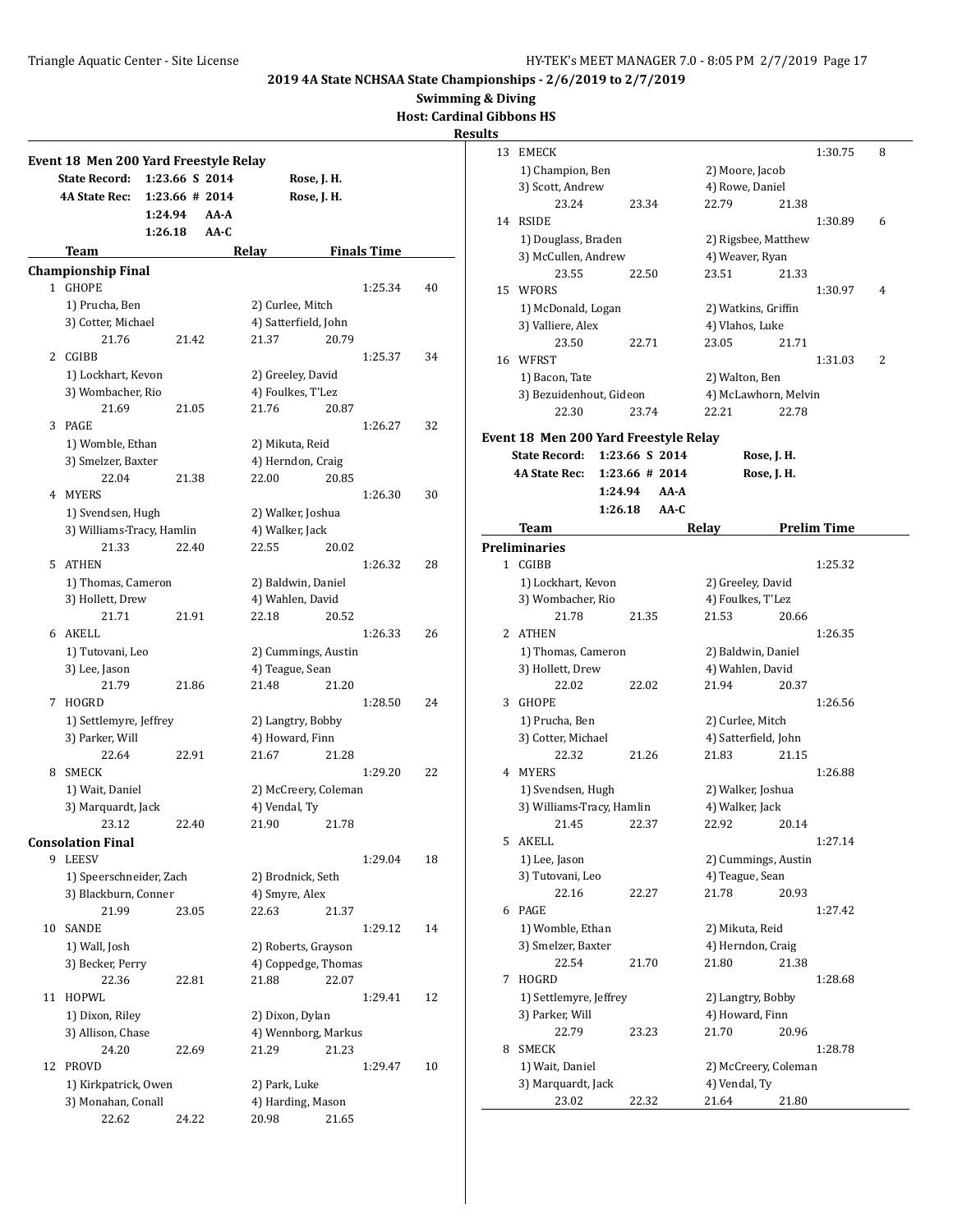**Swimming & Diving**

**Host: Cardinal Gibbons HS**

|     | Preliminaries  (Event 18 Men 200 Yard Freestyle Relay) |       |                      |       |                    |
|-----|--------------------------------------------------------|-------|----------------------|-------|--------------------|
|     | Team                                                   |       | Relay                |       | <b>Prelim Time</b> |
| 9   | SANDE                                                  |       |                      |       | 1:29.09            |
|     | 1) Wall, Josh                                          |       | 2) Roberts, Grayson  |       |                    |
|     | 3) Becker, Perry                                       |       | 4) Coppedge, Thomas  |       |                    |
|     | 22.36                                                  | 22.71 | 22.10                | 21.92 |                    |
| 10  | LEESV                                                  |       |                      |       | 1:29.54            |
|     | 1) Speerschneider, Zach                                |       | 2) Mabry, Joe        |       |                    |
|     | 3) Blackburn, Conner                                   |       | 4) Smyre, Alex       |       |                    |
|     | 22.17                                                  | 22.71 | 23.31                | 21.35 |                    |
| 11  | HOPWL                                                  |       |                      |       | 1:29.70            |
|     | 1) Dixon, Riley                                        |       | 2) Dixon, Dylan      |       |                    |
|     | 3) Allison, Chase                                      |       | 4) Wennborg, Markus  |       |                    |
|     | 23.94                                                  | 22.79 | 21.51                | 21.46 |                    |
| 12  | <b>PROVD</b>                                           |       |                      |       | 1:29.97            |
|     | 1) Monahan, Conall                                     |       | 2) Kirkpatrick, Owen |       |                    |
|     | 3) Schultz, Ian                                        |       | 4) Harding, Mason    |       |                    |
|     | 21.90                                                  | 22.63 | 23.52                | 21.92 |                    |
| 13  | <b>EMECK</b>                                           |       |                      |       | 1:30.41            |
|     | 1) Champion, Ben                                       |       | 2) Moore, Jacob      |       |                    |
|     | 3) Scott, Andrew                                       |       | 4) Rowe, Daniel      |       |                    |
|     | 23.33                                                  | 23.43 | 22.29                | 21.36 |                    |
| 14  | RSIDE                                                  |       |                      |       | 1:30.67            |
|     | 1) Rigsbee, Matthew                                    |       | 2) Douglass, Braden  |       |                    |
|     | 3) McCullen, Andrew                                    |       | 4) Weaver, Ryan      |       |                    |
|     | 23.28                                                  | 22.74 | 23.52                | 21.13 |                    |
| 15  | WFORS                                                  |       |                      |       | 1:31.26            |
|     | 1) McDonald, Logan                                     |       | 2) Watkins, Griffin  |       |                    |
|     | 3) Valliere, Alex<br>23.30                             |       | 4) Vlahos, Luke      |       |                    |
|     |                                                        | 22.86 | 23.10                | 22.00 |                    |
|     | 16 WFRST                                               |       | 2) Walton, Ben       |       | 1:31.67            |
|     | 1) Bacon, Tate<br>3) Bezuidenhout, Gideon              |       | 4) McLawhorn, Melvin |       |                    |
|     | 22.69                                                  | 23.51 | 22.09                | 23.38 |                    |
| 17  | <b>ENLOE</b>                                           |       |                      |       | 1:32.99            |
|     | 1) Lee, Alec                                           |       | 2) Fortner, Luke     |       |                    |
|     | 3) Chignell, Connor                                    |       | 4) Johnson, Bryson   |       |                    |
|     | 24.58                                                  | 23.59 | 22.34                | 22.48 |                    |
| 18  | NWGUI                                                  |       |                      |       | 1:33.71            |
|     | 1) Peaslee, Curtis                                     |       | 2) Shattuck, Logan   |       |                    |
|     | 3) Zhang, Ray                                          |       | 4) Muire, Eric       |       |                    |
|     | 23.64                                                  | 23.87 | 24.01                | 22.19 |                    |
| 19  | RJREY                                                  |       |                      |       | 1:34.90            |
|     | 1) LeFevre, Ben                                        |       | 2) Morrow, Connor    |       |                    |
|     | 3) Green, Alex                                         |       | 4) Walls, Harrison   |       |                    |
|     | 24.44                                                  | 23.26 | 23.97                | 23.23 |                    |
| 20  | <b>SCALD</b>                                           |       |                      |       | 1:35.53            |
|     | 1) Tucker, Jonathan                                    |       | 2) Tomberlin, Ben    |       |                    |
|     | 3) Hutchinson, Matthew                                 |       | 4) Carroll, Brody    |       |                    |
|     | 24.03                                                  | 24.70 | 23.45                | 23.35 |                    |
| --- | <b>REAGN</b>                                           |       |                      |       | DQ                 |
|     | Early take-off swimmer #4                              |       |                      |       |                    |
|     | 1) Nouchi, Noah                                        |       | 2) Greene, Connor    |       |                    |
|     | 3) Ross, Ben                                           |       | 4) Edwards, Max      |       |                    |
|     | 22.27                                                  | 21.43 | 21.41                | 19.90 |                    |
|     |                                                        |       |                      |       |                    |

| --- | HLSPG                               |              |        |                   |                                       | DQ                 |              |
|-----|-------------------------------------|--------------|--------|-------------------|---------------------------------------|--------------------|--------------|
|     | False start                         |              |        |                   |                                       |                    |              |
|     | 1) Heffron, Fisher                  |              |        | 2) Bunger, Joe    |                                       |                    |              |
|     | 3) Riley, Nick                      |              |        | 4) Smith, Ian     |                                       |                    |              |
|     | 22.70                               | 23.63        |        | 22.75             | 22.45                                 |                    |              |
| --- | <b>HOUGH</b>                        |              |        |                   |                                       | DQ                 |              |
|     | Early take-off swimmer #3           |              |        |                   |                                       |                    |              |
|     | 1) Stadler, William                 |              |        | 2) Garcia, Gabe   |                                       |                    |              |
|     | 3) Dowd, Ryan                       |              |        | 4) Atherton, Alex |                                       |                    |              |
|     | 23.72                               | 23.67        |        | 22.76             | 22.11                                 |                    |              |
|     | PANCR                               |              |        |                   |                                       | DQ                 |              |
|     | Early take-off swimmer #4           |              |        |                   |                                       |                    |              |
|     |                                     |              |        |                   |                                       |                    |              |
|     | 1) Thompson, Brian                  |              |        | 2) Tjandra, Davin |                                       |                    |              |
|     | 3) Hughes, Spencer                  |              |        |                   | 4) Barker, Christopher                |                    |              |
|     | 22.63                               | 22.23        |        | 22.61             | 22.35                                 |                    |              |
|     | Event 19  Women 100 Yard Backstroke |              |        |                   |                                       |                    |              |
|     | <b>State Record:</b>                | 52.54 S 2019 |        |                   | Claire Curzan(Cardinal Gibbon)        |                    |              |
|     | <b>4A State Rec:</b>                | 52.54 # 2019 |        |                   | <b>Claire Curzan</b> (Cardinal Gibbon |                    |              |
|     |                                     | 55.05        | AA-A   |                   |                                       |                    |              |
|     |                                     | 56.30        | $AA-C$ |                   |                                       |                    |              |
|     | Name                                |              |        | YrSchool          |                                       | <b>Finals Time</b> |              |
|     | <b>Championship Final</b>           |              |        |                   |                                       |                    |              |
|     | 1 Curzan, Claire                    |              |        | CGIBB             |                                       | 51.88S             | 20           |
|     | 25.32                               | 26.56        |        |                   |                                       |                    |              |
| 2   | Merritt, Kensley                    |              |        | HOUGH             |                                       | 54.73              | 17           |
|     | 26.77                               | 27.96        |        |                   |                                       |                    |              |
|     |                                     |              |        |                   |                                       |                    |              |
| 3   | Nordstrom, Mia                      |              |        | LEESV             |                                       | 55.26              | 16           |
|     | 26.83                               | 28.43        |        |                   |                                       |                    |              |
| 4   | Hanley, Amaya                       |              |        | HOUGH             |                                       | 55.32              | 15           |
|     | 27.37                               | 27.95        |        |                   |                                       |                    |              |
| 5   | Clark, Abigail                      |              |        | <b>CARY</b>       |                                       | 56.00              | 14           |
|     | 27.06                               | 28.94        |        |                   |                                       |                    |              |
| 6   | Strickland, Rachel                  |              |        | CORHD             |                                       | 56.87              | 13           |
|     | 27.86                               | 29.01        |        |                   |                                       |                    |              |
| 7   | Brown, Emily                        |              |        | AKELL             |                                       | 57.13              | 12           |
|     | 27.97                               | 29.16        |        |                   |                                       |                    |              |
| 8   | Lassell, Marissa                    |              |        | HOUGH             |                                       | 57.83              | 11           |
|     | 28.47                               | 29.36        |        |                   |                                       |                    |              |
|     | <b>Consolation Final</b>            |              |        |                   |                                       |                    |              |
| 9   | Carlson, Alayna                     |              |        | MILLB             |                                       | 56.82              | 9            |
|     | 27.55                               | 29.27        |        |                   |                                       |                    |              |
| 10  | Carson, Katherine                   |              |        | <b>GHOPE</b>      |                                       | 57.38              | 7            |
|     | 27.64                               | 29.74        |        |                   |                                       |                    |              |
| 11  | Allred, Samantha                    |              |        | GHOPE             |                                       | 58.03              | 6            |
|     | 27.96                               | 30.07        |        |                   |                                       |                    |              |
| 12  | Copeland, Mary Grace                |              |        | PAGE              |                                       | 58.06              | 5            |
|     | 28.21                               | 29.85        |        |                   |                                       |                    |              |
| 13  | Dona, Hanani                        |              |        | LKN               |                                       | 58.13              | 4            |
|     | 28.23                               | 29.90        |        |                   |                                       |                    |              |
|     |                                     |              |        |                   |                                       |                    |              |
| 14  | Steffens, Amelia                    |              |        | MYERS             |                                       | 58.31              | 3            |
|     | 28.53                               | 29.78        |        |                   |                                       |                    |              |
| 15  | Russell, Claire                     |              |        | MYERS             |                                       | 58.51              | 2            |
|     | 28.32                               | 30.19        |        |                   |                                       |                    |              |
| 16  | Handlin, Lexie                      |              |        | AKELL             |                                       | 58.56              | $\mathbf{1}$ |
|     | 28.77                               | 29.79        |        |                   |                                       |                    |              |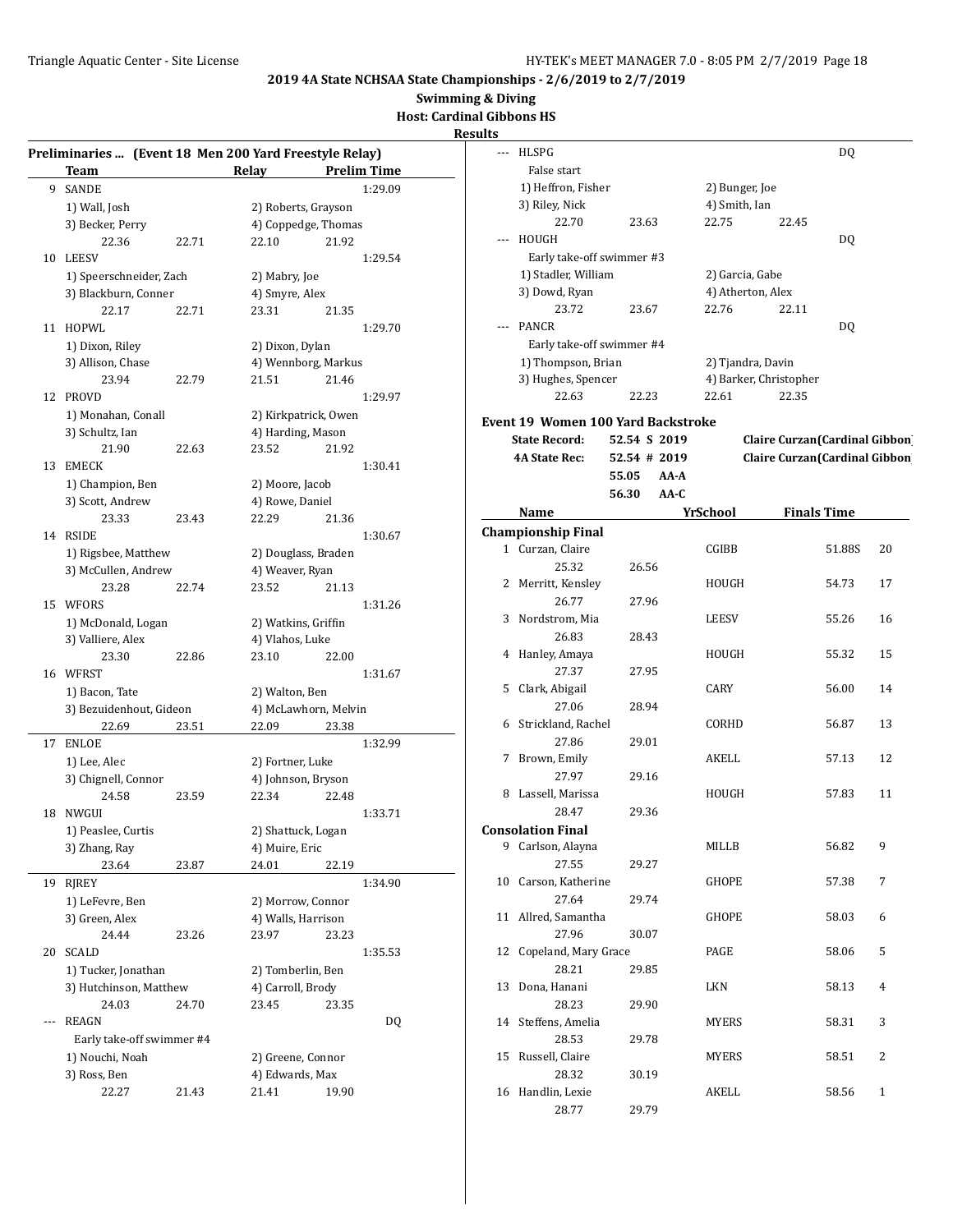**Swimming & Diving**

**Host: Cardinal Gibbons HS**

| <b>Results</b> |
|----------------|
|----------------|

|    | Event 19 Women 100 Yard Backstroke<br><b>State Record:</b><br><b>4A State Rec:</b> | 52.54 S 2019<br>52.54 # 2019<br>55.05<br>56.30 | AA-A<br>AA-C |              | Claire Curzan (Cardinal Gibbon<br>Claire Curzan (Cardinal Gibbon |
|----|------------------------------------------------------------------------------------|------------------------------------------------|--------------|--------------|------------------------------------------------------------------|
|    | <b>Name</b>                                                                        |                                                | YrSchool     |              | <b>Prelim Time</b>                                               |
|    | Preliminaries                                                                      |                                                |              |              |                                                                  |
|    | 1 Curzan, Claire                                                                   |                                                |              | CGIBB        | 52.54S                                                           |
|    | 25.53                                                                              | 27.01                                          |              |              |                                                                  |
|    | 2 Nordstrom, Mia                                                                   |                                                |              | <b>LEESV</b> | 54.64                                                            |
|    | 26.82                                                                              | 27.82                                          |              |              |                                                                  |
|    | 3 Merritt, Kensley                                                                 |                                                |              | HOUGH        | 54.72                                                            |
|    | 26.76                                                                              | 27.96                                          |              |              |                                                                  |
|    | *4 Hanley, Amaya                                                                   |                                                |              | HOUGH        | 55.57                                                            |
|    | 27.48                                                                              | 28.09                                          |              |              |                                                                  |
|    | *4 Clark, Abigail                                                                  |                                                | CARY         |              | 55.57                                                            |
|    | 26.91                                                                              | 28.66                                          |              |              |                                                                  |
|    | 6 Strickland, Rachel                                                               |                                                |              | CORHD        | 56.85                                                            |
|    | 27.70                                                                              | 29.15                                          |              |              |                                                                  |
| 7  | Brown, Emily                                                                       |                                                |              | AKELL        | 56.95                                                            |
|    | 27.89                                                                              | 29.06                                          |              |              |                                                                  |
|    | 8 Lassell, Marissa                                                                 |                                                |              | HOUGH        | 57.22                                                            |
|    | 28.24                                                                              | 28.98                                          |              |              |                                                                  |
|    | 9 Carson, Katherine                                                                |                                                |              | GHOPE        | 57.36                                                            |
|    | 27.79                                                                              | 29.57                                          |              |              |                                                                  |
|    | 10 Carlson, Alayna                                                                 |                                                |              | MILLB        | 57.49                                                            |
|    | 27.68                                                                              | 29.81                                          |              |              |                                                                  |
|    | 11 Russell, Claire                                                                 |                                                |              | <b>MYERS</b> | 57.75                                                            |
|    | 28.06                                                                              | 29.69                                          |              |              |                                                                  |
|    | 12 Copeland, Mary Grace                                                            |                                                | PAGE         |              | 57.85                                                            |
|    | 27.95                                                                              | 29.90                                          |              |              |                                                                  |
|    | 13 Dona, Hanani                                                                    |                                                | LKN          |              | 58.08                                                            |
|    | 28.34                                                                              | 29.74                                          |              |              |                                                                  |
|    | 14 Handlin, Lexie                                                                  |                                                |              | AKELL        | 58.36                                                            |
|    | 28.28                                                                              | 30.08                                          |              |              |                                                                  |
|    | 15 Steffens, Amelia                                                                |                                                |              | <b>MYERS</b> | 58.60                                                            |
|    | 29.07                                                                              | 29.53                                          |              |              |                                                                  |
|    | 16 Allred, Samantha                                                                |                                                |              | <b>GHOPE</b> | 58.93                                                            |
|    | 28.54                                                                              | 30.39                                          |              |              |                                                                  |
| 17 | Guo, Vivian                                                                        |                                                |              | PANCR        | 59.21                                                            |
|    | 29.19                                                                              | 30.02                                          |              |              |                                                                  |
| 18 | Grasso, Aynslee                                                                    |                                                |              | <b>HERTG</b> | 59.44                                                            |
|    | 28.73                                                                              | 30.71                                          |              |              |                                                                  |
| 19 | Cox, Caroline                                                                      |                                                |              | GRIMS        | 59.65                                                            |
|    | 28.84                                                                              | 30.81                                          |              |              |                                                                  |
| 20 | Hoyle, Caroline                                                                    |                                                |              | <b>RJREY</b> | 59.86                                                            |
|    | 28.92                                                                              | 30.94                                          |              |              |                                                                  |
| 21 | Starnes, Aden                                                                      |                                                |              | REAGN        | 1:00.37                                                          |
|    | 28.83                                                                              | 31.54                                          |              |              |                                                                  |
| 22 | Myhrvold, Amelia                                                                   |                                                |              | WKFLD        | 1:00.73                                                          |
|    | 29.72                                                                              | 31.01                                          |              |              |                                                                  |
| 23 | Hickey, Dillan                                                                     |                                                |              | <b>JORDN</b> | 1:00.88                                                          |
|    | 29.47                                                                              | 31.41                                          |              |              |                                                                  |

| 24   | Bazinet, Laurie-Anne                    |              |      | <b>HOGRD</b> | 1:01.05                     |      |  |
|------|-----------------------------------------|--------------|------|--------------|-----------------------------|------|--|
|      | 29.81                                   | 31.24        |      |              |                             |      |  |
|      | <b>Event 20 Men 100 Yard Backstroke</b> |              |      |              |                             |      |  |
|      | <b>State Record:</b>                    | 48.44 S 2019 |      |              | David Wahlen (Athens Drive) |      |  |
|      | <b>4A State Rec:</b>                    | 48.44 # 2019 |      |              | David Wahlen (Athens Drive) |      |  |
|      |                                         | 49.66        | AA-A |              |                             |      |  |
|      |                                         | 50.86        | AA-C |              |                             |      |  |
|      | Name                                    |              |      | YrSchool     | <b>Finals Time</b>          |      |  |
|      | <b>Championship Final</b>               |              |      |              |                             |      |  |
|      | 1 Wahlen, David                         |              |      | <b>ATHEN</b> | 48.75                       | 20   |  |
|      | 23.36                                   | 25.39        |      |              |                             |      |  |
|      | 2 Weaver, Ryan                          |              |      | RSIDE        | 50.23                       | 17   |  |
|      | 24.12                                   | 26.11        |      |              |                             |      |  |
|      | 3 Hensley, Noah                         |              |      | ENLOE        | 50.57                       | 16   |  |
|      | 24.44                                   | 26.13        |      |              |                             |      |  |
| 4    | Fletcher, Josh                          |              |      | AKELL        | 51.03                       | 15   |  |
|      | 24.96                                   | 26.07        |      |              |                             |      |  |
| 5    | Teague, Sean                            |              |      | AKELL        | 51.28                       | 14   |  |
|      | 24.46                                   | 26.82        |      |              |                             |      |  |
| 6    | Barnett, Wesley                         |              |      | SMECK        | 51.37                       | 13   |  |
|      | 25.20                                   | 26.17        |      |              |                             |      |  |
| $*7$ | Carroll, AJ                             |              |      | WKFLD        | 51.44                       | 11.5 |  |
|      | 25.56                                   | 25.88        |      |              |                             |      |  |
|      | *7 Svendsen, Hugh                       |              |      | MYERS        | 51.44                       | 11.5 |  |
|      | 25.37                                   | 26.07        |      |              |                             |      |  |
|      | <b>Consolation Final</b>                |              |      |              |                             |      |  |
|      | 9 Ssengonzi, Jesse                      |              |      | GHOPE        | 52.14                       | 9    |  |
|      | 25.64                                   | 26.50        |      |              |                             |      |  |
| 10   | Ghim, Christopher                       |              |      | PANCR        | 52.26                       | 7    |  |
|      | 25.80                                   | 26.46        |      |              |                             |      |  |
|      | 11 Wombacher, Rio                       |              |      | CGIBB        | 52.39                       | 6    |  |
|      | 25.50                                   | 26.89        |      |              |                             |      |  |
|      | 12 Settlemyre, Jeffrey                  |              |      | HOGRD        | 52.49                       | 5    |  |
|      | 25.63                                   | 26.86        |      |              |                             |      |  |
| 13   | Smith, Nick                             |              |      | MIDCR        | 52.66                       | 4    |  |
|      | 25.51                                   | 27.15        |      |              |                             |      |  |
|      | 14 Echols, Jeff                         |              |      | RJREY        | 52.72                       | 3    |  |
|      | 25.78                                   | 26.94        |      |              |                             |      |  |
|      | 15 Noble, Ross                          |              |      | MILLB        | 52.90                       | 2    |  |
|      | 26.24                                   | 26.66        |      |              |                             |      |  |
|      | 16 Tars, Robert                         |              |      | RAGSD        | 52.92                       | 1    |  |
|      | 25.71                                   | 27.21        |      |              |                             |      |  |
|      | <b>Event 20 Men 100 Yard Backstroke</b> |              |      |              |                             |      |  |
|      | <b>State Record:</b>                    | 48.44 S 2019 |      |              | David Wahlen (Athens Drive) |      |  |
|      | <b>4A State Rec:</b>                    | 48.44 # 2019 |      |              | David Wahlen (Athens Drive) |      |  |
|      |                                         | 49.66        | AA-A |              |                             |      |  |
|      |                                         | 50.86        | AA-C |              |                             |      |  |
|      | Name                                    |              |      | YrSchool     | <b>Prelim Time</b>          |      |  |
|      |                                         |              |      |              |                             |      |  |

| Preliminaries   |       |              |        |
|-----------------|-------|--------------|--------|
| 1 Wahlen, David |       | <b>ATHEN</b> | 48.44S |
| 23.65           | 24.79 |              |        |
| 2 Weaver, Ryan  |       | <b>RSIDE</b> | 50.22  |
| 24.23           | 25.99 |              |        |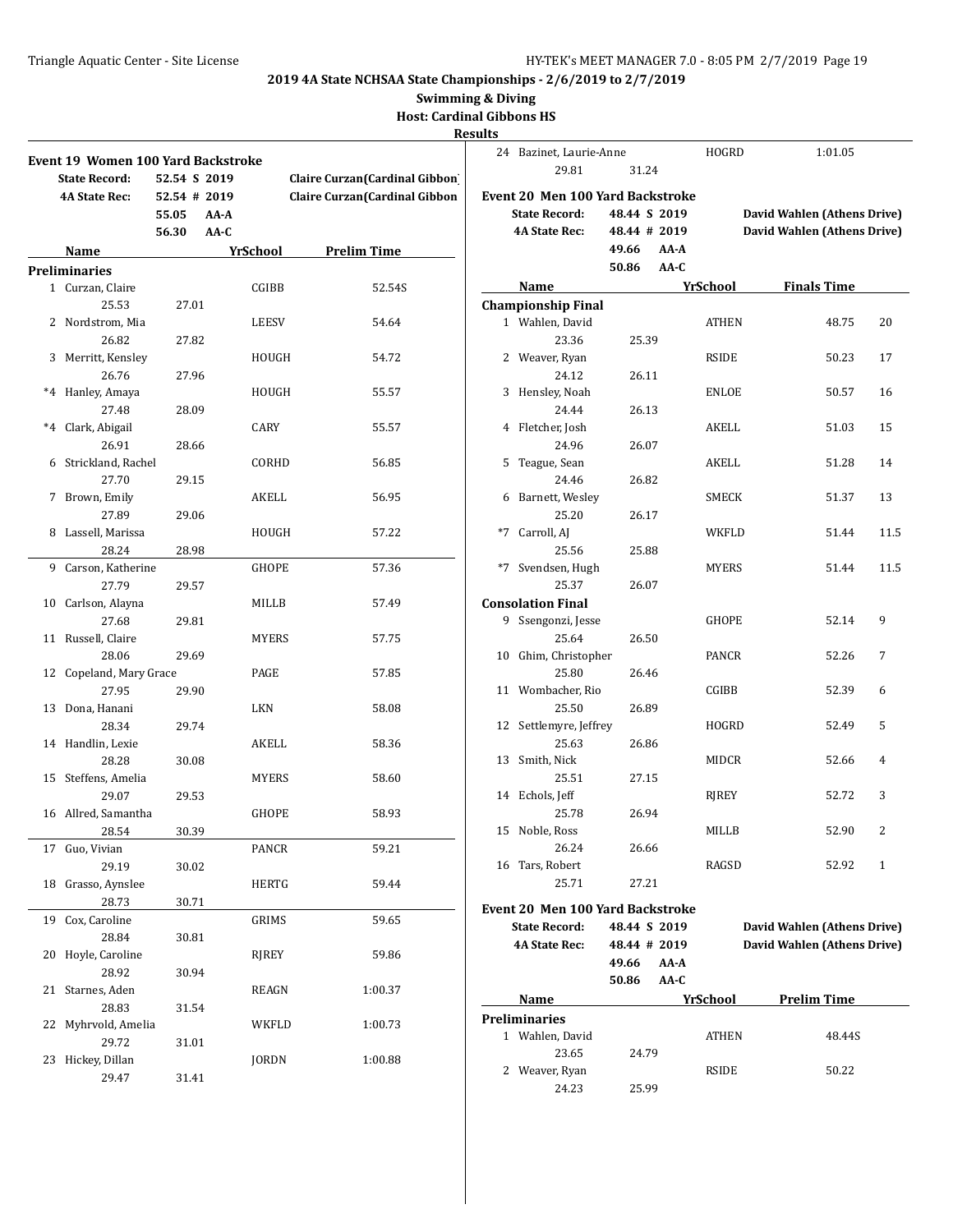**Swimming & Diving**

**Host: Cardinal Gibbons HS**

|    | Preliminaries  (Event 20 Men 100 Yard Backstroke) |              |                 |                                    |
|----|---------------------------------------------------|--------------|-----------------|------------------------------------|
|    | Name                                              |              | <b>YrSchool</b> | <b>Prelim Time</b>                 |
|    | 3 Teague, Sean                                    |              | AKELL           | 50.97                              |
|    | 24.90                                             | 26.07        |                 |                                    |
|    | 4 Hensley, Noah                                   |              | ENLOE           | 51.27                              |
|    | 24.93                                             | 26.34        |                 |                                    |
|    | 5 Fletcher, Josh                                  |              | AKELL           | 51.28                              |
|    | 24.75                                             | 26.53        |                 |                                    |
|    | 6 Barnett, Wesley                                 |              | SMECK           | 51.36                              |
|    | 25.13                                             | 26.23        |                 |                                    |
| 7  | Carroll, AJ                                       |              | WKFLD           | 51.76                              |
|    | 25.33                                             | 26.43        |                 |                                    |
|    | 8 Svendsen, Hugh                                  |              | MYERS           | 52.15                              |
|    | 25.72                                             | 26.43        |                 |                                    |
| 9  | Ssengonzi, Jesse                                  |              | GHOPE           | <b>J52.15</b>                      |
|    | 25.27                                             | 26.88        |                 |                                    |
|    | 10 Noble, Ross                                    |              | MILLB           | 52.69                              |
|    | 26.26                                             | 26.43        |                 |                                    |
|    | 11 Ghim, Christopher                              |              | PANCR           | 52.71                              |
|    | 26.19                                             | 26.52        |                 |                                    |
|    | 12 Echols, Jeff                                   |              | RIREY           | 52.77                              |
|    | 25.85                                             | 26.92        |                 |                                    |
|    | 13 Wombacher, Rio                                 |              | CGIBB           | 52.98                              |
|    | 26.02                                             | 26.96        |                 |                                    |
|    | 14 Settlemyre, Jeffrey                            |              | HOGRD           | 53.19                              |
|    | 26.15                                             | 27.04        |                 |                                    |
|    | 15 Tars, Robert                                   |              | RAGSD           | 53.33                              |
|    | 25.77                                             | 27.56        |                 |                                    |
|    | 16 Smith, Nick                                    |              | MIDCR           | 53.47                              |
|    | 26.13                                             | 27.34        |                 |                                    |
| 17 | Spieler, Ellis                                    |              | REAGN           | 53.52                              |
|    | 26.50                                             | 27.02        |                 |                                    |
|    | *18 Benton, Jack                                  |              | AFRND           | 53.86                              |
|    | 26.35                                             | 27.51        |                 |                                    |
|    | *18 Walker, Joshua                                |              | <b>MYERS</b>    | 53.86                              |
|    | 26.37                                             | 27.49        |                 |                                    |
|    | <b>Swim-Off Required</b>                          |              |                 |                                    |
|    | 20 Schneider, Ethan                               |              | HOUGH           | 54.12                              |
|    | 26.18                                             | 27.94        |                 |                                    |
|    | 21 Gillispie, Jake                                |              | GRIMS           | 54.20                              |
|    | 26.28                                             | 27.92        |                 |                                    |
| 22 | Robinson, Logan                                   |              | SMECK           | 54.69                              |
|    | 26.53                                             | 28.16        |                 |                                    |
| 23 | Shives, Evan                                      |              | DAVIE           | 55.13                              |
|    | 26.57                                             | 28.56        |                 |                                    |
|    |                                                   |              |                 |                                    |
|    | <b>Event 20S Men 100 Yard Backstroke Swim-off</b> |              |                 |                                    |
|    | <b>State Record:</b>                              | 48.78 S 2006 |                 | <b>Eugene Godsoe (SE Guilford)</b> |
|    | <b>4A State Rec:</b>                              | 48.84 # 2011 |                 | <b>Kip Darmody (Providence)</b>    |
|    |                                                   | 49.66        | AA-A            |                                    |
|    |                                                   | 50.86        | AA-C            |                                    |
|    | Name                                              |              | YrSchool        | <b>Finals Time</b>                 |
|    | - Swim-off                                        |              |                 |                                    |
|    | 1 Svendsen, Hugh                                  |              | MYERS           | 51.47                              |
|    |                                                   |              |                 |                                    |

|    | 2 Ssengonzi, Jesse                          |                   | GHOPE        | 53.37                     |
|----|---------------------------------------------|-------------------|--------------|---------------------------|
|    | 25.71                                       | 27.66             |              |                           |
|    |                                             |                   |              |                           |
|    | <b>Event 21 Women 100 Yard Breaststroke</b> |                   |              |                           |
|    | <b>State Record:</b>                        | 1:01.57 S 2018    |              | Lilly Higgs (Hough, W.A.) |
|    | 4A State Rec:                               | $1:01.57$ # 2018  |              | Lilly Higgs (Hough, W.A.) |
|    |                                             | 1:02.82<br>AA-A   |              |                           |
|    |                                             | 1:04.26<br>AA-C   |              |                           |
|    | Name                                        |                   | YrSchool     | <b>Finals Time</b>        |
|    | <b>Championship Final</b>                   |                   |              |                           |
|    | 1 McCauley, Ashley                          |                   | LEESV        | 1:01.53S<br>20            |
|    | 29.38                                       | 32.15             |              |                           |
|    | 2 Zettel, Brooke                            |                   | AFRND        | 1:01.89<br>17             |
|    | 29.12                                       | 32.77             |              |                           |
| 3  | Baric, Maria                                |                   | GHOPE        | 1:02.06<br>16             |
|    | 29.03                                       | 33.03             |              |                           |
|    | 4 Mangaoang, Desirae                        |                   | LKN          | 1:02.42<br>15             |
|    | 29.58                                       | 32.84             |              |                           |
|    | 5 Whitmire, Liza                            |                   | MYERS        | 1:02.89<br>14             |
|    | 29.67                                       | 33.22             |              |                           |
|    | 6 Fullerton, Mikaela                        |                   | APEX         | 1:03.05<br>13             |
|    | 29.25                                       | 33.80             |              |                           |
| 7  | Mohr, Katie                                 |                   | RJREY        | 12<br>1:04.29             |
|    | 30.17                                       | 34.12             |              |                           |
|    | 8 Hohm, Anneliese                           |                   | EMECK        | 1:04.52<br>11             |
|    | 30.58                                       | 33.94             |              |                           |
|    | <b>Consolation Final</b>                    |                   |              |                           |
|    | 9 Joyce, Genevieve                          |                   | <b>APEX</b>  | 9<br>1:04.44              |
|    | 30.27                                       | 34.17             |              |                           |
|    | 10 Johnson, Reagan                          |                   | SMECK        | 1:04.97<br>7              |
|    | 30.85                                       | 34.12             |              |                           |
|    | 11 Zhang, Jolene                            |                   | ENLOE        | 1:05.29<br>6              |
|    | 30.78                                       | 34.51             |              |                           |
|    | 12 Zhu, Caroline                            |                   | ENLOE        | 1:05.54<br>5              |
|    | 30.91                                       | 34.63             |              |                           |
|    | 13 Johnson, Emma                            |                   | HOGRD        | 1:05.74<br>4              |
|    | 30.89                                       | 34.85             |              |                           |
|    | 14 Anderson, Sophie                         |                   | APEX         | 3<br>1:05.84              |
|    | 31.27                                       | 34.57             |              |                           |
| 15 | Sanocki, Lily                               |                   | <b>PROVD</b> | 2<br>1:06.34              |
|    | 31.39                                       | 34.95             |              |                           |
|    | 16 Brown, Mason                             |                   | MYERS        | 1:06.71<br>1              |
|    | 30.88                                       | 35.83             |              |                           |
|    |                                             |                   |              |                           |
|    | <b>Event 21 Women 100 Yard Breaststroke</b> |                   |              |                           |
|    | <b>State Record:</b>                        | 1:01.57 S 2018    |              | Lilly Higgs (Hough, W.A.) |
|    | <b>4A State Rec:</b>                        | $1:01.57$ # 2018  |              | Lilly Higgs (Hough, W.A.) |
|    |                                             | 1:02.82<br>AA-A   |              |                           |
|    |                                             | 1:04.26<br>$AA-C$ |              |                           |
|    | Name                                        |                   | YrSchool     | <b>Prelim Time</b>        |
|    | <b>Preliminaries</b>                        |                   |              |                           |
|    | 1 Baric, Maria                              |                   | GHOPE        | 1:01.84                   |
|    | 29.42                                       | 32.42             |              |                           |
|    | 2 McCauley, Ashley                          |                   | LEESV        | 1:01.87                   |
|    | 29.41                                       | 32.46             |              |                           |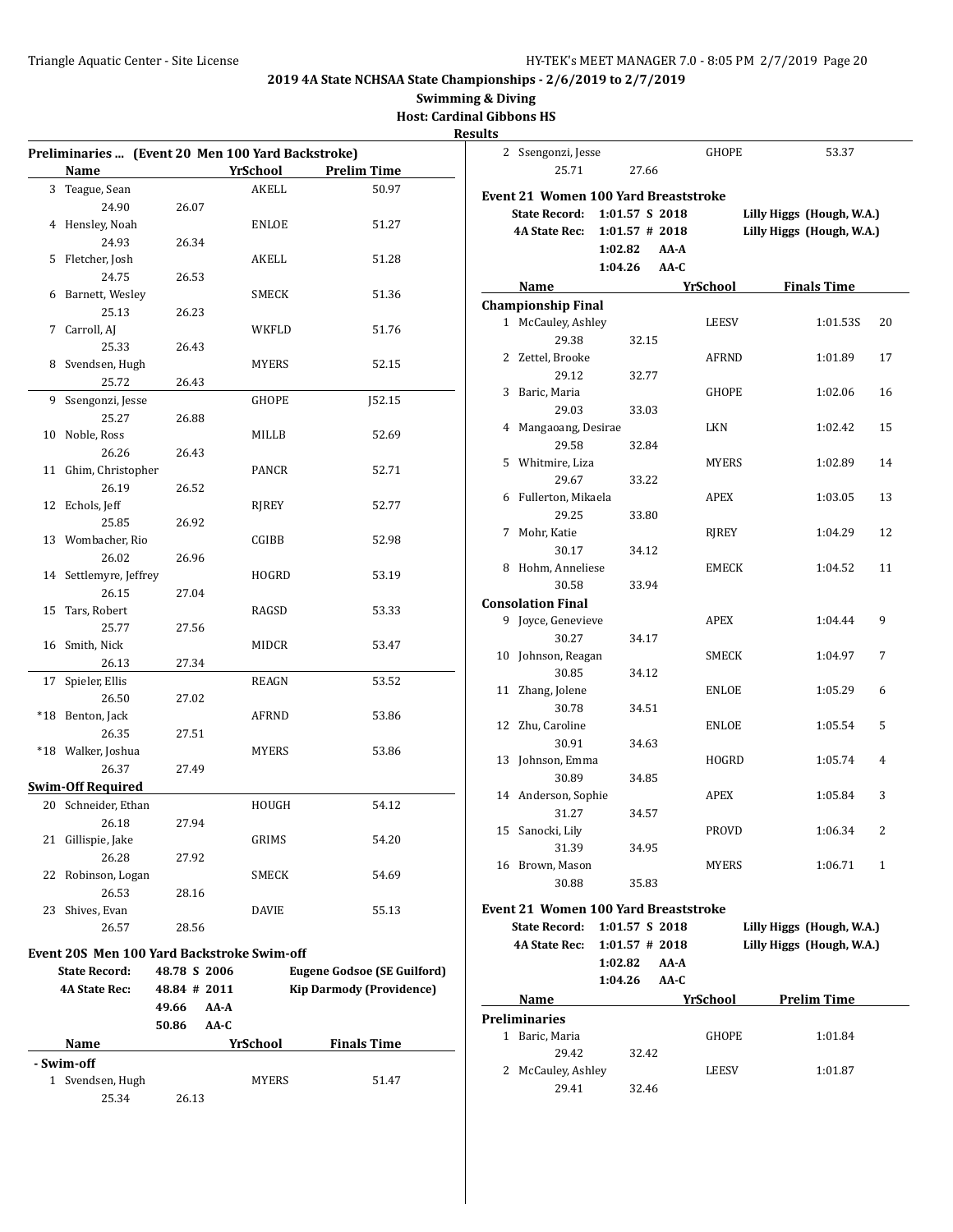**Swimming & Diving**

**Host: Cardinal Gibbons HS**

| Preliminaries  (Event 21 Women 100 Yard Breaststroke) |                      |       |              |                    |  |  |
|-------------------------------------------------------|----------------------|-------|--------------|--------------------|--|--|
|                                                       | <b>Name</b>          |       | YrSchool     | <b>Prelim Time</b> |  |  |
|                                                       | 3 Zettel, Brooke     |       | <b>AFRND</b> | 1:02.10            |  |  |
|                                                       | 29.09                | 33.01 |              |                    |  |  |
|                                                       | 4 Fullerton, Mikaela |       | APEX         | 1:02.58            |  |  |
|                                                       | 29.33                | 33.25 |              |                    |  |  |
|                                                       | 5 Whitmire, Liza     |       | <b>MYERS</b> | 1:03.00            |  |  |
|                                                       | 29.84                | 33.16 |              |                    |  |  |
| 6                                                     | Mangaoang, Desirae   |       | LKN          | 1:03.06            |  |  |
|                                                       | 29.99                | 33.07 |              |                    |  |  |
| 7                                                     | Mohr, Katie          |       | RJREY        | 1:03.60            |  |  |
|                                                       | 30.07                | 33.53 |              |                    |  |  |
| 8                                                     | Hohm, Anneliese      |       | <b>EMECK</b> | 1:04.32            |  |  |
|                                                       | 30.35                | 33.97 |              |                    |  |  |
| 9                                                     | Joyce, Genevieve     |       | APEX         | 1:05.03            |  |  |
|                                                       | 30.79                | 34.24 |              |                    |  |  |
| 10                                                    | Johnson, Reagan      |       | SMECK        | 1:05.41            |  |  |
|                                                       | 31.00                | 34.41 |              |                    |  |  |
| 11                                                    | Johnson, Emma        |       | HOGRD        | 1:05.63            |  |  |
|                                                       | 30.91                | 34.72 |              |                    |  |  |
| 12                                                    | Zhu, Caroline        |       | ENLOE        | 1:05.99            |  |  |
|                                                       | 30.98                | 35.01 |              |                    |  |  |
| 13                                                    | Brown, Mason         |       | <b>MYERS</b> | 1:06.08            |  |  |
|                                                       | 30.60                | 35.48 |              |                    |  |  |
| 14                                                    | Anderson, Sophie     |       | APEX         | 1:06.12            |  |  |
|                                                       | 31.49                | 34.63 |              |                    |  |  |
| 15                                                    | Zhang, Jolene        |       | ENLOE        | 1:06.40            |  |  |
|                                                       | 31.12                | 35.28 |              |                    |  |  |
|                                                       | 16 Sanocki, Lily     |       | PROVD        | 1:06.50            |  |  |
|                                                       | 32.34                | 34.16 |              |                    |  |  |
| 17                                                    | Divoky, Brenna       |       | ASHLY        | 1:06.87            |  |  |
|                                                       | 31.51                | 35.36 |              |                    |  |  |
| 18                                                    | Gesse, Eliza         |       | PAGE         | 1:06.99            |  |  |
|                                                       | 31.68                | 35.31 |              |                    |  |  |
| 19                                                    | Hangyas, Oceane      |       | <b>AKELL</b> | 1:07.32            |  |  |
|                                                       | 32.07                | 35.25 |              |                    |  |  |
|                                                       | 20 Xiao, Sunny       |       | GRIMS        | 1:07.59            |  |  |
|                                                       | 31.97                | 35.62 |              |                    |  |  |
| 21                                                    | Gasper, Ashton       |       | AFRND        | 1:08.31            |  |  |
|                                                       | 32.39                | 35.92 |              |                    |  |  |
| 22                                                    | Anton, Isabella      |       | <b>LKN</b>   | 1:08.46            |  |  |
|                                                       | 32.03                | 36.43 |              |                    |  |  |
| 23                                                    | Day, Keenan          |       | <b>JORDN</b> | 1:09.29            |  |  |
|                                                       | 32.13                | 37.16 |              |                    |  |  |
| 24                                                    | Smith, Corina        |       | GHOPE        | 1:09.42            |  |  |
|                                                       | 32.51                | 36.91 |              |                    |  |  |

|              | <b>Event 22 Men 100 Yard Breaststroke</b> |              |      |              |                         |              |
|--------------|-------------------------------------------|--------------|------|--------------|-------------------------|--------------|
|              | <b>State Record:</b>                      | 54.47 S 2017 |      |              | Will Chan (Hough, W.A.) |              |
|              | <b>4A State Rec:</b>                      | 54.47 # 2017 |      |              | Will Chan (Hough, W.A.) |              |
|              |                                           | 56.00        | AA-A |              |                         |              |
|              |                                           | 57.27        | AA-C |              |                         |              |
|              | Name                                      |              |      | YrSchool     | <b>Finals Time</b>      |              |
|              | <b>Championship Final</b>                 |              |      |              |                         |              |
|              | 1 Wennborg, Markus                        |              |      | HOPWL        | 55.01                   | 20           |
|              | 26.01                                     | 29.00        |      |              |                         |              |
|              | 2 Mikuta, Reid                            |              |      | PAGE         | 55.08                   | 17           |
|              | 26.15                                     | 28.93        |      |              |                         |              |
| 3            | Allison, Chase                            |              |      | HOPWL        | 57.05                   | 16           |
|              | 27.77                                     | 29.28        |      |              |                         |              |
| 4            | Lucht, Sammy                              |              |      | SANDE        | 57.32                   | 15           |
|              | 27.00                                     | 30.32        |      |              |                         |              |
| 5            | Baldwin, Daniel                           |              |      | ATHEN        | 57.68                   | 14           |
|              | 27.14                                     | 30.54        |      |              |                         |              |
| 6            | Echols, Todd                              |              |      | RIREY        | 58.12                   | 13           |
|              | 27.14                                     | 30.98        |      |              |                         |              |
| 7            | Valiquette, Jack                          |              |      | AKELL        | 58.26                   | 12           |
|              | 27.44                                     | 30.82        |      |              |                         |              |
|              | 8 Nouchi, Noah                            |              |      | REAGN        | 58.27                   | 11           |
|              | 27.15                                     | 31.12        |      |              |                         |              |
|              | <b>Consolation Final</b>                  |              |      |              |                         |              |
| 9            | Diacumakos, Noah                          |              |      | <b>APEX</b>  | 58.02                   | 9            |
|              | 27.31                                     |              |      |              |                         |              |
| 10           | Monahan, Conall                           | 30.71        |      |              |                         | 7            |
|              |                                           |              |      | <b>PROVD</b> | 58.56                   |              |
|              | 27.64                                     | 30.92        |      |              |                         |              |
| 11           | Tjandra, Davin                            |              |      | PANCR        | 58.72                   | 6            |
|              | 27.67                                     | 31.05        |      |              |                         |              |
| 12           | McKenna, Patrick                          |              |      | REAGN        | 58.99                   | 5            |
|              | 27.68                                     | 31.31        |      |              |                         |              |
| 13           | Drake, Patrick                            |              |      | CGIBB        | 59.08                   | 4            |
|              | 28.17                                     | 30.91        |      |              |                         |              |
|              | 14 Foulkes, T'Lez                         |              |      | CGIBB        | 59.20                   | 3            |
|              | 27.77                                     | 31.43        |      |              |                         |              |
| 15           | McCreery, Coleman                         |              |      | SMECK        | 59.55                   | 2            |
|              | 28.36                                     | 31.19        |      |              |                         |              |
| 16           | Thompson, Brian                           |              |      | <b>PANCR</b> | 59.67                   | $\mathbf{1}$ |
|              | 28.20                                     | 31.47        |      |              |                         |              |
|              | <b>Event 22 Men 100 Yard Breaststroke</b> |              |      |              |                         |              |
|              | <b>State Record:</b>                      | 54.47 S 2017 |      |              | Will Chan (Hough, W.A.) |              |
|              | <b>4A State Rec:</b>                      | 54.47 # 2017 |      |              | Will Chan (Hough, W.A.) |              |
|              |                                           | 56.00        | AA-A |              |                         |              |
|              |                                           | 57.27        | AA-C |              |                         |              |
|              | Name                                      |              |      | YrSchool     | <b>Prelim Time</b>      |              |
|              | Preliminaries                             |              |      |              |                         |              |
|              | 1 Wennborg, Markus                        |              |      | HOPWL        | 55.43                   |              |
|              | 26.09                                     | 29.34        |      |              |                         |              |
| $\mathbf{2}$ | Mikuta, Reid                              |              |      | PAGE         | 56.80                   |              |
|              | 27.13                                     | 29.67        |      |              |                         |              |
| 3            | Lucht, Sammy                              |              |      | SANDE        | 57.82                   |              |
|              | 27.38                                     | 30.44        |      |              |                         |              |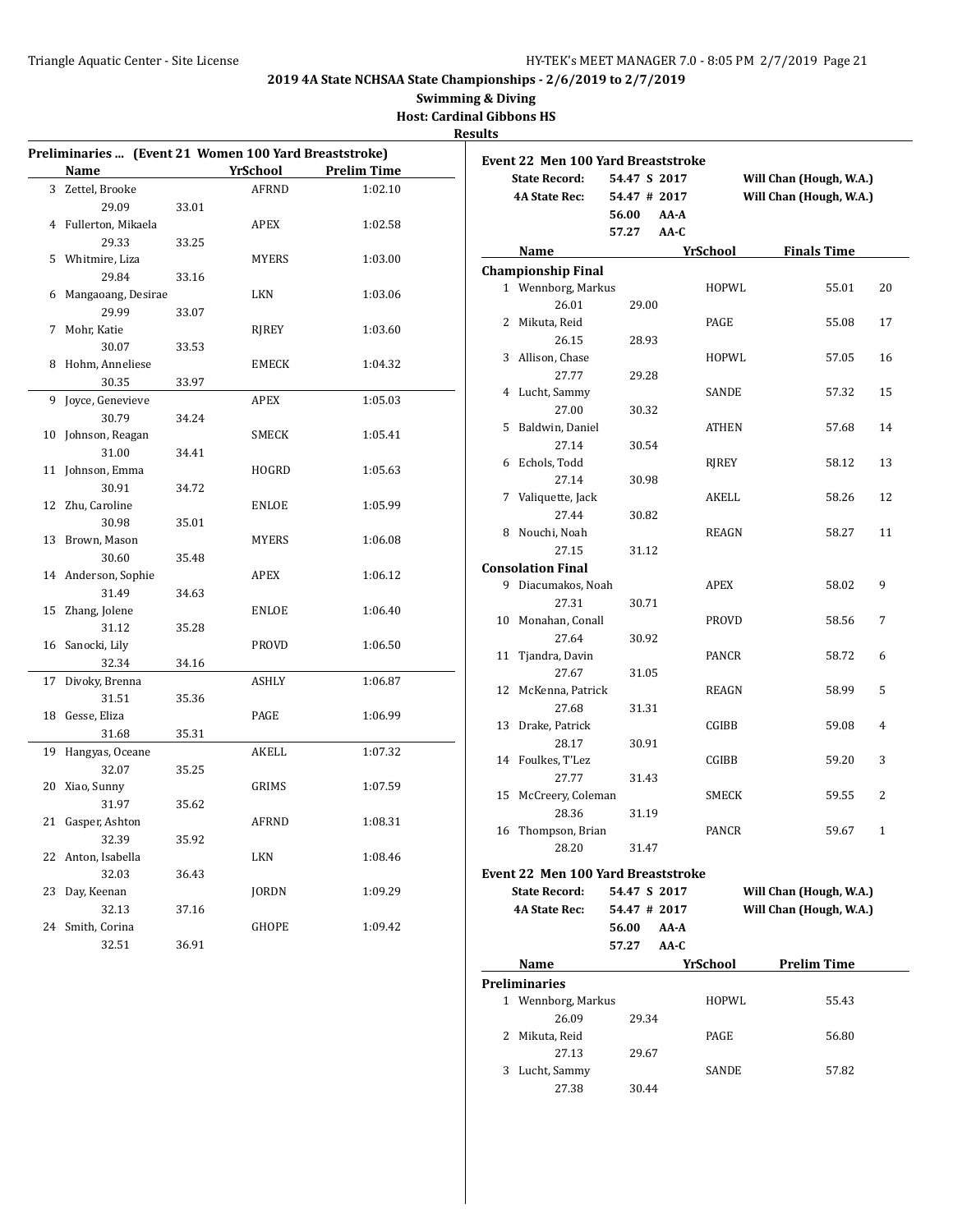**Swimming & Diving**

**Host: Cardinal Gibbons HS**

| Preliminaries  (Event 22 Men 100 Yard Breaststroke) |                      |       |                 |                    |  |  |
|-----------------------------------------------------|----------------------|-------|-----------------|--------------------|--|--|
|                                                     | <u>Name</u>          |       | <b>YrSchool</b> | <b>Prelim Time</b> |  |  |
|                                                     | 4 Echols, Todd       |       | RJREY           | 57.85              |  |  |
|                                                     | 27.01                | 30.84 |                 |                    |  |  |
| $*5$                                                | Allison, Chase       |       | HOPWL           | 57.90              |  |  |
|                                                     | 27.39                | 30.51 |                 |                    |  |  |
| $*5$                                                | Baldwin, Daniel      |       | ATHEN           | 57.90              |  |  |
|                                                     | 27.31                | 30.59 |                 |                    |  |  |
|                                                     | 7 Nouchi, Noah       |       | REAGN           | 57.93              |  |  |
|                                                     | 27.02                | 30.91 |                 |                    |  |  |
| 8                                                   | Valiquette, Jack     |       | AKELL           | 57.97              |  |  |
|                                                     | 27.62                | 30.35 |                 |                    |  |  |
| 9                                                   | Diacumakos, Noah     |       | APEX            | 58.01              |  |  |
|                                                     | 27.42                | 30.59 |                 |                    |  |  |
|                                                     | 10 Foulkes, T'Lez    |       | CGIBB           | 58.26              |  |  |
|                                                     | 27.81                | 30.45 |                 |                    |  |  |
| 11                                                  | Tjandra, Davin       |       | PANCR           | 58.28              |  |  |
|                                                     | 27.62                | 30.66 |                 |                    |  |  |
| 12                                                  | Monahan, Conall      |       | PROVD           | 58.41              |  |  |
|                                                     | 27.30                |       |                 |                    |  |  |
| 13                                                  | McKenna, Patrick     | 31.11 | REAGN           | 59.22              |  |  |
|                                                     | 27.84                | 31.38 |                 |                    |  |  |
| 14                                                  | Drake, Patrick       |       | CGIBB           | 59.29              |  |  |
|                                                     | 28.10                |       |                 |                    |  |  |
| 15                                                  | Thompson, Brian      | 31.19 | PANCR           | 59.47              |  |  |
|                                                     | 28.09                |       |                 |                    |  |  |
| 16                                                  |                      | 31.38 |                 |                    |  |  |
|                                                     | McCreery, Coleman    |       | SMECK           | 59.55              |  |  |
|                                                     | 28.15                | 31.40 |                 |                    |  |  |
| 17                                                  | Zhang, Jason         |       | GHOPE           | 59.58              |  |  |
|                                                     | 28.05                | 31.53 |                 |                    |  |  |
|                                                     | 18 Primm, Rocket     |       | <b>MYERS</b>    | 59.60              |  |  |
|                                                     | 27.52                | 32.08 |                 |                    |  |  |
| 19                                                  | Speerschneider, Zach |       | LEESV           | 59.65              |  |  |
|                                                     | 28.33                | 31.32 |                 |                    |  |  |
| 20                                                  | Butner, Garrett      |       | ASHLY           | 1:00.16            |  |  |
|                                                     | 27.93                | 32.23 |                 |                    |  |  |
| 21                                                  | Auderer, Michael     |       | BRITT           | 1:00.33            |  |  |
|                                                     | 28.10                | 32.23 |                 |                    |  |  |
| $*22$                                               | Rowe, Daniel         |       | EMECK           | 1:00.45            |  |  |
|                                                     | 28.56                | 31.89 |                 |                    |  |  |
| *22                                                 | Fortner, Luke        |       | ENLOE           | 1:00.45            |  |  |
|                                                     | 28.82                | 31.63 |                 |                    |  |  |
| 24                                                  | Mandel, Zach         |       | NMECK           | 1:01.94            |  |  |
|                                                     | 28.81                | 33.13 |                 |                    |  |  |

|    | Event 23 Women 400 Yard Freestyle Relay |                   |        |                                           |                           |                    |    |
|----|-----------------------------------------|-------------------|--------|-------------------------------------------|---------------------------|--------------------|----|
|    | <b>State Record:</b>                    | 3:22.15 S 2014    |        |                                           | <b>Charlotte Catholic</b> |                    |    |
|    | <b>4A State Rec:</b>                    | $3:22.15 \# 2014$ |        |                                           | <b>Charlotte Catholic</b> |                    |    |
|    |                                         | 3:27.95           | AA-A   |                                           |                           |                    |    |
|    |                                         | 3:31.42           | $AA-C$ |                                           |                           |                    |    |
|    | <b>Team</b>                             |                   | Relay  |                                           |                           | <b>Finals Time</b> |    |
| 1  | <b>LEESV</b>                            |                   |        |                                           |                           | 3:27.96            | 40 |
|    | 1) Frank, Jessica                       |                   |        | 2) Nordstrom, Mia                         |                           |                    |    |
|    | 3) Morgan, Brooke                       |                   |        | 4) Ray, Amanda                            |                           |                    |    |
|    | 25.47                                   | 52.92             |        | 25.19                                     | 52.41                     |                    |    |
|    | 24.24                                   | 51.32             |        | 24.62                                     | 51.31                     |                    |    |
| 2  | GHOPE                                   |                   |        |                                           |                           | 3:29.22            | 34 |
|    | 1) Medlin, Lauren                       |                   |        | 2) Baric, Elizabeth                       |                           |                    |    |
|    | 3) Morgan, Sydney                       |                   |        | 4) Baric, Maria                           |                           |                    |    |
|    | 25.11                                   | 51.66             |        | 26.31                                     | 54.61                     |                    |    |
|    | 25.23                                   | 52.56             |        | 23.87                                     | 50.39                     |                    |    |
| 3  | MILLB                                   |                   |        |                                           |                           | 3:29.89            | 32 |
|    | 1) Hartis, Sydney                       |                   |        | 2) Carlson, Alayna                        |                           |                    |    |
|    | 3) Boulware, Sophie                     |                   |        | 4) Cera, Adrianna                         |                           |                    |    |
|    | 25.56                                   | 54.08             |        | 24.36                                     | 51.58                     |                    |    |
|    | 25.01                                   | 52.87             |        | 24.29                                     | 51.36                     |                    |    |
| 4  | <b>SMECK</b>                            |                   |        |                                           |                           | 3:30.92            | 30 |
|    | 1) Rauch, Katie                         |                   |        |                                           |                           |                    |    |
|    | 3) Martinson, Brynn                     |                   |        | 2) Robinson, Haley<br>4) Marquardt, Ellie |                           |                    |    |
|    | 24.84                                   | 51.61             |        | 26.19                                     | 54.87                     |                    |    |
|    | 24.95                                   | 53.30             |        | 24.38                                     | 51.14                     |                    |    |
| 5  | AKELL                                   |                   |        |                                           |                           | 3:31.84            | 28 |
|    | 1) Ivan, Teresa                         |                   |        | 2) Spina, Gabriella                       |                           |                    |    |
|    | 3) Zagora, Anna                         |                   |        | 4) Handlin, Lexie                         |                           |                    |    |
|    | 25.03                                   | 52.53             |        | 15.77                                     | 53.42                     |                    |    |
|    | 25.46                                   | 54.04             |        | 24.75                                     | 51.85                     |                    |    |
|    | 6 AFRND                                 |                   |        |                                           |                           | 3:33.04            | 26 |
|    | 1) Carson, Megan                        |                   |        | 2) Tomlinson, Abigail                     |                           |                    |    |
|    | 3) Murtaugh, Emma                       |                   |        | 4) Zettel, Brooke                         |                           |                    |    |
|    | 26.27                                   | 53.82             |        | 26.01                                     | 54.69                     |                    |    |
|    | 25.78                                   | 53.32             |        | 24.95                                     | 51.21                     |                    |    |
| 7  | <b>CGIBB</b>                            |                   |        |                                           |                           | 3:33.93            | 24 |
|    | 1) Curzan, Claire                       |                   |        | 2) Bachand, Maddie                        |                           |                    |    |
|    | 3) Pennisi, Molly                       |                   |        | 4) Milberg, Katy                          |                           |                    |    |
|    | 24.09                                   | 50.09             |        |                                           | 54.72                     |                    |    |
|    | 26.02                                   | 54.32             |        | 25.80                                     | 54.80                     |                    |    |
| 8  | PAGE                                    |                   |        |                                           |                           | 3:35.15            | 22 |
|    | 1) Campbell, McKenzie                   |                   |        | 2) Copeland, Mary Grace                   |                           |                    |    |
|    | 3) Gesse, Eliza                         |                   |        | 4) Ally, Emily                            |                           |                    |    |
|    | 25.87                                   | 53.01             |        | 25.20                                     | 53.74                     |                    |    |
|    | 25.90                                   | 54.26             |        | 25.35                                     | 54.14                     |                    |    |
| 9. | CORHD                                   |                   |        |                                           |                           | 3:35.84            | 18 |
|    | 1) Rex, Kennedy                         |                   |        | 2) Whitaker, Peyton                       |                           |                    |    |
|    | 3) Jones, Acacia                        |                   |        | 4) Strickland, Rachel                     |                           |                    |    |
|    | 25.47                                   | 54.33             |        | 25.45                                     | 53.98                     |                    |    |
|    | 25.58                                   | 53.76             |        | 25.73                                     | 53.77                     |                    |    |
| 10 | REAGN                                   |                   |        |                                           |                           | 3:36.07            | 14 |
|    | 1) Neal, Maddie                         |                   |        | 2) Driscoll, Leanne                       |                           |                    |    |
|    | 3) Wolffis, Graylyn                     |                   |        | 4) Alexander, Reece                       |                           |                    |    |
|    | 25.49                                   | 53.02             |        | 26.81                                     | 55.26                     |                    |    |
|    | 25.88                                   | 53.82             |        | 25.44                                     | 53.97                     |                    |    |
|    |                                         |                   |        |                                           |                           |                    |    |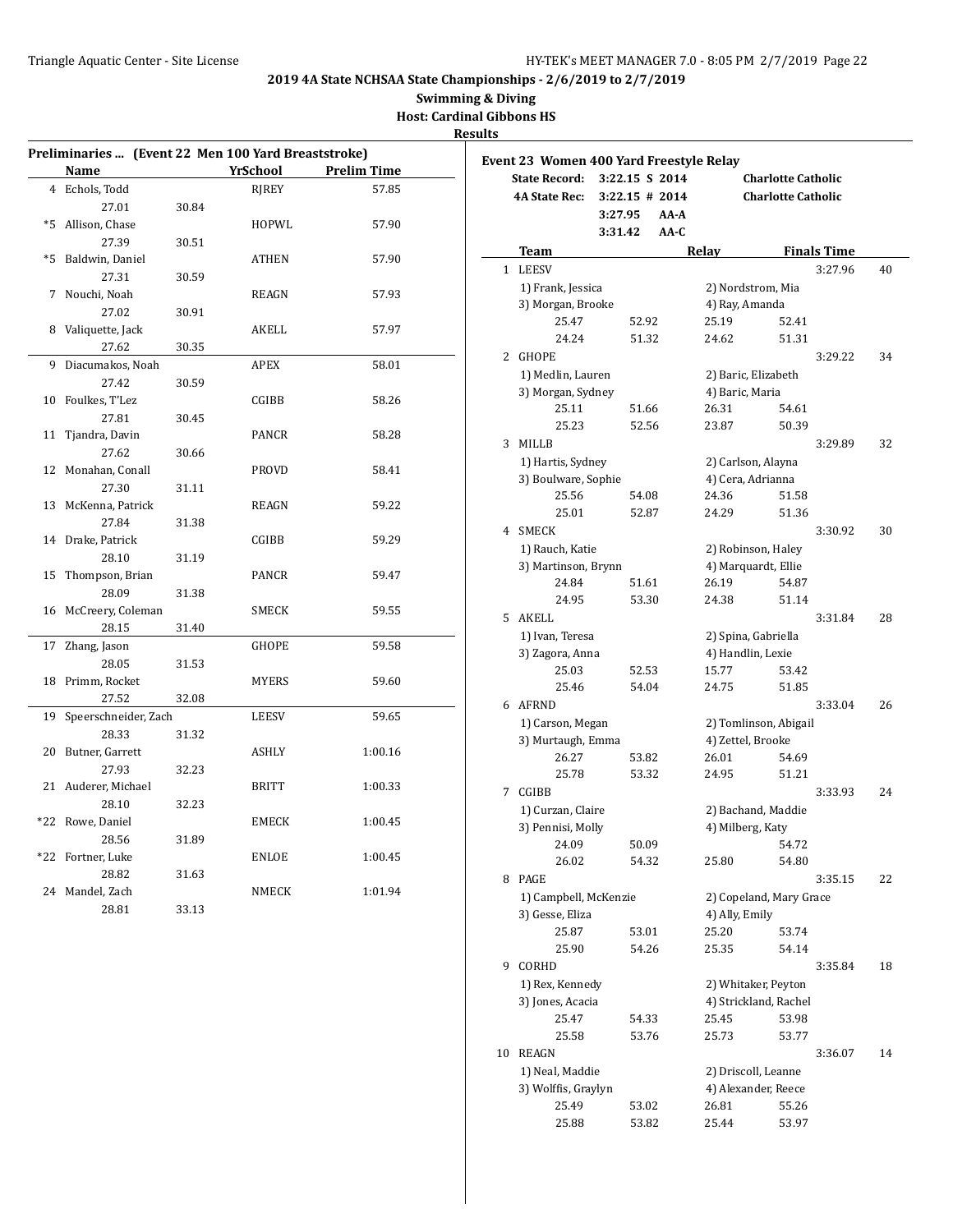**Swimming & Diving**

**Host: Cardinal Gibbons HS**

|    | Team                 |       | Relay              | <b>Finals Time</b>      |  |
|----|----------------------|-------|--------------------|-------------------------|--|
| 11 | <b>APEX</b>          |       |                    | 3:36.70                 |  |
|    | 1) Pilecki, Sarah    |       | 2) Smith, Sydney   |                         |  |
|    | 3) Martin, Cady      |       |                    | 4) Anderson, Sophie     |  |
|    | 26.08                | 53.52 | 26.20              | 54.62                   |  |
|    | 25.66                | 54.70 | 25.77              | 53.86                   |  |
| 12 | <b>PROVD</b>         |       |                    | 3:37.26                 |  |
|    |                      |       |                    |                         |  |
|    | 1) Davis, Laura      |       | 2) Siemasko, Lily  |                         |  |
|    | 3) Yang, Iris        |       |                    | 4) Wozny, Rhiannon      |  |
|    | 26.72                | 55.40 | 25.93              | 54.30                   |  |
|    | 25.84                | 54.01 | 25.40              | 53.55                   |  |
| 13 | <b>ENLOE</b>         |       |                    | 3:37.41                 |  |
|    | 1) Watts, Mimi       |       | 2) Chignell, Katie |                         |  |
|    | 3) Zhang, Jolene     |       | 4) Zhu, Caroline   |                         |  |
|    | 25.92                | 53.62 | 26.01              | 54.66                   |  |
|    | 26.44                | 55.29 | 25.38              | 53.84                   |  |
| 14 | <b>CARY</b>          |       |                    | 3:37.56                 |  |
|    | 1) Grotjohn, Kennedy |       | 2) Castle, Kendall |                         |  |
|    | 3) Clark, Abigail    |       | 4) Adams, Jennifer |                         |  |
|    | 25.91                | 53.99 | 26.16              | 55.49                   |  |
|    | 25.48                | 53.79 | 25.81              | 54.29                   |  |
| 15 | <b>GRIMS</b>         |       |                    | 3:39.44                 |  |
|    | 1) Rider, MacKenzie  |       |                    | 2) Thomas, Camden       |  |
|    | 3) Cross, Caroline   |       | 4) Pinnix, Omega   |                         |  |
|    | 26.81                | 56.44 | 26.44              | 55.03                   |  |
|    | 26.39                | 55.15 | 25.14              | 52.82                   |  |
| 16 | MIDCR                |       |                    | 3:40.34                 |  |
|    | 1) Pena, Karsen      |       |                    | 2) Rydzewski, Amber     |  |
|    |                      |       |                    |                         |  |
|    | 3) Carter, Danielle  |       |                    | 4) Cunningham, Victoria |  |
|    | 26.26                | 54.88 | 26.45              | 55.47                   |  |
|    | 27.37                | 57.52 | 24.97              | 52.47                   |  |
| 17 | JORDN                |       |                    | 3:40.67                 |  |
|    | 1) Hickey, Dillan    |       | 2) Febre, Kirsten  |                         |  |
|    | 3) Vann, Kelly       |       | 4) Walker, Alexis  |                         |  |
|    | 26.48                | 55.24 | 26.92              | 1:12.59                 |  |
|    |                      | 39.84 | 25.17              | 53.00                   |  |
| 18 | <b>MYERS</b>         |       |                    | 3:41.27                 |  |
|    | 1) Russell, Claire   |       |                    | 2) Xerras, Alexandra    |  |
|    | 3) Goins, Carolyn    |       | 4) Gendzel, Maya   |                         |  |
|    | 26.76                | 56.27 | 26.61              | 56.36                   |  |
|    | 25.88                | 55.30 | 25.20              | 53.34                   |  |
| 19 | <b>LKN</b>           |       |                    | 3:41.68                 |  |
|    | 1) Anton, Isabella   |       |                    | 2) Huecker, Maddie      |  |
|    | 3) Respess, Josie    |       | 4) Garlick, Macyn  |                         |  |
|    | 26.20                | 54.38 | 27.44              | 57.20                   |  |
|    | 26.09                | 56.31 | 25.09              | 53.79                   |  |
| 20 | <b>WFORS</b>         |       |                    | 3:43.84                 |  |
|    | 1) McChesney, Shelby |       |                    | 2) McChesney, Karly     |  |
|    | 3) Davis, Claire     |       | 4) Parks, Lizzie   |                         |  |
|    | 26.61                | 55.73 | 27.20              | 57.77                   |  |
|    | 26.62                | 56.21 | 25.73              | 54.13                   |  |
| 21 | <b>PANCR</b>         |       |                    | 3:43.89                 |  |
|    |                      |       |                    |                         |  |
|    | 1) Montanus, Abby    |       |                    | 2) Banks, Madeline      |  |
|    | 3) Hughes, Ashley    |       |                    | 4) Candelaria, Bianca   |  |
|    | 26.86                | 56.04 | 26.99              | 56.23                   |  |
|    | 27.38                | 57.10 | 26.20              | 54.52                   |  |

| 22           | <b>BUTLR</b>                          |                          |                       |         | 3:55.34            |    |
|--------------|---------------------------------------|--------------------------|-----------------------|---------|--------------------|----|
|              | 1) Stowe, Caroline                    |                          | 2) Koelz, Shelby      |         |                    |    |
|              | 3) Jordan, Veronika                   |                          | 4) Humphrey, Samantha |         |                    |    |
|              | 27.65                                 | 57.76                    | 27.35                 | 58.23   |                    |    |
|              | 27.38                                 | 57.57                    | 28.29                 | 1:01.78 |                    |    |
| 23           | MLRDC                                 |                          |                       |         | 4:01.45            |    |
|              | 1) Szeghy, Rachel                     |                          | 2) Mena, Ana          |         |                    |    |
|              | 3) Hollis, Ellie                      |                          | 4) Booker, Elan       |         |                    |    |
|              | 27.28                                 | 57.44                    | 28.64                 | 1:01.58 |                    |    |
|              | 29.46                                 | 1:02.69                  | 27.11                 | 59.74   |                    |    |
|              | HOUGH                                 |                          |                       |         | DQ                 |    |
|              | Early take-off swimmer #4             |                          |                       |         |                    |    |
|              | 1) Sowards, Elizabeth                 |                          | 2) Hanley, Amaya      |         |                    |    |
|              | 3) Merritt, Kensley                   |                          | 4) Sowards, Savannah  |         |                    |    |
|              | 24.52                                 | 51.24                    | 24.48                 | 51.73   |                    |    |
|              | 24.14                                 | 50.14                    | 23.96                 | 51.16   |                    |    |
|              |                                       |                          |                       |         |                    |    |
|              | Event 24 Men 400 Yard Freestyle Relay |                          |                       |         |                    |    |
|              | <b>State Record:</b>                  | 3:04.91 S 2014           | Rose, J. H.           |         |                    |    |
|              | 4A State Rec:                         | $3:04.91$ # 2014<br>AA-A | Rose, J. H.           |         |                    |    |
|              | 3:06.28<br>3:09.26                    | $AA-C$                   |                       |         |                    |    |
|              |                                       |                          |                       |         | <b>Finals Time</b> |    |
| $\mathbf{1}$ | Team<br><b>GHOPE</b>                  |                          | Relay                 |         | 3:06.13            | 40 |
|              | 1) Ivy, Michael                       |                          | 2) Curlee, Mitch      |         |                    |    |
|              | 3) Cotter, Michael                    |                          | 4) Satterfield, John  |         |                    |    |
|              | 21.81                                 | 45.78                    | 22.60                 | 47.84   |                    |    |
|              | 21.87                                 | 46.60                    | 21.89                 | 45.91   |                    |    |
| 2            | CGIBB                                 |                          |                       |         | 3:07.59            | 34 |
|              | 1) Lockhart, Kevon                    |                          | 2) Greeley, David     |         |                    |    |
|              | 3) Cairns, Zach                       |                          | 4) Foulkes, T'Lez     |         |                    |    |
|              | 22.54                                 | 46.41                    | 22.21                 | 47.08   |                    |    |
|              | 22.72                                 | 48.03                    | 21.33                 | 46.07   |                    |    |
| 3            | REAGN                                 |                          |                       |         | 3:08.58            | 32 |
|              | 1) Spieler, Ellis                     |                          | 2) McKenna, Patrick   |         |                    |    |
|              | 3) Ross, Ben                          |                          | 4) Edwards, Max       |         |                    |    |
|              | 23.24                                 | 48.15                    | 22.89                 | 48.61   |                    |    |
|              | 22.43                                 | 47.38                    | 21.13                 | 44.44   |                    |    |
| 4            | <b>MYERS</b>                          |                          |                       |         | 3:08.71            | 30 |
|              | 1) Svendsen, Hugh                     |                          | 2) Hohnbaum, Graham   |         |                    |    |
|              | 3) Freeman, Spencer                   |                          | 4) Walker, Jack       |         |                    |    |
|              | 22.34                                 | 46.06                    | 24.17                 | 51.16   |                    |    |
|              | 22.89                                 | 47.90                    | 20.59                 | 43.59   |                    |    |
| 5            | <b>SMECK</b>                          |                          |                       |         | 3:08.81            | 28 |
|              | 1) Barnett, Wesley                    |                          | 2) Vendal, Ty         |         |                    |    |
|              | 3) Marquardt, Jack                    |                          | 4) Boone, Garrett     |         |                    |    |
|              | 22.99                                 | 47.88                    | 23.02                 | 47.95   |                    |    |
|              | 22.67                                 | 47.60                    | 21.30                 | 45.38   |                    |    |
|              | 6 AKELL                               |                          |                       |         | 3:08.84            | 26 |
|              | 1) Teague, Sean                       |                          | 2) Tutovani, Leo      |         |                    |    |
|              | 3) Valiquette, Jack                   |                          | 4) Fletcher, Josh     |         |                    |    |
|              | 22.56                                 | 47.46                    | 22.76                 | 48.25   |                    |    |
|              | 22.24                                 | 47.70                    | 21.67                 | 45.43   |                    |    |
|              |                                       |                          |                       |         |                    |    |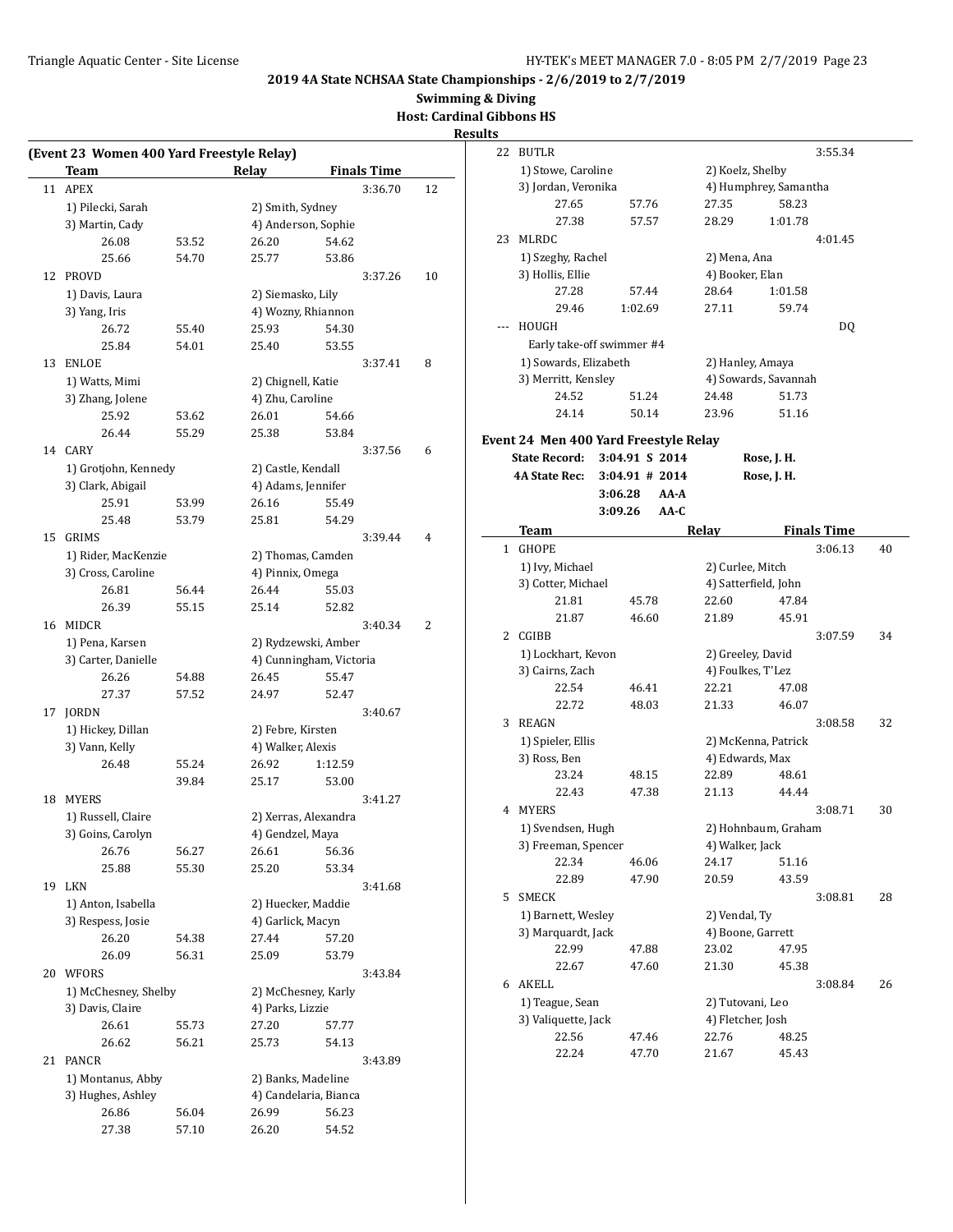**Swimming & Diving**

**Host: Cardinal Gibbons HS**

# **Results**

|    | (Event 24 Men 400 Yard Freestyle Relay)<br>Team |       | Relay                | <b>Finals Time</b> |    |
|----|-------------------------------------------------|-------|----------------------|--------------------|----|
| 7  | PANCR                                           |       |                      | 3:10.13            | 24 |
|    | 1) Ockert, Jacob                                |       | 2) Ghim, Christopher |                    |    |
|    | 3) Thompson, Brian                              |       | 4) Tan, Jed          |                    |    |
|    | 22.77                                           | 47.21 | 22.58                | 47.34              |    |
|    | 22.95                                           | 48.20 | 22.38                | 47.38              |    |
| 8  | <b>ATHEN</b>                                    |       |                      | 3:10.72            | 22 |
|    | 1) Hollett, Drew                                |       | 2) Dyke, Thor        |                    |    |
|    | 3) Silver, Ryan                                 |       | 4) Thomas, Cameron   |                    |    |
|    | 23.42                                           | 48.17 | 21.77                | 46.97              |    |
|    | 22.41                                           | 47.79 | 22.51                | 47.79              |    |
| 9. | HOUGH                                           |       |                      | 3:12.01            | 18 |
|    | 1) Atherton, Alex                               |       | 2) Schneider, Ethan  |                    |    |
|    | 3) Frye, Tommy                                  |       | 4) Lowe, Kenneth     |                    |    |
|    | 23.79                                           | 49.00 | 23.10                | 48.29              |    |
|    | 23.24                                           | 48.20 | 22.09                | 46.52              |    |
|    | 10 SANDE                                        |       |                      | 3:12.95            | 14 |
|    | 1) Coppedge, Thomas                             |       | 2) Becker, Perry     |                    |    |
|    | 3) Lucht, Sammy                                 |       | 4) Kring, Jaden      |                    |    |
|    | 23.66                                           | 48.86 | 23.08                | 47.99              |    |
|    | 23.27                                           | 48.43 | 22.76                | 47.67              |    |
|    | 11 WKFLD                                        |       |                      | 3:13.43            | 12 |
|    | 1) Morton, Byron                                |       | 2) Mabunga, Aidan    |                    |    |
|    | 3) Carroll, AJ                                  |       | 4) Brown, Taye       |                    |    |
|    | 23.71                                           | 49.49 | 22.95                | 49.24              |    |
|    | 23.31                                           | 48.03 | 22.25                | 46.67              |    |
| 12 | PROVD                                           |       |                      | 3:13.83            | 10 |
|    | 1) Kirkpatrick, Owen                            |       | 2) Ford, Nathan      |                    |    |
|    | 3) Monahan, Conall                              |       | 4) Harding, Mason    |                    |    |
|    | 23.79                                           | 50.42 | 23.51                | 49.81              |    |
|    | 22.31                                           | 46.85 | 22.14                | 46.75              |    |
|    | 13 GRIMS                                        |       |                      | 3:15.77            | 8  |
|    | 1) Cantrell, Eric                               |       | 2) Harris, Dax       |                    |    |
|    | 3) Kornatz, Brendan                             |       | 4) Keaney, Reilly    |                    |    |
|    | 24.41                                           | 50.13 | 23.34                | 48.83              |    |
|    | 22.86                                           | 48.50 | 23.05                | 48.31              |    |
| 14 | <b>ENLOE</b>                                    |       |                      | 3:16.49            | 6  |
|    | 1) Chignell, Connor                             |       | 2) Lee, Hyoseon      |                    |    |
|    | 3) Hensley, Noah                                |       | 4) Johnson, Bryson   |                    |    |
|    | 22.97                                           | 48.33 | 23.79                | 50.18              |    |
|    | 23.33                                           | 48.99 | 22.72                | 48.99              |    |
| 15 | <b>RJREY</b>                                    |       |                      | 3:18.30            | 4  |
|    | 1) Echols, Todd                                 |       | 2) Nario, Austin     |                    |    |
|    | 3) Smith, Ben                                   |       | 4) Echols, Jeff      |                    |    |
|    | 23.56                                           | 48.90 | 23.08                | 49.66              |    |
|    | 24.10                                           | 50.66 | 23.40                | 49.08              |    |
| 16 | <b>MILLB</b>                                    |       |                      | 3:18.39            | 2  |
|    | 1) O'Neill, Trevor                              |       | 2) Donnelly, Jason   |                    |    |
|    | 3) Noble, Ross                                  |       | 4) Deming, Josh      |                    |    |
|    | 23.97                                           | 49.96 | 23.59                | 50.61              |    |
|    | 23.74                                           | 48.89 | 23.22                | 48.93              |    |
| 17 | HLSPG                                           |       |                      | 3:19.16            |    |
|    | 1) Bunger, Joe                                  |       | 2) Heffron, Fisher   |                    |    |
|    | 3) Riley, Nick                                  |       | 4) Smith, Ian        |                    |    |
|    | 24.19                                           | 50.55 | 23.35                | 49.69              |    |
|    | 23.53                                           | 49.37 | 23.13                | 49.55              |    |
|    |                                                 |       |                      |                    |    |

| 18 | PAGE                      |       |                       |       | 3:19.27 |
|----|---------------------------|-------|-----------------------|-------|---------|
|    | 1) Gatling III, LaDaniel  |       | 2) Smelzer, Baxter    |       |         |
|    | 3) Hering, Flinn          |       | 4) Herndon, Craig     |       |         |
|    | 24.32                     | 50.71 | 23.49                 | 49.29 |         |
|    | 24.43                     | 50.71 | 22.11                 | 48.56 |         |
| 19 | HOPWL                     |       |                       |       | 3:19.81 |
|    | 1) Herger, Tripp          |       | 2) Dixon, Dylan       |       |         |
|    | 3) Wennborg, Markus       |       | 4) Allison, Chase     |       |         |
|    | 25.30                     | 53.98 | 23.88                 | 50.52 |         |
|    | 22.61                     | 47.95 | 22.56                 | 47.36 |         |
| 20 | <b>AFRND</b>              |       |                       |       | 3:20.08 |
|    | 1) Benton, Jack           |       | 2) Mann, Ben          |       |         |
|    | 3) Pena, Wyatt            |       | 4) Vasudevan, Srikant |       |         |
|    | 23.28                     | 47.99 | 23.05                 | 50.26 |         |
|    | 24.23                     | 51.53 | 23.61                 | 50.30 |         |
| 21 | <b>JORDN</b>              |       |                       |       | 3:25.09 |
|    | 1) Roberts, Nicholas      |       | 2) Collins, Joshua    |       |         |
|    | 3) Bria, Alex             |       | 4) McGovern, Camden   |       |         |
|    | 24.85                     | 53.05 | 24.18                 | 50.80 |         |
|    | 24.28                     | 52.16 | 22.62                 | 49.08 |         |
| 22 | <b>DAVIE</b>              |       |                       |       | 3:27.15 |
|    | 1) Boyle, Joseph          |       | 2) Little, Micah      |       |         |
|    | 3) Hilton, Andrew         |       | 4) Shives, Evan       |       |         |
|    | 26.24                     | 54.73 | 25.07                 | 53.25 |         |
|    | 23.74                     | 50.22 | 23.42                 | 48.95 |         |
| 23 | MOORS                     |       |                       |       | 3:27.72 |
|    | 1) Warner, Gabriel        |       | 2) Ladigo, Seth       |       |         |
|    | 3) Brewer, Ethan          |       | 4) Warner, Calvin     |       |         |
|    | 24.23                     | 50.76 | 25.08                 | 54.21 |         |
|    | 25.15                     | 52.35 | 23.40                 | 50.40 |         |
|    | <b>APEX</b>               |       |                       |       | DQ      |
|    | Early take-off swimmer #4 |       |                       |       |         |
|    | 1) Armbruster, Sam        |       | 2) Short, Connor      |       |         |
|    | 3) Chapman, John          |       | 4) Diacumakos, Noah   |       |         |
|    | 24.02                     | 50.30 | 23.74                 | 50.38 |         |
|    | 23.01                     | 48.80 | 22.80                 | 47.71 |         |

#### **Scores - Women**

 $\overline{\phantom{0}}$ 

| Women - Team Rankings - Through Event 24 |       |  |  |  |
|------------------------------------------|-------|--|--|--|
| 1. Leesville Road                        | 256   |  |  |  |
| 2. W.A. Hough                            | 241   |  |  |  |
| Green Hope                               | 209   |  |  |  |
| Myers Park                               | 198   |  |  |  |
| Millbrook                                | 150   |  |  |  |
| <b>Cardinal Gibbons</b>                  | 149   |  |  |  |
| 7. South Mecklenburg                     | 148.5 |  |  |  |
| Page                                     | 127   |  |  |  |
| Apex Friendship                          | 123.5 |  |  |  |
| Lake Norman<br>10.                       | 107   |  |  |  |
| Apex                                     | 92    |  |  |  |
| Ardrey Kell                              | 82    |  |  |  |
| 13.<br>Cary                              | 58    |  |  |  |
| Sanderson                                | 48    |  |  |  |
| 15. Providence                           | 43    |  |  |  |
| 16. W.G. Enloe                           | 42    |  |  |  |
|                                          |       |  |  |  |